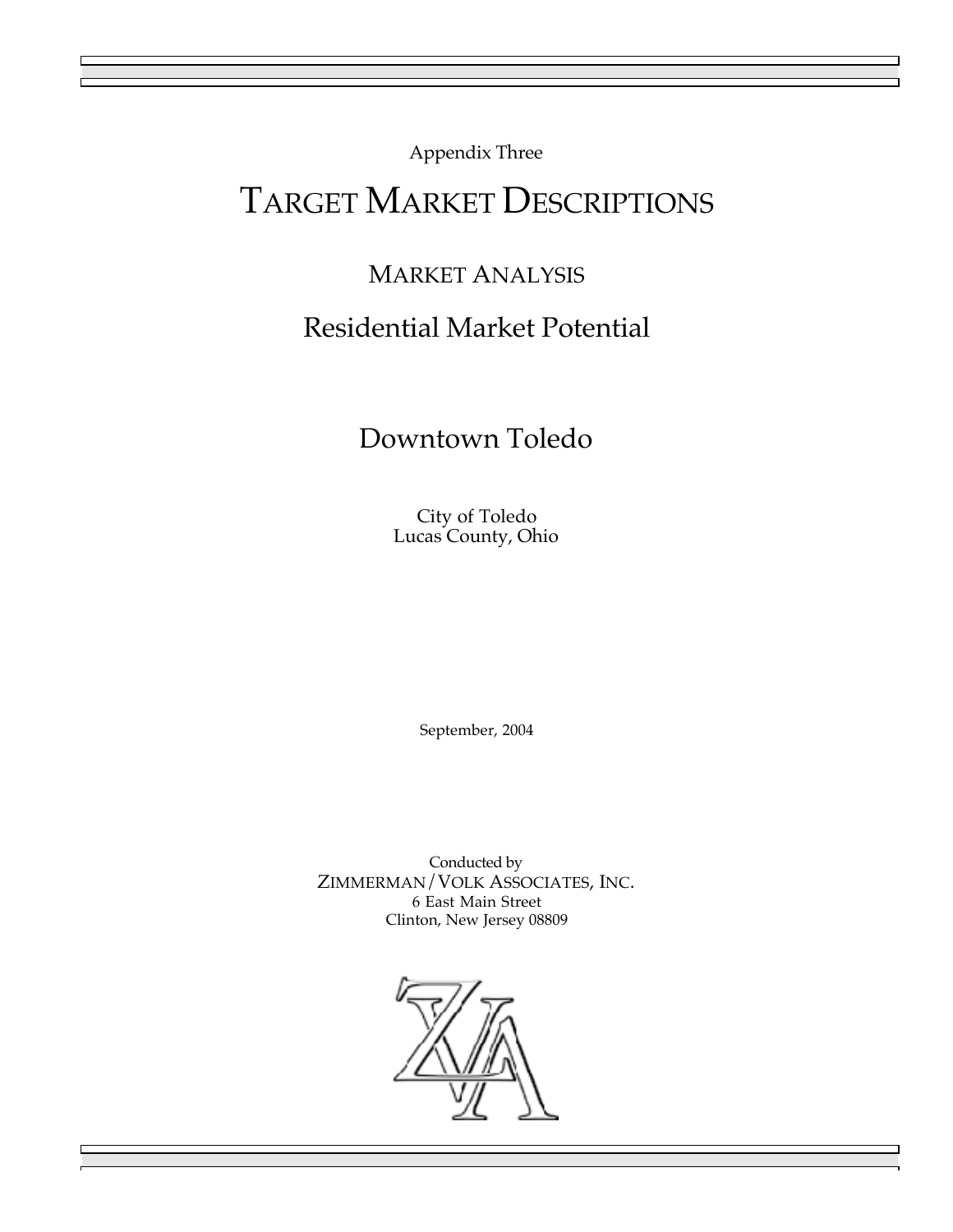## ZIMMERMAN/VOLK ASSOCIATES, INC.

6 East Main Street Clinton, New Jersey 08809 908-735-6336 • 908-735-4751 *facsimile* info@ZVA.cc • www.ZVA.cc

Research & Strategic Analysis

### TABLE OF CONTENTS

| <b>TARGET MARKET DESCRIPTIONS</b>                           | $\mathbf 1$    |
|-------------------------------------------------------------|----------------|
| EMPTY NESTERS & RETIREES-Metropolitan Cities                |                |
| The Urban Establishment                                     | 3              |
| Rowhouse Retirees                                           | $\overline{4}$ |
| <b>EMPTY NESTERS &amp; RETIREES—Metropolitan Suburbs</b>    |                |
| The Social Register                                         | 6              |
| Nouveau Money                                               | 7              |
| Post-War Suburban Pioneers                                  | 8              |
| <b>Affluent Empty Nesters</b>                               | 9              |
| <b>Blue-Collar Button-Downs</b>                             | 10             |
| Middle-American Retirees                                    | 11             |
| EMPTY NESTERS & RETIREES-Small Cities/Edge Cities           |                |
| Middle-Class Move-Downs                                     | 13             |
| <b>Active Retirees</b>                                      | 14             |
| <b>Blue-Collar Retirees</b>                                 | 15             |
| EMPTY NESTERS & RETIREES—Town & Country/Exurbs              |                |
| Mainstream Retirees                                         | 17             |
| TRADITIONAL & NON-TRADITIONAL FAMILIES-Metropolitan Cities  |                |
| Full-Nest Urbanites                                         | 19             |
| Multi-Cultural Families                                     | 20             |
| <b>Black Urban Families</b>                                 | 21             |
| Latino Urban Families                                       | 22             |
| TRADITIONAL & NON-TRADITIONAL FAMILIES-Metropolitan Suburbs |                |
| Full-Nest Suburbanites                                      | 24             |
| Kids 'r' Us                                                 | 25             |
|                                                             |                |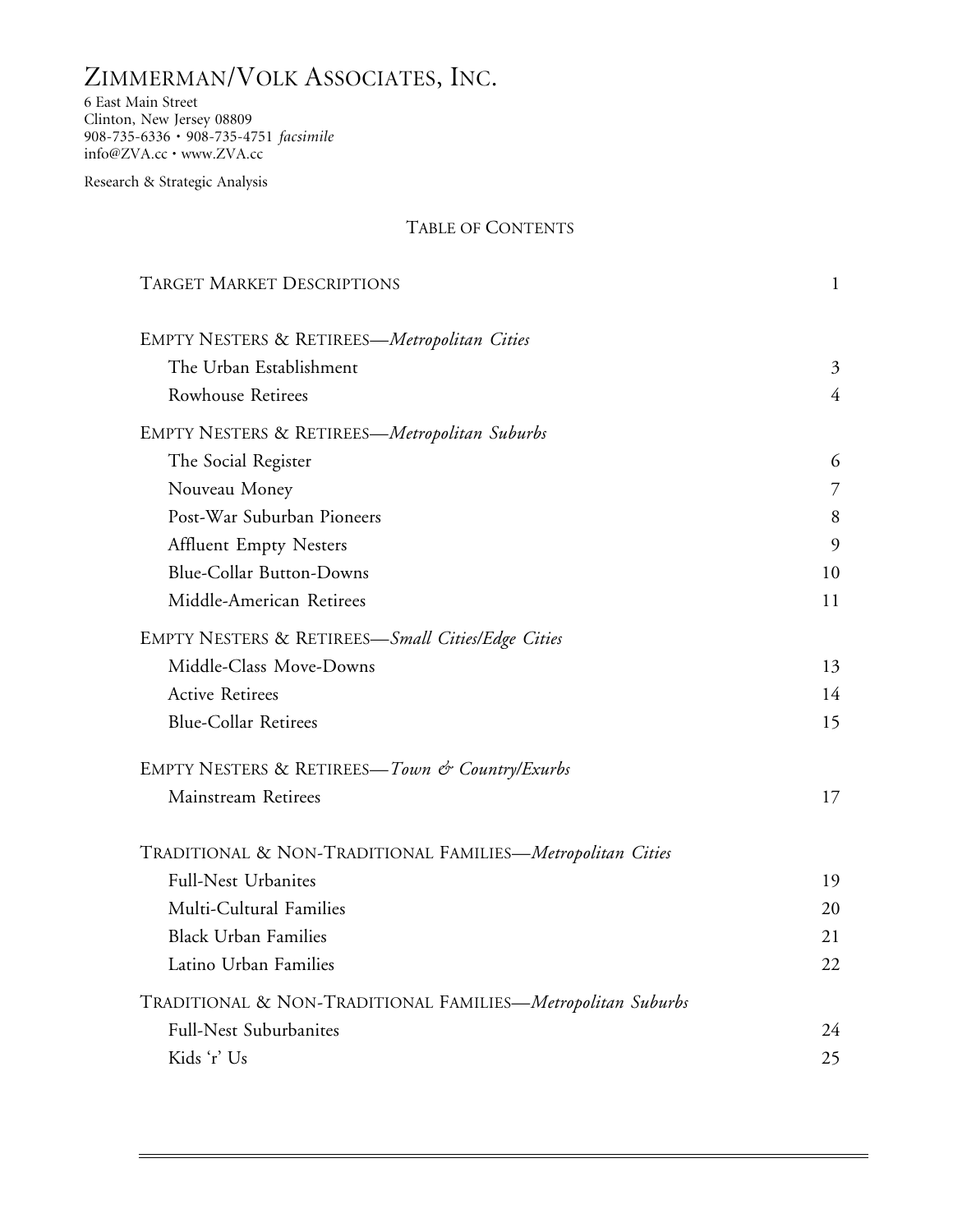| TRADITIONAL & NON-TRADITIONAL FAMILIES-Small Cities/Edge Cities |    |
|-----------------------------------------------------------------|----|
| Cosmopolitan Families                                           | 27 |
| Unibox Transferees                                              | 28 |
| Mainstream Families                                             | 29 |
| TRADITIONAL & NON-TRADITIONAL FAMILIES—Town & Country/Exurbs    |    |
| Exurban Elite                                                   | 31 |
| <b>Full-Nest Exurbanites</b>                                    | 32 |
| New-Town Families                                               | 33 |
| Pillars of the Community                                        | 34 |
| Middle-American Families                                        | 35 |
| Young Homesteaders                                              | 36 |
| TRADITIONAL & NON-TRADITIONAL FAMILIES-Agrarian/Rural           |    |
| <b>Heartland Families</b>                                       | 38 |
| Small-Town Families                                             | 39 |
| <b>Rustic Families</b>                                          | 40 |
| YOUNGER SINGLES & COUPLES-Metropolitan Cities                   |    |
| Urban Elite                                                     | 42 |
| e-Types                                                         | 43 |
| Urban Achievers                                                 | 44 |
| New Bohemians                                                   | 45 |
| YOUNGER SINGLES & COUPLES—Metropolitan Suburbs                  |    |
| The VIPs                                                        | 47 |
| Fast-Track Professionals                                        | 48 |
| Suburban Achievers                                              | 49 |
| Generation X                                                    | 50 |
| YOUNGER SINGLES & COUPLES—Small Cities/Edge Cities              |    |
| Twentysomethings                                                | 52 |
| University/College Affiliates                                   | 53 |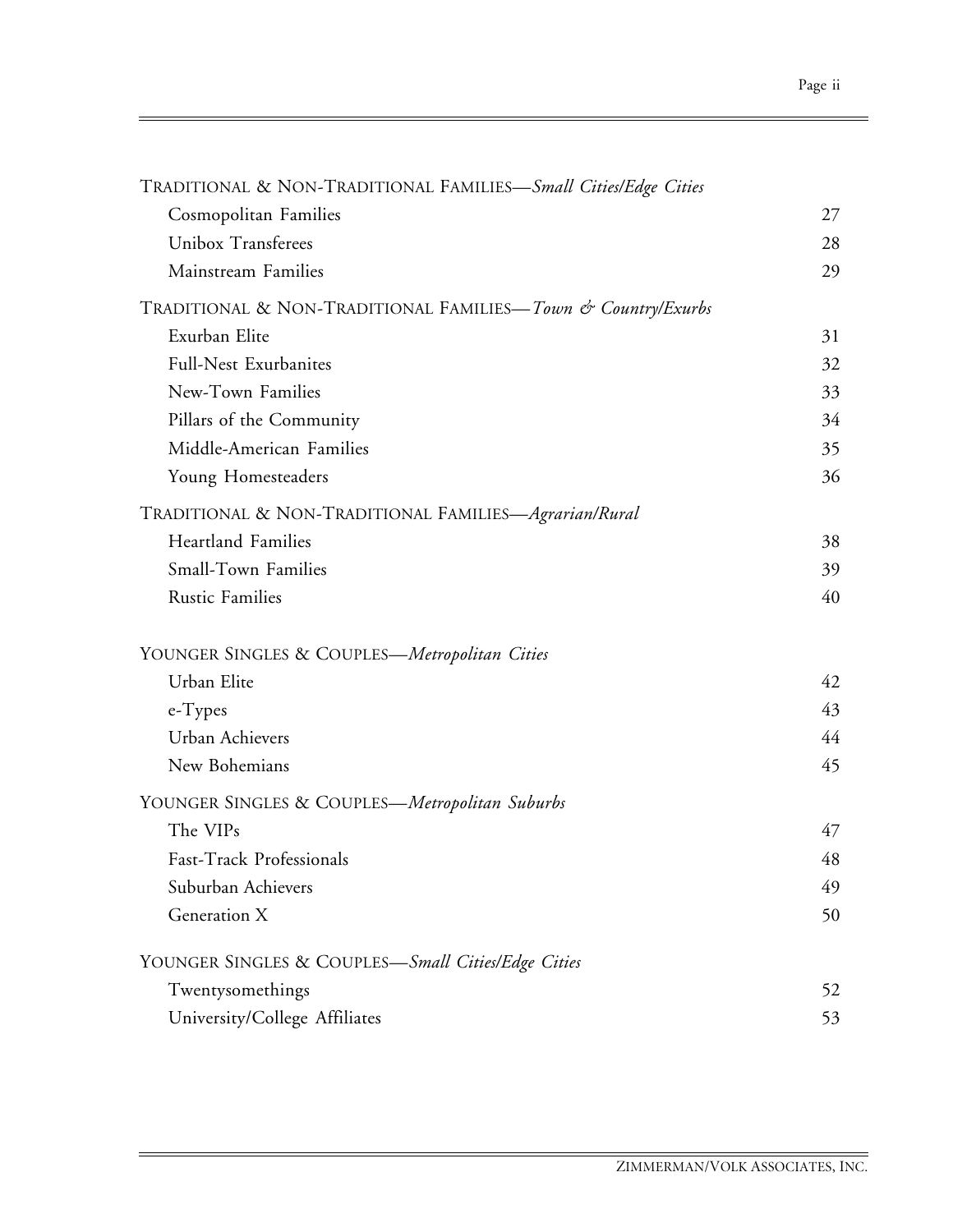YOUNGER SINGLES & COUPLES—*Agrarian/Rural* PC Pioneers 55

COPYRIGHT OWNERSHIP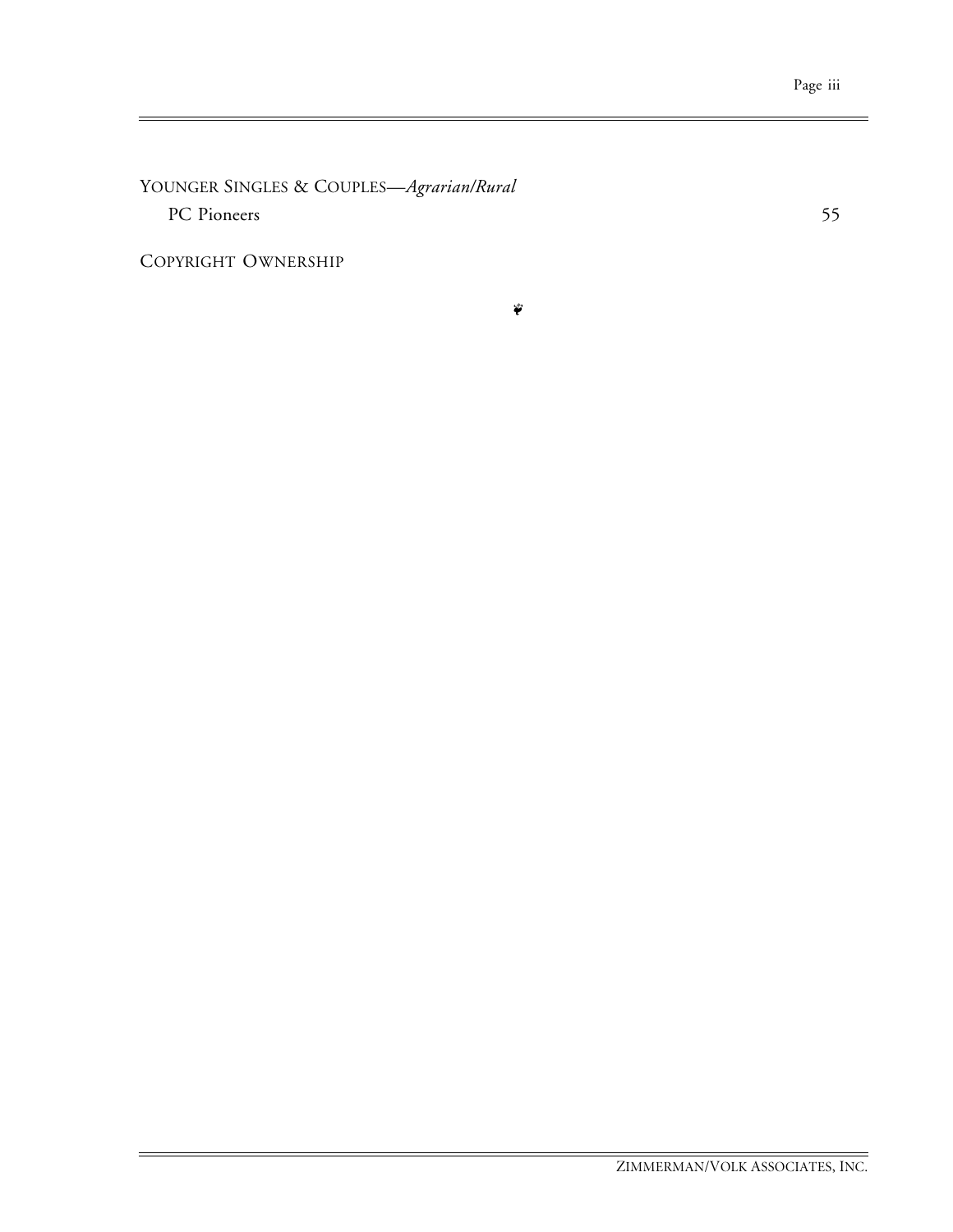TARGET MARKET DESCRIPTIONS

The following target market lifestyle and values profiles have been developed by Zimmerman/Volk Associates, Inc. based on United States Bureau of Census data, Claritas' geo-demographic segmentation, and Zimmerman/Volk Associates' lifestyle and housing correlation methodology. The target market lifestyle and values profiles have been devised for use by design, marketing, and merchandising professionals in perfecting the position of new housing within the marketplace.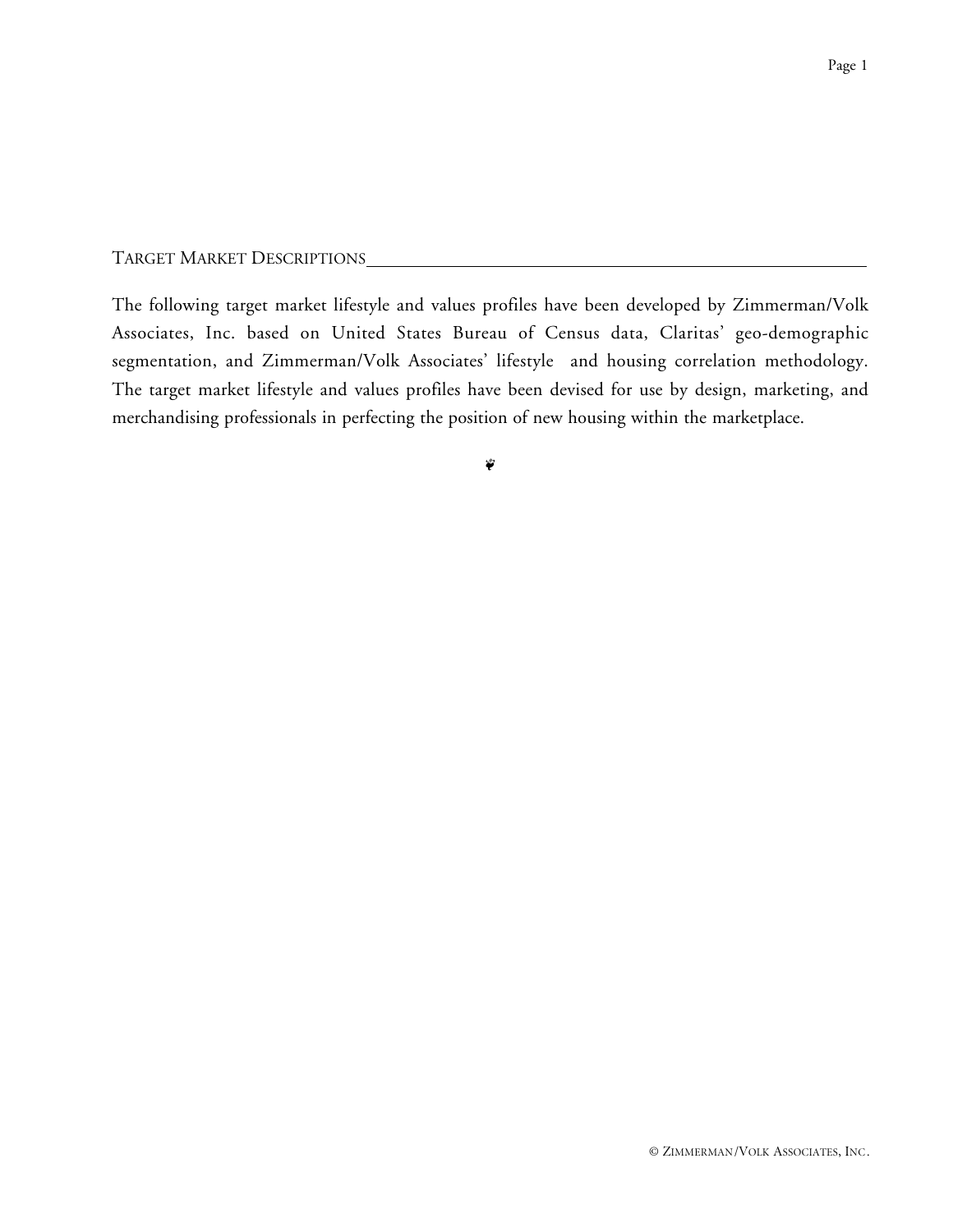#### $\ddot{\phi}$

## EMPTY NESTERS & RETIREES

*– Metropolitan Cities –*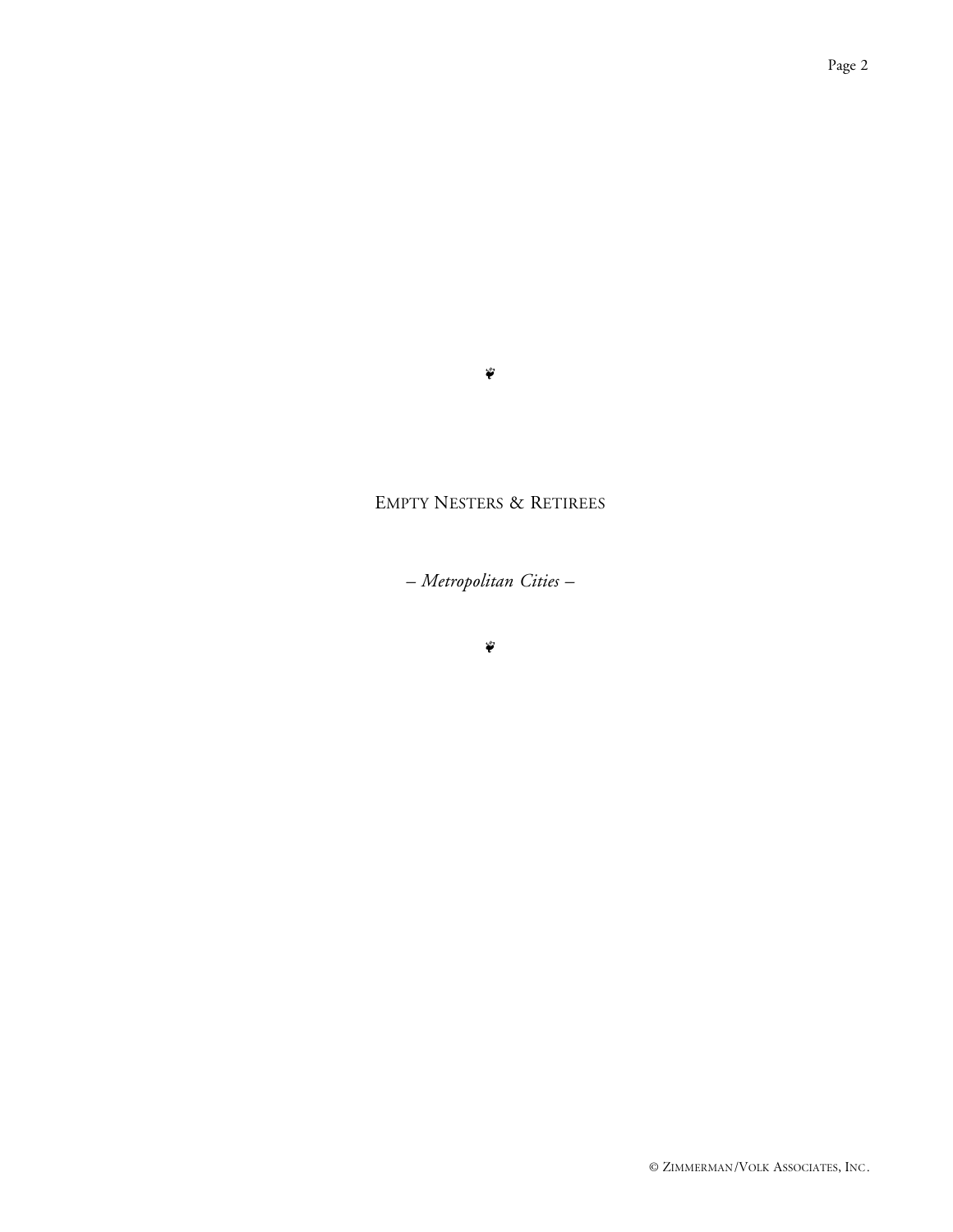THE URBAN ESTABLISHMENT

|                       | Configuration: Empty-nest couples; older singles (divorced and widowed).                 |
|-----------------------|------------------------------------------------------------------------------------------|
|                       | Average household size-2 persons.                                                        |
|                       | Predominant age range of adults-45 to 64.                                                |
|                       | Characteristics: Affluent older couples, secure in their power and position.             |
|                       | Success achieved through intelligence, connections and contacts.                         |
|                       | Two-thirds attended or graduated from college, remarkable for their older age<br>cohort. |
|                       | High-ranking professionals in business and finance; arts and entertainment.              |
|                       | Housing preferences: Exclusive urban neighborhoods.                                      |
|                       | Elegant townhouses (the city version) and condominiums (the high-rise<br>version).       |
|                       | Nearly one-quarter lease large, luxurious apartments.                                    |
| Consumption patterns: | Chauffeured car.                                                                         |
|                       | Investment property.                                                                     |
|                       | Espresso maker.                                                                          |
|                       | World travel.                                                                            |
|                       | Watch Washington Week In Review.                                                         |
|                       | Read The Wall Street Journal.                                                            |

*Icons*: Mark Cross appointment book; the blue Tiffany box and the red Cartier box.

 $\ddot{\cdot}$ 

"Wealth is the parent of luxury and indolence."

– Plato

#### ❖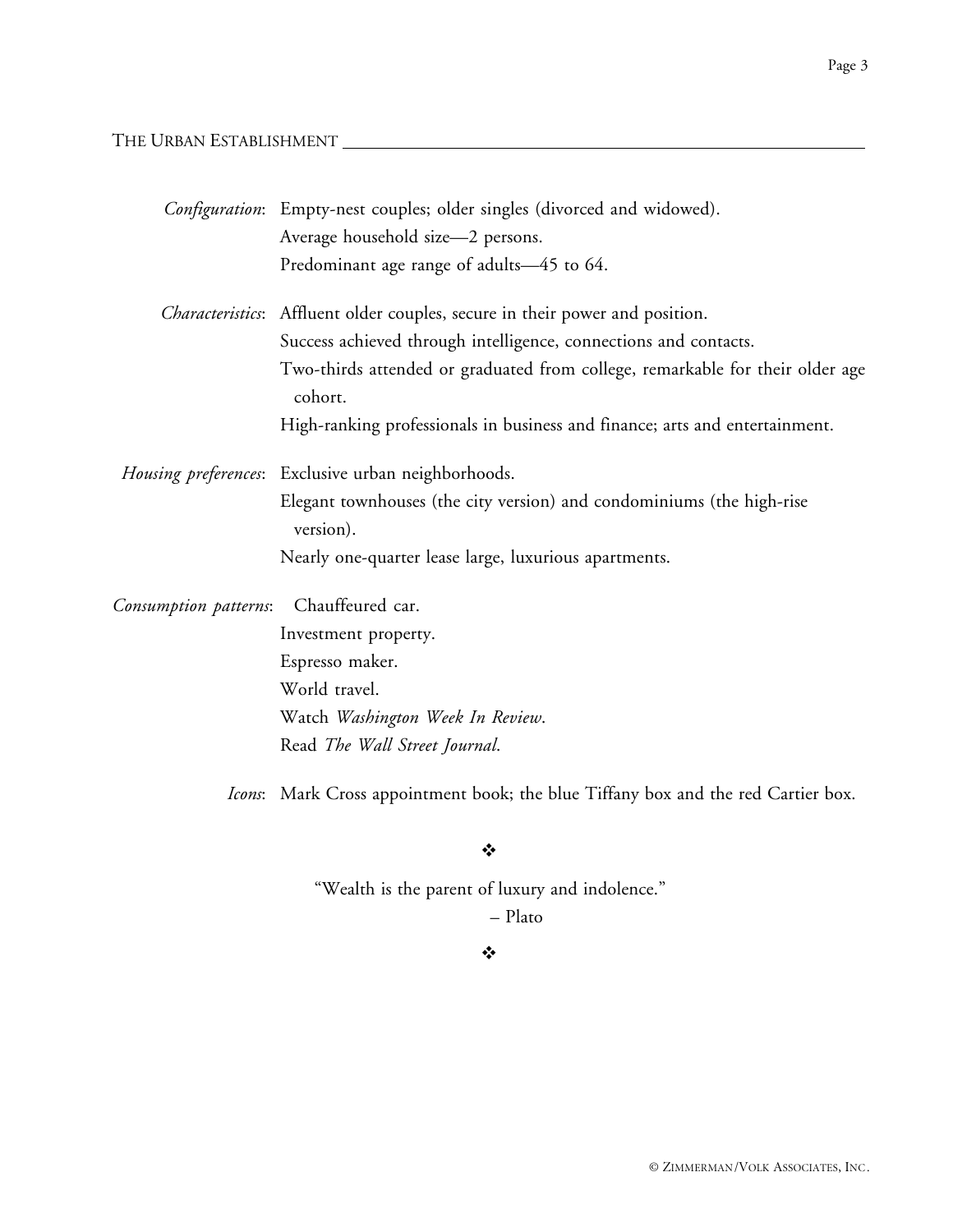## ROWHOUSE RETIREES

|                       | Configuration: Empty-nest couples; widows and widowers; children live at home until they get<br>married. |
|-----------------------|----------------------------------------------------------------------------------------------------------|
|                       | Average household size—2 to 3 persons.                                                                   |
|                       | Predominant age range of adults-65 and older.                                                            |
|                       | Characteristics: Middle-income households, often immigrant, Latino or Asian.                             |
|                       | First-generation Americans.                                                                              |
|                       | High-school educated.                                                                                    |
|                       | A mix of blue- and white-collar workers.                                                                 |
|                       | Housing preferences: Dense, urban neighborhoods built before World War II.                               |
|                       | Rowhouses; duplexes; three-story apartment buildings.                                                    |
|                       | Homes are frequently sold or leased to family members. Low property values.                              |
| Consumption patterns: | Rarely own cars; older Jeep Grand Wagoneer, Buick Century.                                               |
|                       | Membership in religious organizations; Christmas clubs; unions.                                          |
|                       | Fans of boxing and bowling.                                                                              |
|                       | Caribbean cruises.                                                                                       |
|                       | Watch Court TV.                                                                                          |
|                       | Read Entertainment Weekly.                                                                               |
|                       | Icons: Lace curtains; lottery tickets.                                                                   |

 $\ddot{\bullet}$ 

"Join the United States and join the family– But not much in between unless a college."

– Robert Frost

Page 4

## $\ddot{\bullet}$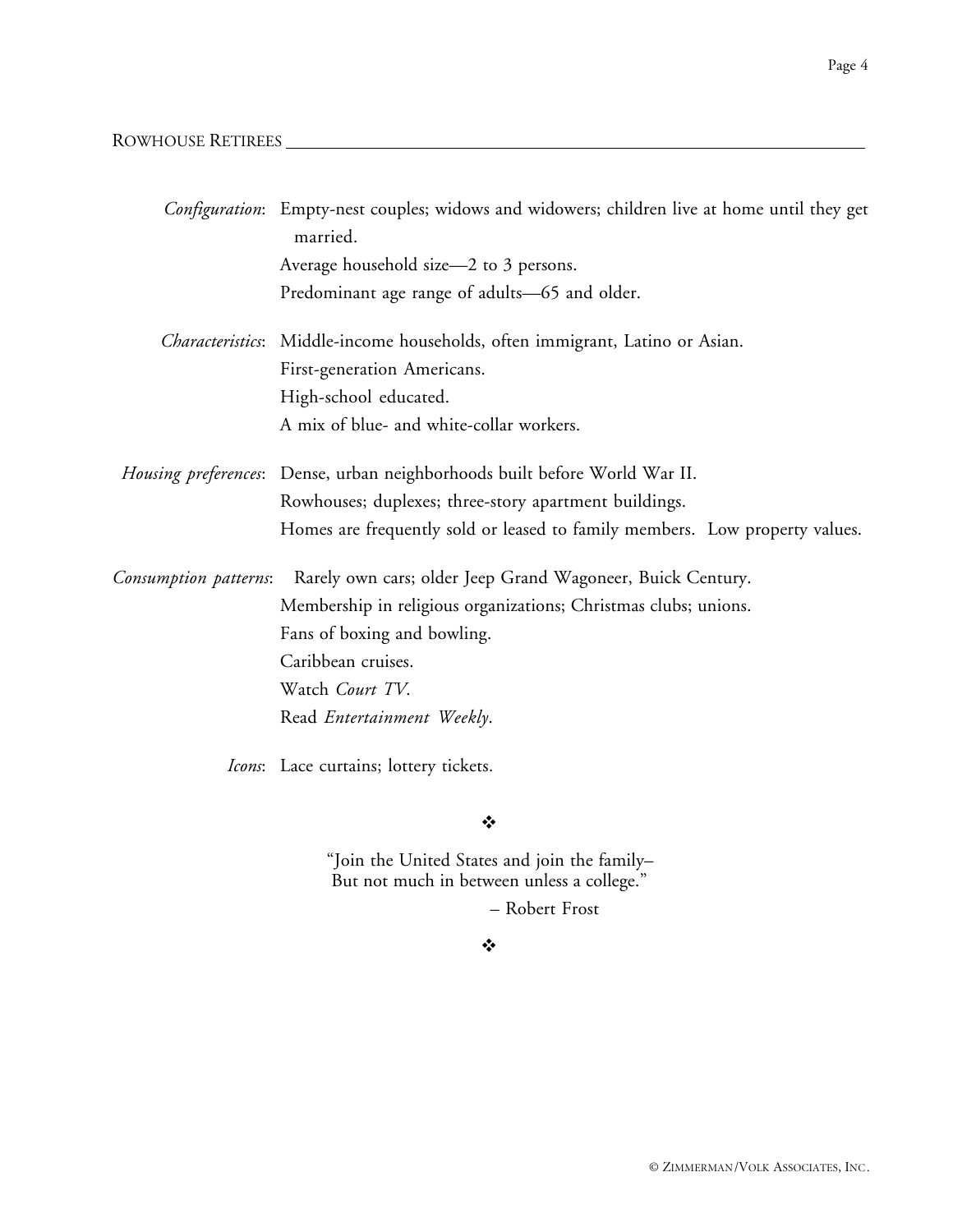#### $\ddot{\phi}$

## EMPTY NESTERS & RETIREES

*– Metropolitan Suburbs –*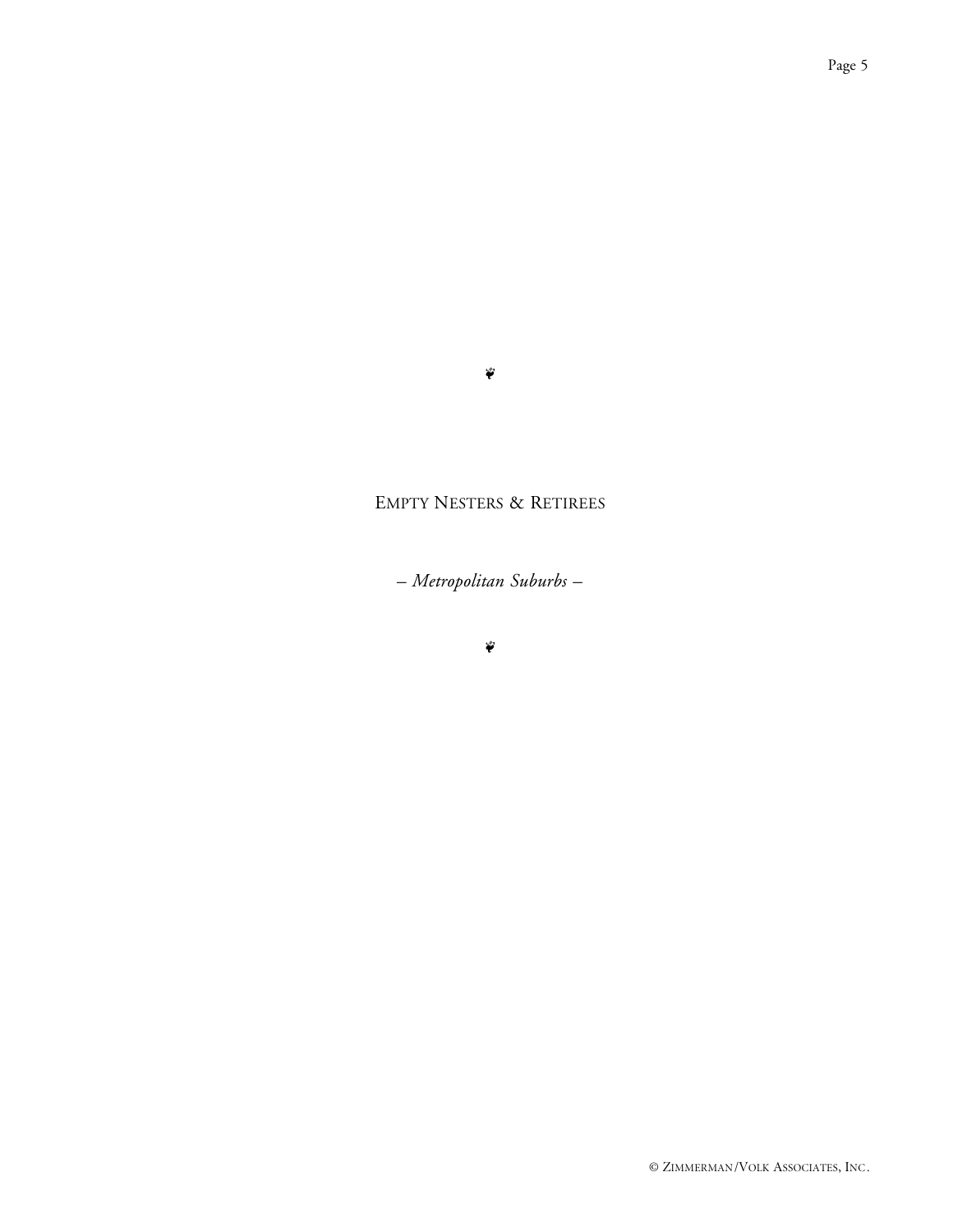#### THE SOCIAL REGISTER

|                       | Configuration: Empty-nest couples; families with high school- and college-aged children.          |
|-----------------------|---------------------------------------------------------------------------------------------------|
|                       | Average household size—2 to 3 persons.                                                            |
|                       | Predominant age range of adults-45 to 64.                                                         |
|                       | <i>Characteristics</i> : Upper crust, wealthy American families—one in 10 is a multi-millionaire. |
|                       | Heirs to "old money;" accustomed to privilege and luxury.                                         |
|                       | Highly educated, with college and graduate degrees.                                               |
|                       | Judges; medical specialists; chief executive officers.                                            |
|                       | Housing preferences: Older metropolitan suburban fringe areas.                                    |
|                       | Estate homes in high-prestige neighborhoods; secluded older estates.                              |
|                       | Attached units for resort homes or urban <i>pieds-à-terre</i> .                                   |
| Consumption patterns: | A collection of thoroughbred automobiles.                                                         |
|                       | Theater; classical music.                                                                         |
|                       | Tennis; golf.                                                                                     |
|                       | Extended visits to Europe.                                                                        |
|                       | Watch Wall Street Week.                                                                           |
|                       | Read Architectural Digest                                                                         |
|                       | Icons: Threadbare Oriental carpets; chipped heirloom Waterford crystal.                           |

 $\mathbf{v}_i^{\star}$ 

"They [the very rich] are different from you and me." – F. Scott Fitzgerald

 $\ddot{\bullet}$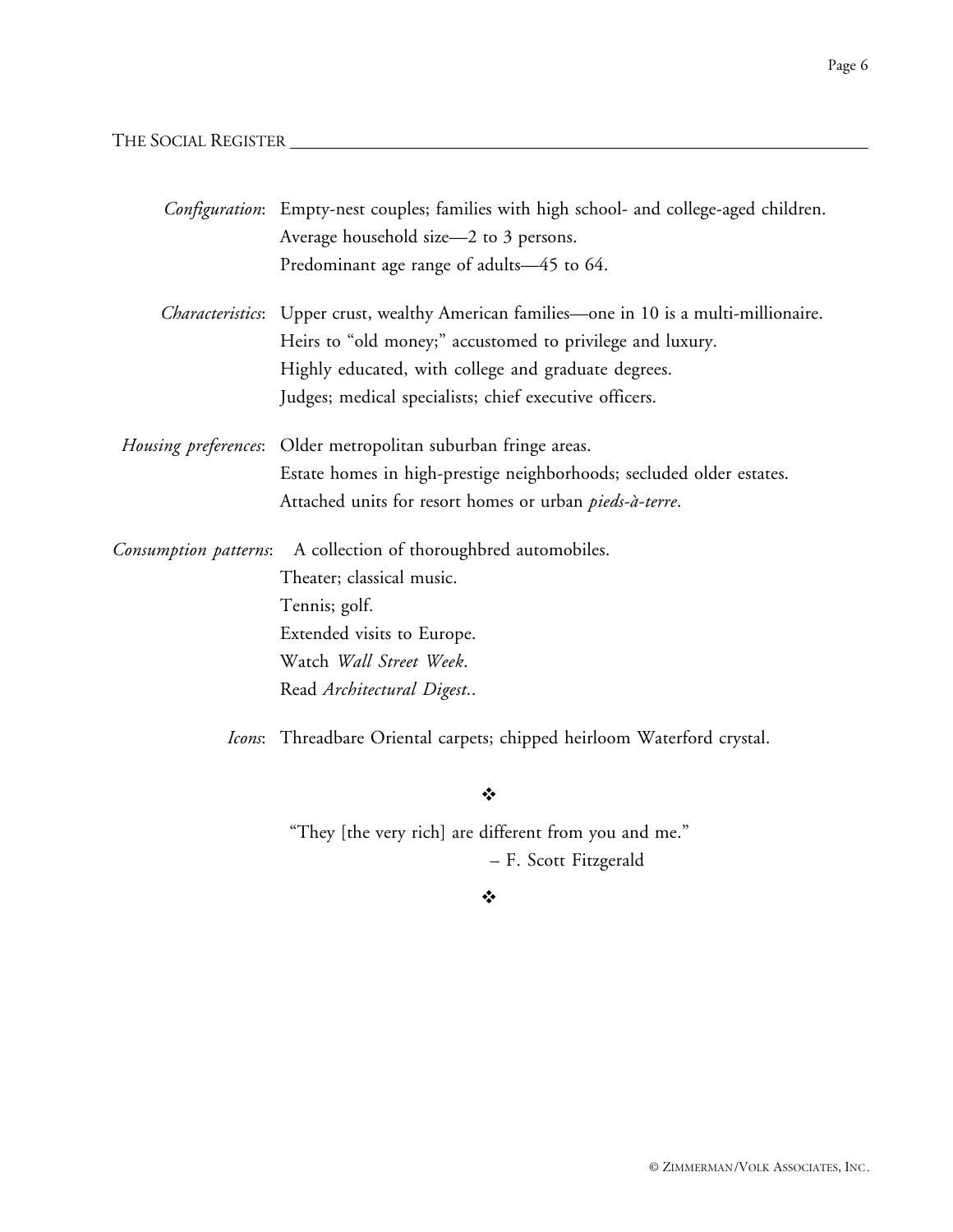## NOUVEAU MONEY

|                       | Configuration: Empty-nest couples; families with teen-aged children.       |
|-----------------------|----------------------------------------------------------------------------|
|                       | Average household size-2 to 3 persons.                                     |
|                       | Predominant age range of adults-45 to 64.                                  |
|                       | Characteristics: Affluent, family-oriented households.                     |
|                       | Conspicuous displays of wealth.                                            |
|                       | Highly educated, with college and graduate degrees.                        |
|                       | Executives, entrepreneurs in technology, consumer services, and            |
|                       | pharmaceuticals; doctors; lawyers, stockbrokers.                           |
|                       | Housing preferences: Newer metropolitan suburban fringe areas.             |
|                       | Expensive new mansions with "power façades" and very high property values. |
|                       | Attached units for second homes.                                           |
| Consumption patterns: | Expensive automobiles—Mercedes-Benzes and Porsches—and SUVs—Land           |
|                       | Rovers or Lincoln Navigators.                                              |
|                       | Prolific spenders and global travelers.                                    |
|                       | Country club membership: golf; tennis.                                     |
|                       | Skiing in Aspen.                                                           |
|                       | Watch NYPD Blue.                                                           |
|                       | Read Kiplinger's Personal Finance.                                         |
|                       | Icons: Housekeeper; Titanium Visa Card.                                    |

 $\ddot{\bullet}$ 

"That's it, baby, if you've got it, flaunt it." – Mel Brooks

### $\bullet^{\bullet}_{\Phi}$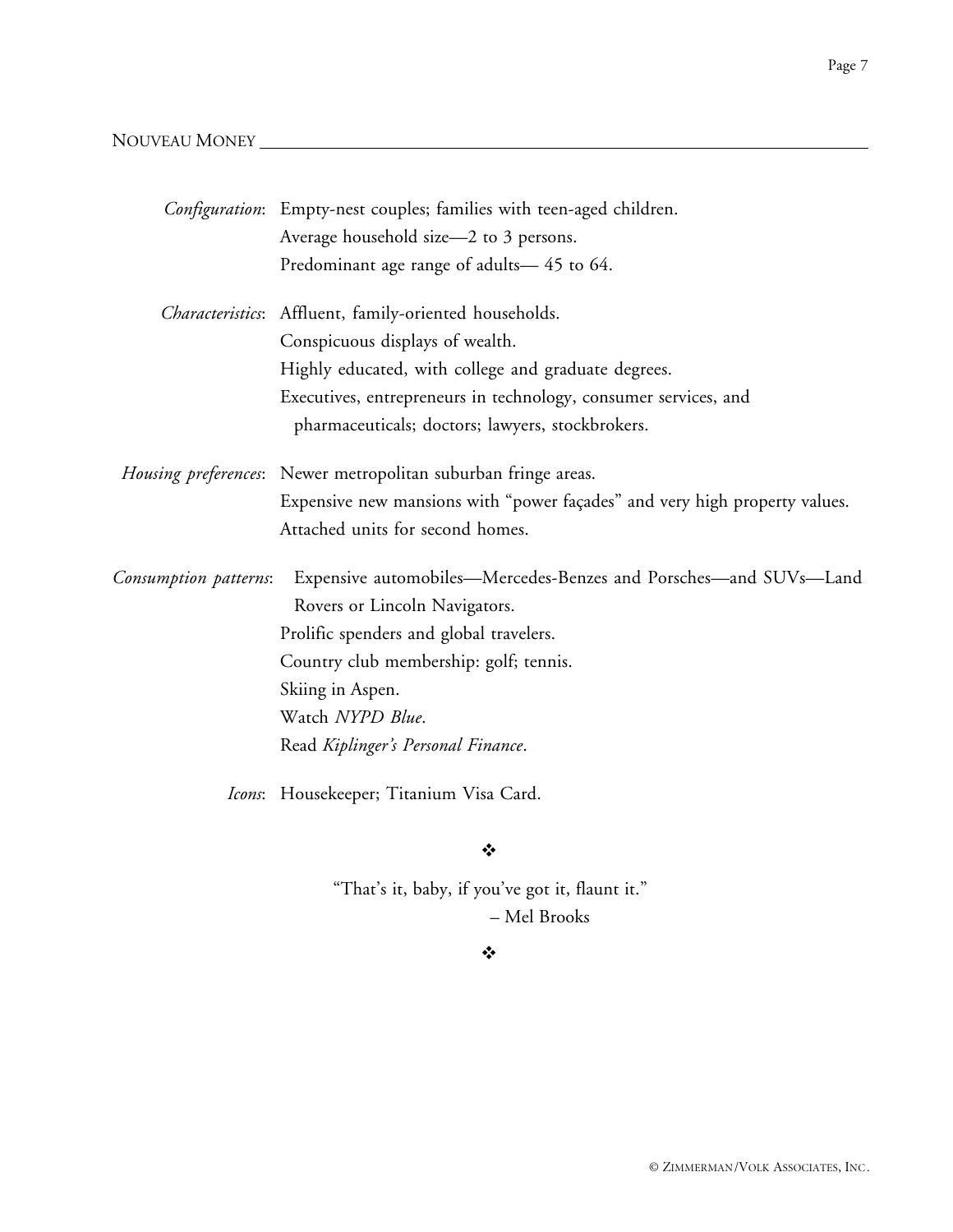POST-WAR SUBURBAN PIONEERS

|                       | Configuration: Empty-nest couples; some singles-widows/widowers, divorcés/divorcées.                                      |
|-----------------------|---------------------------------------------------------------------------------------------------------------------------|
|                       | Average household size-2 persons.                                                                                         |
|                       | Predominant age range of adults-55 to 64; 65 and older.                                                                   |
|                       | <i>Characteristics</i> : Upper-middle-income couples whose last children have just left home.                             |
|                       | Parents of the Baby Boom Generation.                                                                                      |
|                       | Some college education; high-school graduates.                                                                            |
|                       | Mostly white-collar workers, with jobs they've held for years.                                                            |
|                       | Housing preferences: Post World-War II suburban subdivisions.                                                             |
|                       | Originally, relatively modest detached houses; however, most have been fitted<br>with various additions and improvements. |
|                       | Many still live in the houses they bought new, 30 or 40 years ago; when they                                              |
|                       | move, they downsize to an apartment downtown and a resort condominium.                                                    |
| Consumption patterns: | Foreign cars, e.g.-Saabs, Volvos.                                                                                         |
|                       | Trips to gambling resorts.                                                                                                |
|                       | Low-fat food and diet drinks.                                                                                             |
|                       | Theater and museum attendees.                                                                                             |
|                       | Watch Ebert & Roeper and the Movies.                                                                                      |
|                       | Read Money.                                                                                                               |
|                       | Icons: Suits at work, sweats at home; pasta machines.                                                                     |

 $\bullet^{\bullet}_{\bullet} \bullet$ 

"If youth but knew; if old age but could." – Henri Estienne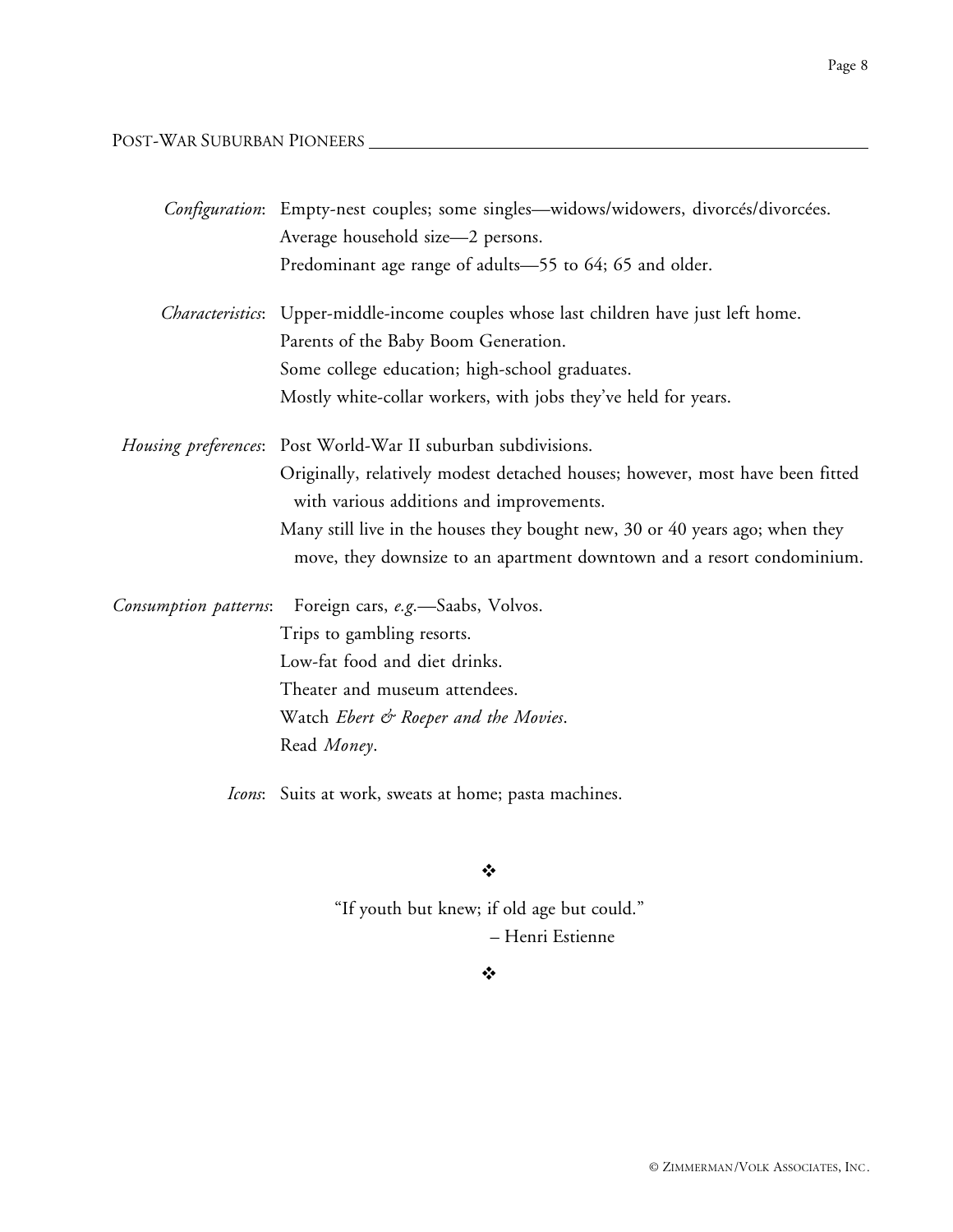## AFFLUENT EMPTY NESTERS

|                       | Configuration: Married empty-nest couples.                                      |
|-----------------------|---------------------------------------------------------------------------------|
|                       | Average household size-2 persons.                                               |
|                       | Predominant age range of adults-55 to 64; 65 and older.                         |
|                       | Characteristics: Older established couples with two incomes.                    |
|                       | Significant financial resources—untapped equity in their homes.                 |
|                       | Two-thirds are college educated.                                                |
|                       | Small-business owners; corporate officers; sales directors.                     |
|                       | <i>Housing preferences</i> : Older suburban neighborhoods.                      |
|                       | Detached houses with high property values.                                      |
|                       | Likely to move to rentals, townhouses, or small-lot singles when last child has |
|                       | left home.                                                                      |
| Consumption patterns: | Saturns and Suburus.                                                            |
|                       | An active life of travel, leisure, and entertainment.                           |
|                       | Adult education courses.                                                        |
|                       | Cruises; travel abroad.                                                         |
|                       | Watch Charlie Rose.                                                             |
|                       | Read Golf Digest.                                                               |
|                       | <i>Icons</i> : Callaway golf clubs; AAA membership card.                        |

 $\ddot{\cdot}$ 

"We made our money the old-fashioned way; we earned it." – Variation on Advertisement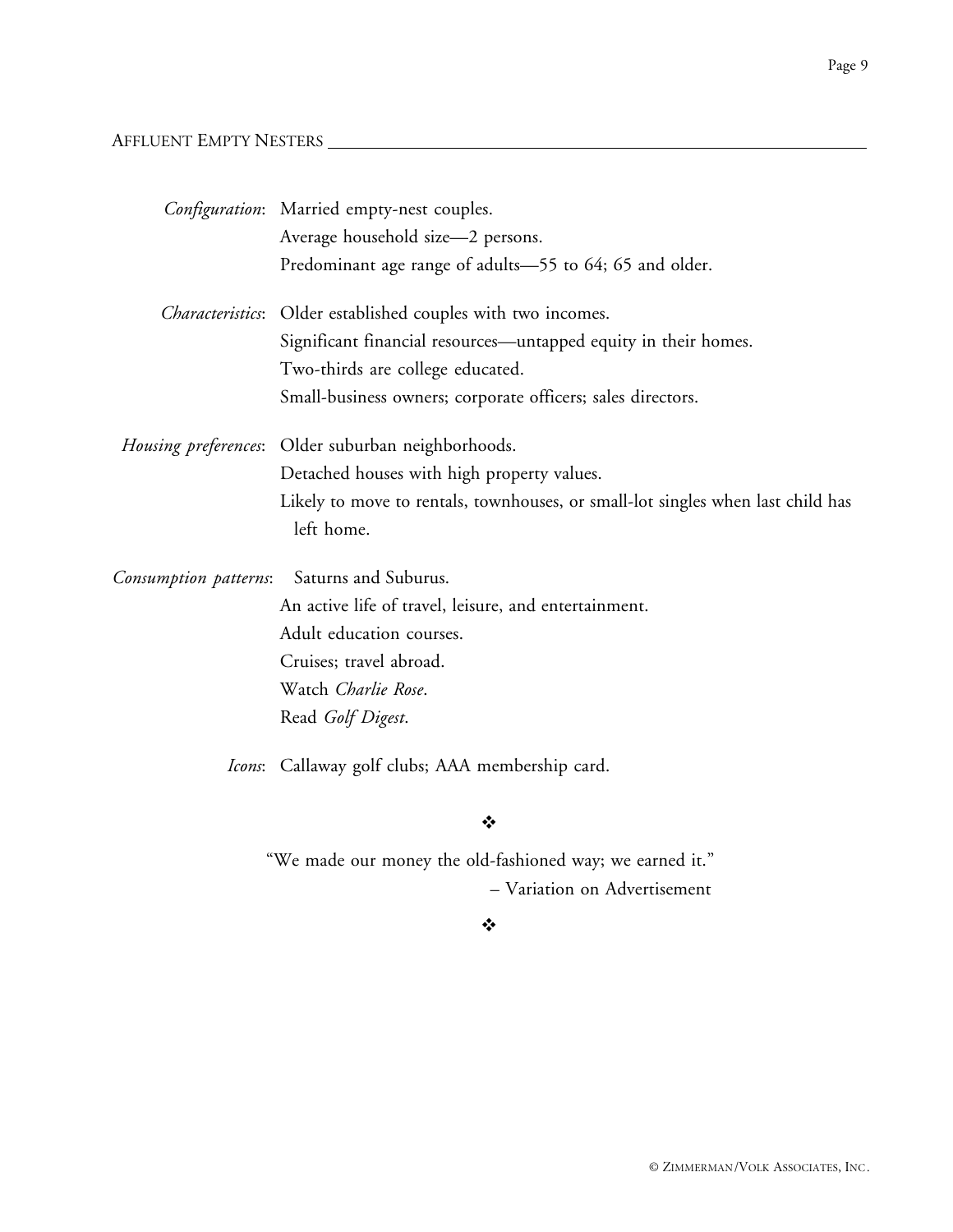## BLUE-COLLAR BUTTON-DOWNS

|                              | Configuration: Married couples with older children, many of whom have left the nest.                                                       |
|------------------------------|--------------------------------------------------------------------------------------------------------------------------------------------|
|                              | Average household size-2 to 3 persons.                                                                                                     |
|                              | Predominant age range of adults-45 to 54; 55 to 64.                                                                                        |
|                              | Characteristics: Middle-class households with working-class values.                                                                        |
|                              | The "white flight" of the post-war years.                                                                                                  |
|                              | Most are high-school grads; many also attended two-year colleges or technical<br>schools.                                                  |
|                              | Small contractors, small business owners, technical or sales workers.                                                                      |
|                              | Housing preferences: Post-war subdivisions of "carpenter capes" and ranches.                                                               |
|                              | Most live in older single-family detached houses, although some empty-nest<br>couples have "moved down" to new townhouses or condominiums. |
|                              | Over 75 percent own their homes.                                                                                                           |
| <i>Consumption patterns:</i> | American cars, e.g.-Ford Tempos, Buick Skylarks.                                                                                           |
|                              | Community-oriented activities.                                                                                                             |
|                              | Do-it-yourself home and auto maintenance.                                                                                                  |
|                              | Sports fanatics.                                                                                                                           |
|                              | Watch Providence.                                                                                                                          |
|                              | Read Reader's Digest.                                                                                                                      |
|                              | Icons: Above-ground swimming pool; backyard gas grill.                                                                                     |

 $\ddot{\cdot}$ 

"Nice work if you can get it, And you can get it if you try."

– Ira Gershwin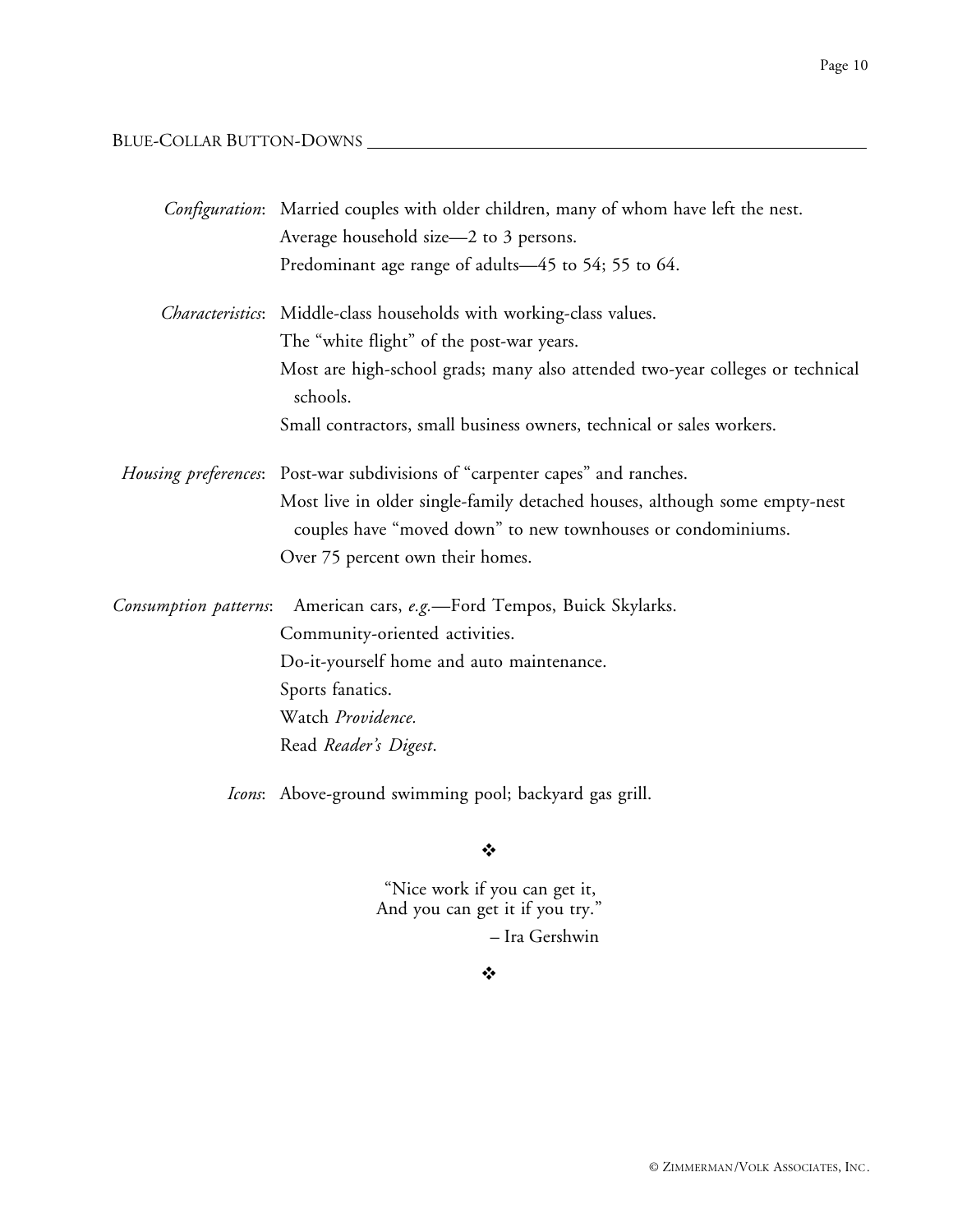#### MIDDLE-AMERICAN RETIREES

|                       | Configuration: Retired couples and singles.                                        |
|-----------------------|------------------------------------------------------------------------------------|
|                       | Average household size—1 to 2 persons.                                             |
|                       | Predominant age range of adults-55 and older.                                      |
|                       | <i>Characteristics</i> : Middle-income households with middle-class sensibilities. |
|                       | Family-, not community-oriented.                                                   |
|                       | Educated at public universities.                                                   |
|                       | Former teachers; social workers; small business owners.                            |
|                       | Housing preferences: Older inner-ring suburbs.                                     |
|                       | Well-kept garden apartments, rowhouses, bungalows.                                 |
|                       | More than half own their residence and the mortgage is paid off.                   |
| Consumption patterns: | Suzukis and Nissans.                                                               |
|                       | Clothing from local stores.                                                        |
|                       | Frequent fast-food restaurants, dollar stores.                                     |
|                       | Gossip with friends.                                                               |
|                       | Watch NBC Nightly News.                                                            |
|                       | Read Ladies Home Journal.                                                          |
|                       | Icons: Ten-year-old toaster oven; family dinners.                                  |

 $\bullet$ 

"If I'd known I was going to live this long, I'd have taken better care of myself."

– Eubie Blake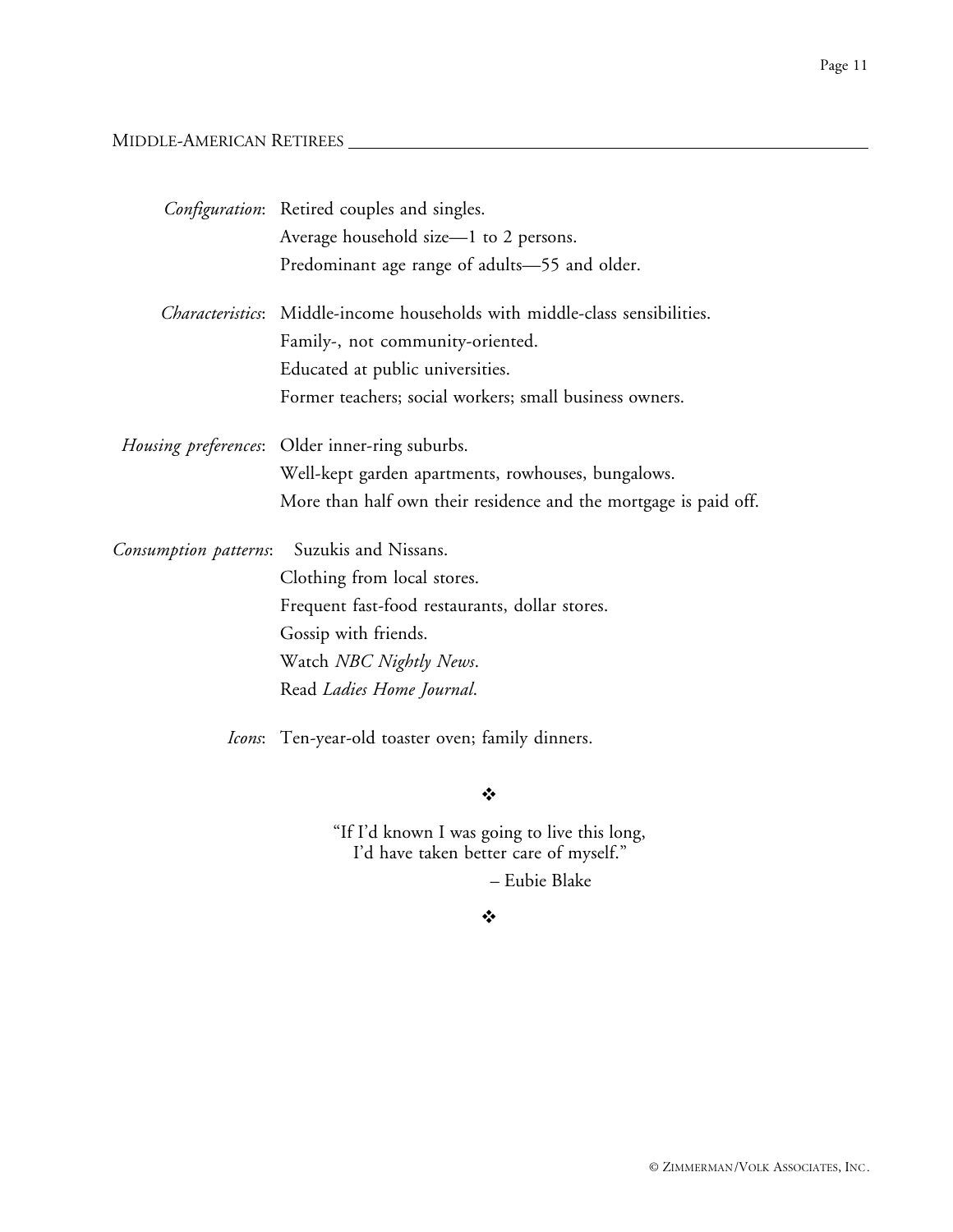#### $\ddot{\phi}$

## EMPTY NESTERS & RETIREES

*– Small Cities/Edge Cities –*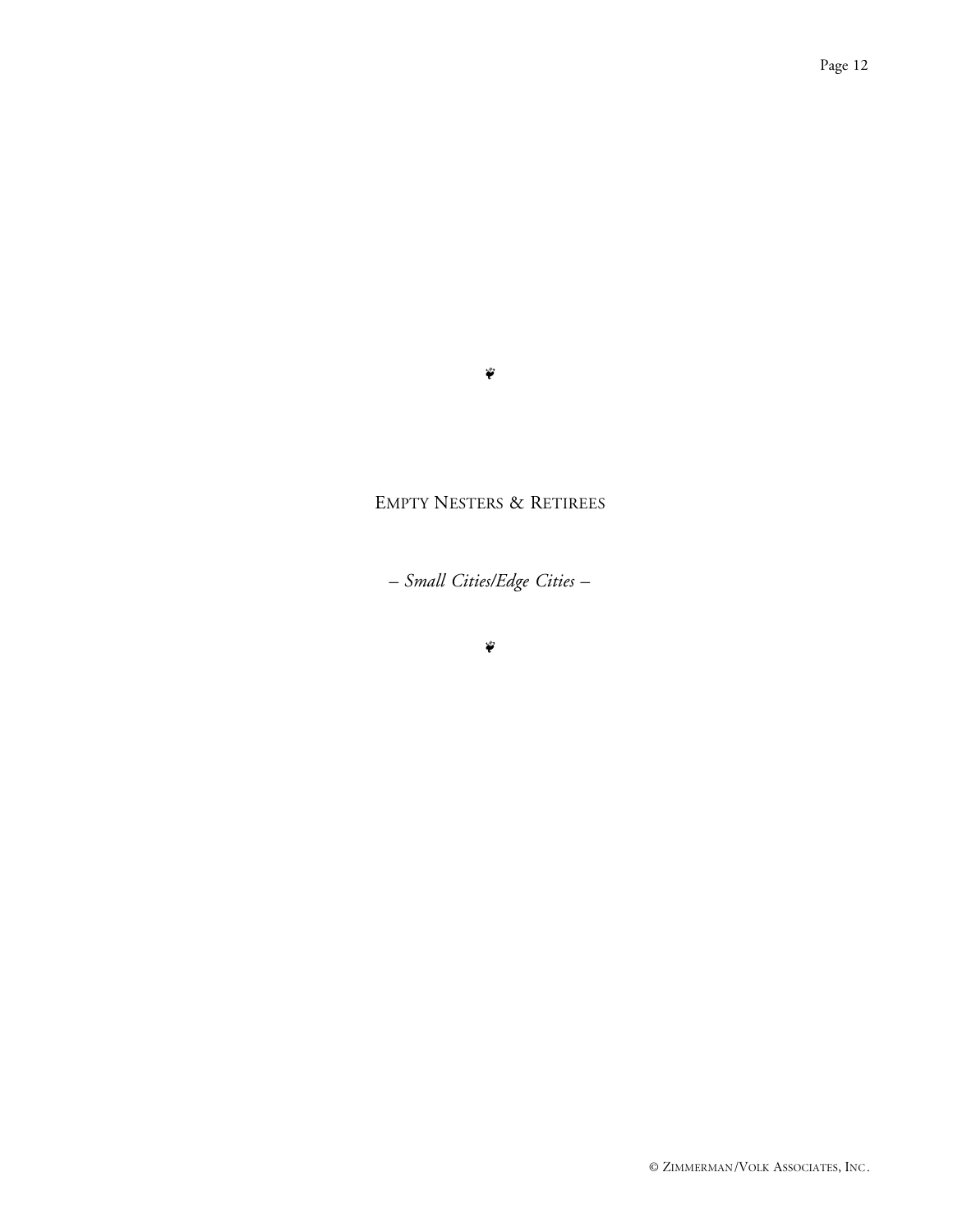MIDDLE-CLASS MOVE-DOWNS

|                       | Configuration: Older married couples, widows/widowers, divorcés/divorcées.        |
|-----------------------|-----------------------------------------------------------------------------------|
|                       | Average household size-2 persons.                                                 |
|                       | Predominant age range of adults-65 and older; 55 to 64.                           |
|                       | <i>Characteristics</i> : Older couples in the middle of the socio-economic scale. |
|                       | Some members of this group have already retired.                                  |
|                       | Most are high school graduates; some attended college.                            |
|                       | Middle managers; professionals; retired military officers.                        |
| Housing preferences:  | Mid-scale satellite cities.                                                       |
|                       | Moderate-value ramblers and ranches; new townhouses as move-down<br>alternatives. |
|                       | Two-thirds of these households own their homes.                                   |
| Consumption patterns: | Buick Park Avenues, Cadillac DeVilles, Buick LeSabres.                            |
|                       | Resort time-shares.                                                               |
|                       | College sports fanatics.                                                          |
|                       | Adult education courses.                                                          |
|                       | Watch The Today Show.                                                             |
|                       | Read Newsweek.                                                                    |
|                       | <i>Icons</i> : Bloody Marys; local university booster apparel.                    |

 $\ddot{\bullet}$ 

"So always look for the silver lining And try to find the sunny side of life." – P.G. Wodehouse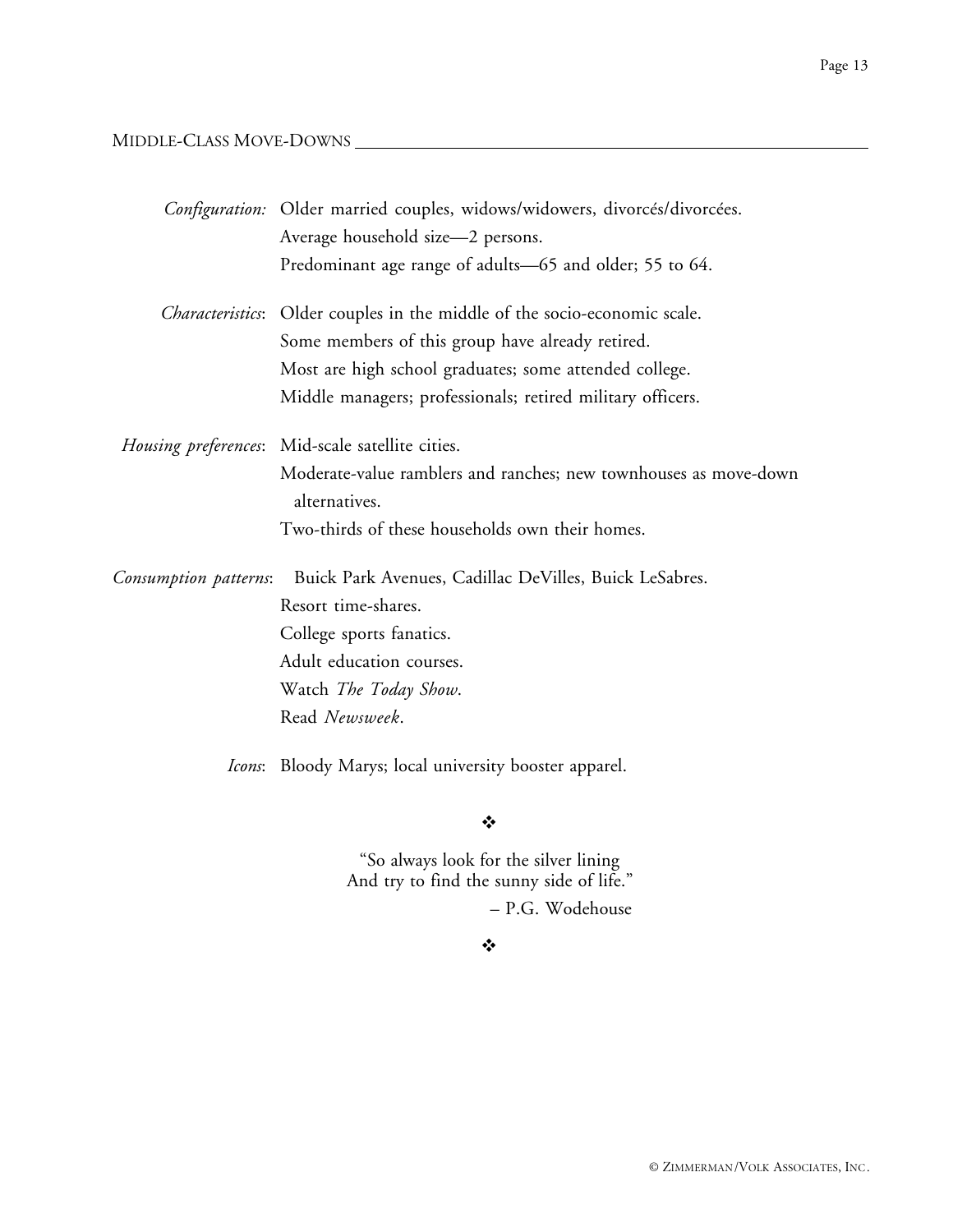## ACTIVE RETIREES

|                       | Configuration: Empty-nest couples; most are retired.                                                       |
|-----------------------|------------------------------------------------------------------------------------------------------------|
|                       | Average household size-2 persons.                                                                          |
|                       | Predominant age range of adults-55 and older.                                                              |
|                       | <i>Characteristics</i> : Well-to-do couples with pensions and portfolios.                                  |
|                       | Lead a busy, leisure-filled retirement.                                                                    |
|                       | Some college educations.                                                                                   |
|                       | Before retirement, held white-collar jobs.                                                                 |
|                       | Housing preferences: Retirement communities, preferably in resort locations.                               |
|                       | Attached or small-lot detached houses.                                                                     |
|                       | Many live in lifestyle-oriented, age-restricted communities.                                               |
| Consumption patterns: | Long-lasting, luxury sedans, such as Lincolns, Cadillacs or Mercedes-Benz,<br>which they bought with cash. |
|                       | Convenience foods; items for easy entertaining: cocktail snacks and frozen                                 |
|                       | desserts.                                                                                                  |
|                       | Golf or tennis fanatics.                                                                                   |
|                       | Overseas tour packages.                                                                                    |
|                       | Watch 60 Minutes.                                                                                          |
|                       | Read House Beautiful.                                                                                      |
|                       | Icons: Passports; matching golf outfits.                                                                   |

 $\ddot{\cdot}$ 

"Just enjoy your ice cream while it's on your plate." – Thornton Wilder

#### $\bullet^{\bullet}_{\Phi}$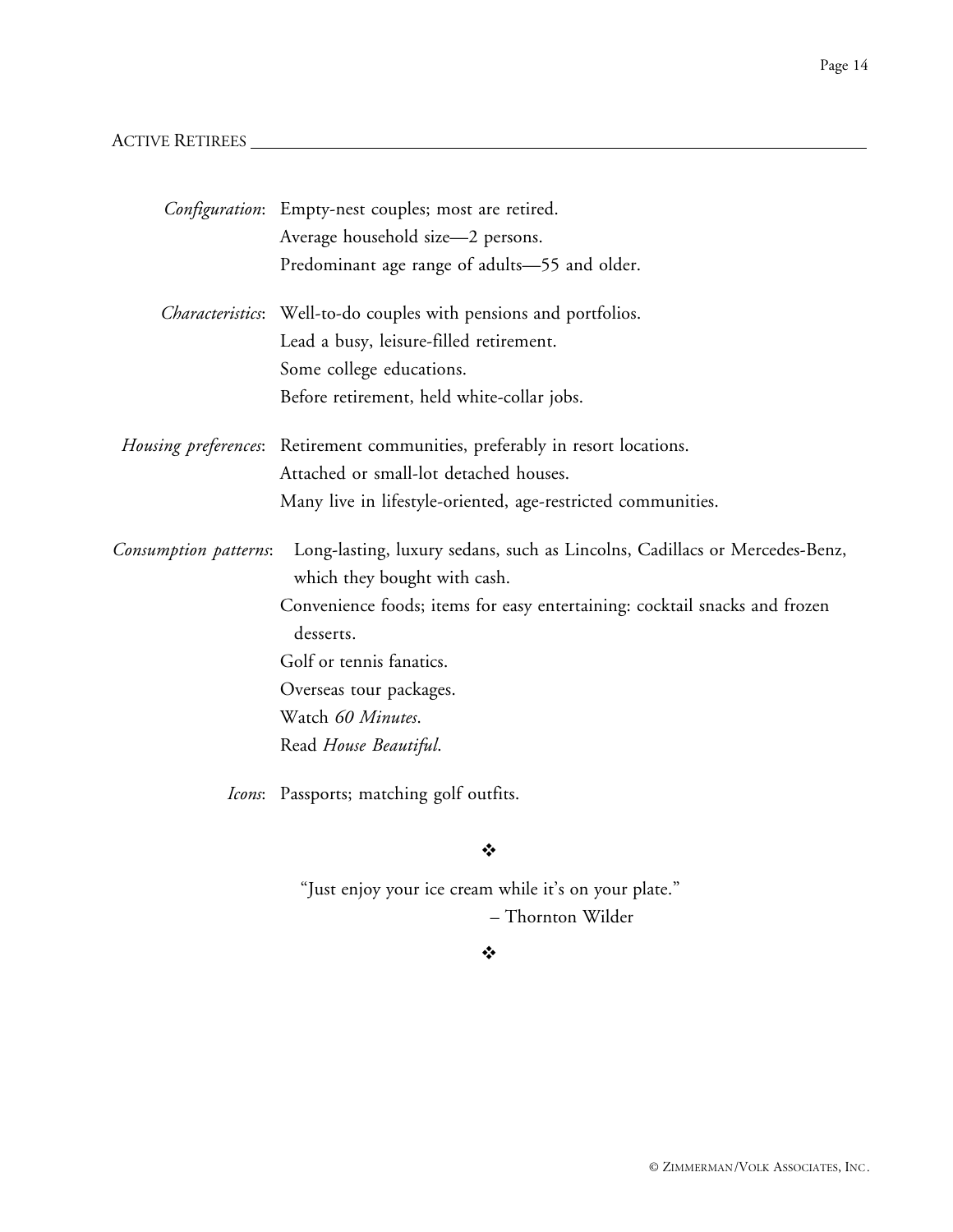## BLUE-COLLAR RETIREES

|                       | <i>Configuration:</i> Older singles and couples.                                             |
|-----------------------|----------------------------------------------------------------------------------------------|
|                       | Average household size-2 persons.                                                            |
|                       | Predominant age range of adults-65 and older.                                                |
| Characteristics:      | Empty-nest, lower-middle-income households.                                                  |
|                       | Former policemen, firemen, repairmen, technicians.                                           |
|                       | High-school grads.                                                                           |
|                       | Most are retired or nearing retirement.                                                      |
|                       | Housing preferences: Bedroom suburbs of industrial cities.                                   |
|                       | Most stay in their homes, but a few choose to retire in resort locations.                    |
|                       | More than a quarter are still living in the same house they bought when they<br>got married. |
| Consumption patterns: | Buick Century.                                                                               |
|                       | Easy-listening tapes.                                                                        |
|                       | Recreational vehicles; camping equipment.                                                    |
|                       | Library card.                                                                                |
|                       | Watch Tonight Show With Jay Leno.                                                            |
|                       | Read Family Handyman.                                                                        |
|                       | <i>Icons</i> : Large-screen TV; "collectible" dolls and plates.                              |
|                       | ❖                                                                                            |
|                       | "We're tenting tonight on the old campground,<br>Give us a song to cheer                     |

And friends we love so dear."

– Walter Kittredge

 $\bullet^{\bullet}_{\Phi}$ 

Our weary hearts, a song of home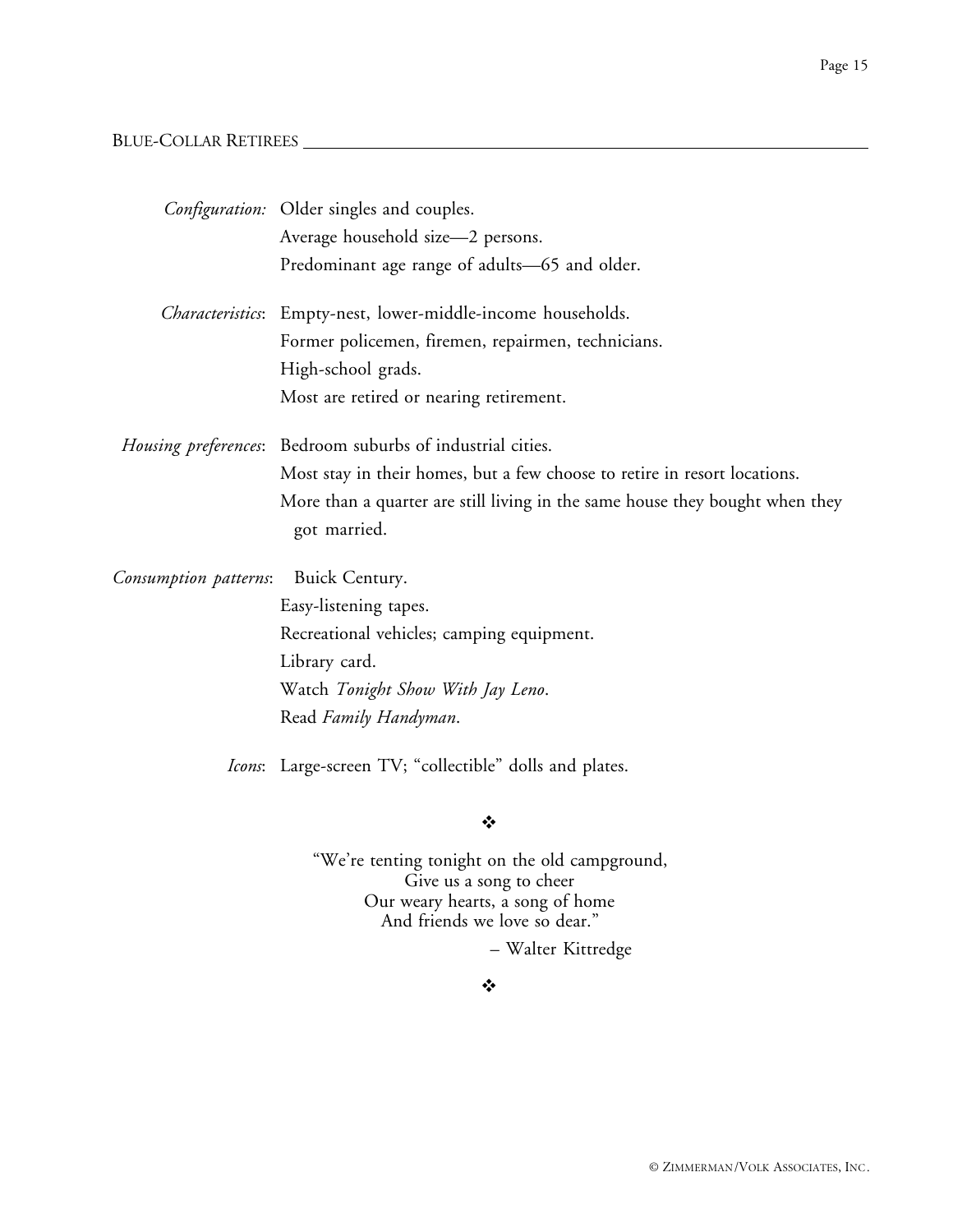#### $\tilde{\psi}$

## EMPTY NESTERS & RETIREES

*– Town & Country/Exurbs –*

 $\ddot{\ddot{\bullet}}$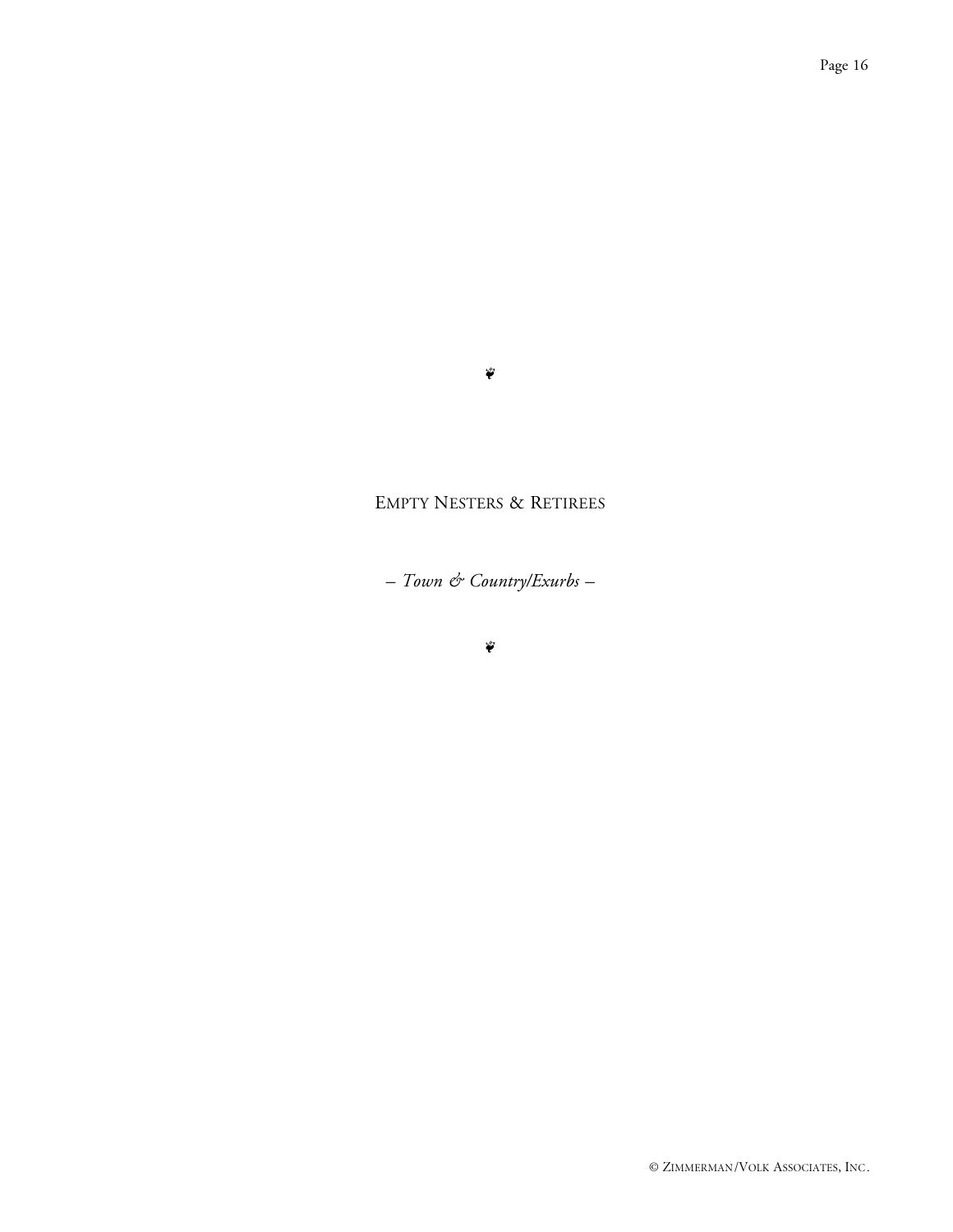## MAINSTREAM RETIREES

|                       | Configuration: Retired couples.                                            |
|-----------------------|----------------------------------------------------------------------------|
|                       | Average household size-2 persons.                                          |
|                       | Predominant age range of adults-65 and older.                              |
|                       | Characteristics: Lower-middle-income households.                           |
|                       | Prefer to spend their "golden years" around people of all ages.            |
|                       | High-school educated.                                                      |
|                       | Earned their living in blue- and white-collar employment.                  |
|                       | Housing preferences: Rustic towns and villages.                            |
|                       | Small detached houses and cottages; mobile homes.                          |
|                       | Near water, mountain, desert or other vacation regions.                    |
| Consumption patterns: | Older American-made sedans, e.g.-Chrysler New Yorkers, Dodge<br>Diplomats. |
|                       | Knitting; sewing; gardening; bingo; cable TV; reading.                     |
|                       | Senior citizen volunteer programs.                                         |
|                       | Bowling; golf.                                                             |
|                       | Watch Price is Right.                                                      |
|                       | Read Family Circle.                                                        |
|                       | Icons: Cable TV guide; aluminum folding chair.                             |

#### $\bullet^{\bullet}_{\Phi}$

"And love can come to everyone, The best things in life are free."

– Buddy De Sylva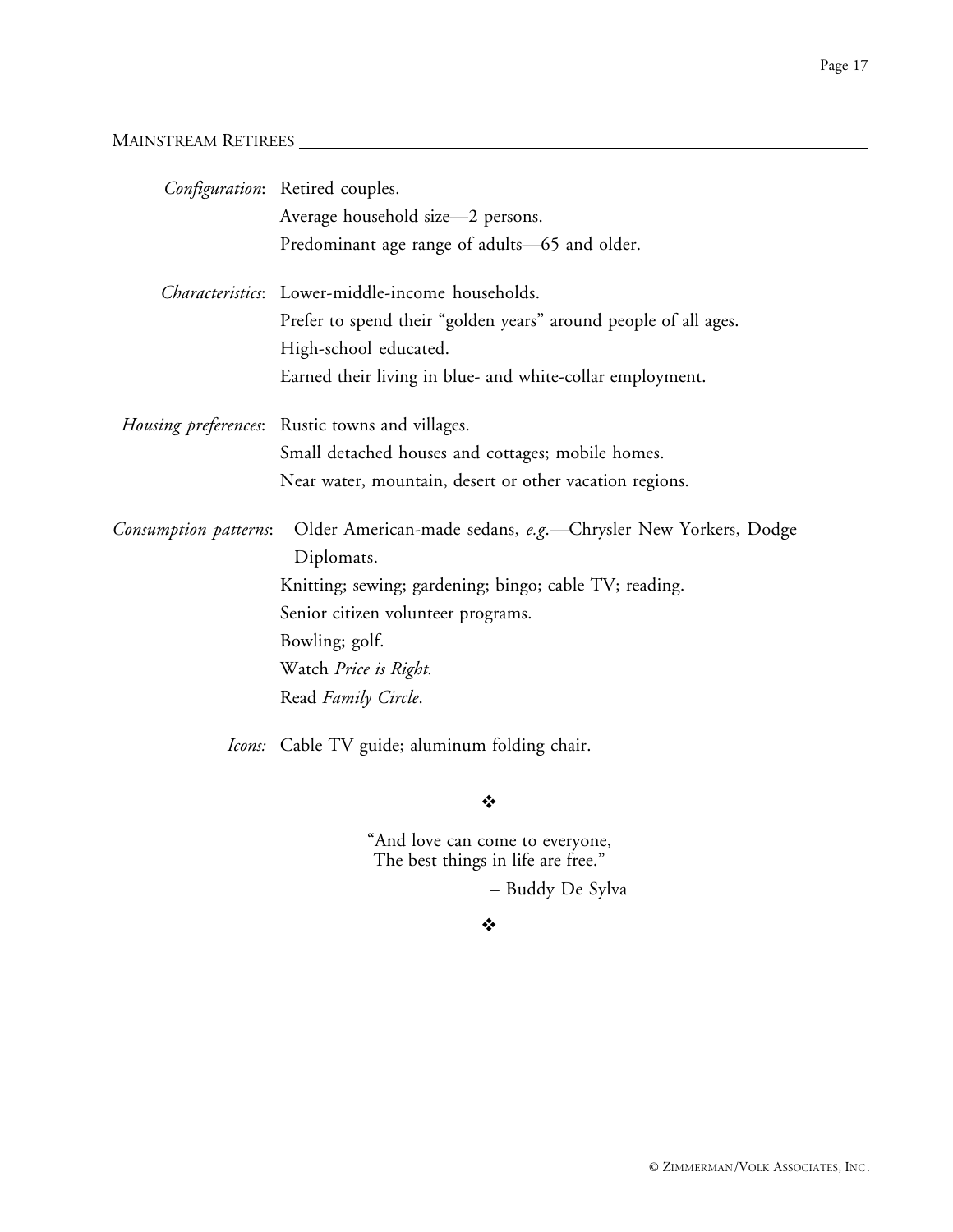#### $\ddot{\phi}$

## TRADITIONAL & NON-TRADITIONAL FAMILIES

*– Metropolitan Cities –*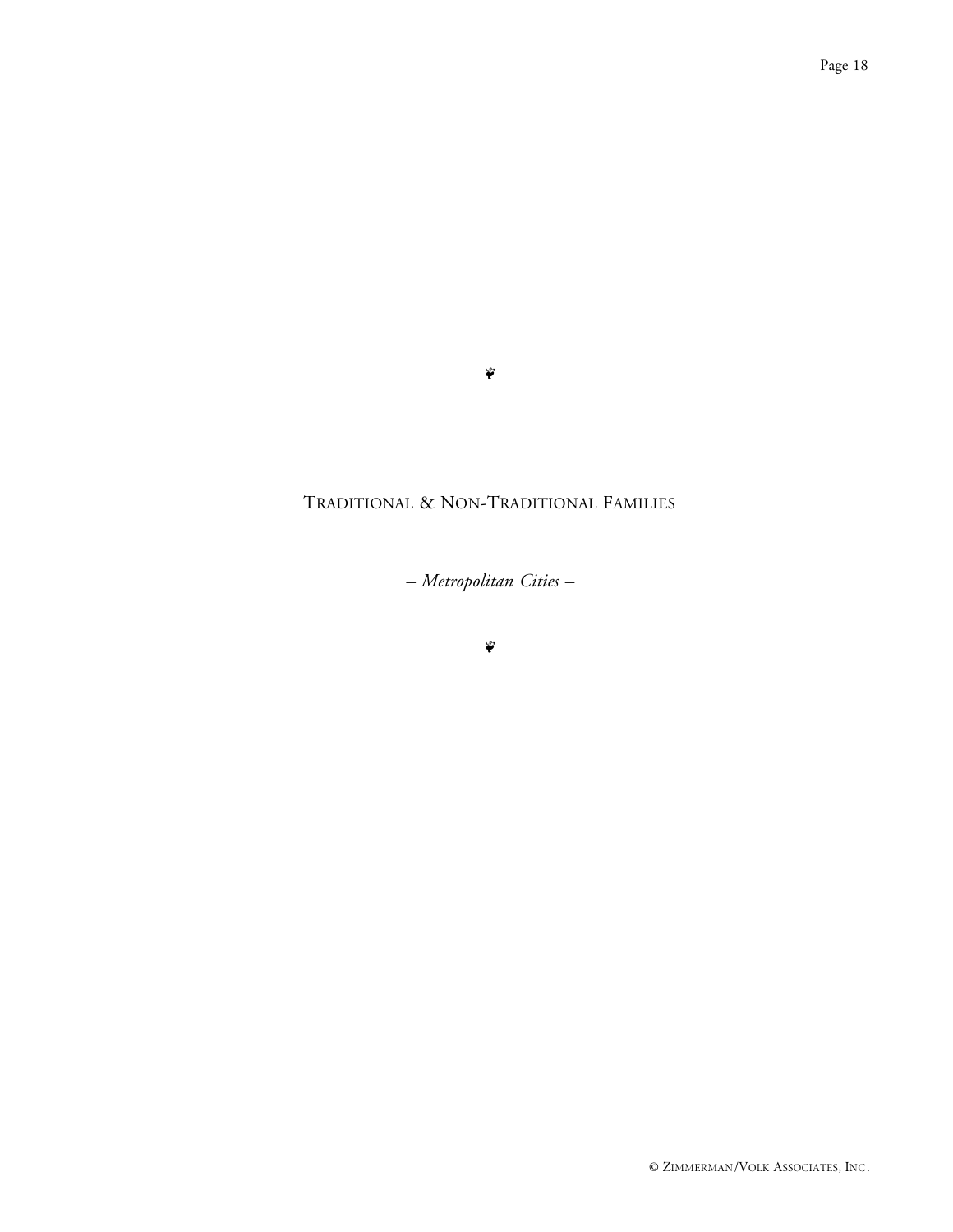## FULL-NEST URBANITES

|                       | Configuration: Multi-generational households—the "extended family."                        |
|-----------------------|--------------------------------------------------------------------------------------------|
|                       | Average household size-4-plus persons.                                                     |
|                       | Predominant age range of adults-35 to 54.                                                  |
|                       | Characteristics: Ethnically diverse. Upper-middle-class immigrants.                        |
|                       | Well-educated; many pursue adult education.                                                |
|                       | Multi-racial, multi-lingual.                                                               |
|                       | White-collar professionals; government and health workers.                                 |
|                       | Housing preferences: Urban neighborhoods.                                                  |
|                       | Relatively settled—more than half have lived in the same house for more than<br>six years. |
|                       | Nearly three-quarters own their houses.                                                    |
| Consumption patterns: | Toyotas, Mazdas, Hondas, Nissans.                                                          |
|                       | Belong to local ethnic organizations.                                                      |
|                       | Foreign movies.                                                                            |
|                       | Boats and RVs.                                                                             |
|                       | Watch Showtime.                                                                            |
|                       | Read People.                                                                               |
|                       | Icons: Neighborhood watch programs; beepers.                                               |
|                       |                                                                                            |

 $\ddot{\bullet}$ 

"America, the land of unlimited possibilities." – Ludwig Max Goldberger

#### $\ddot{\bullet}$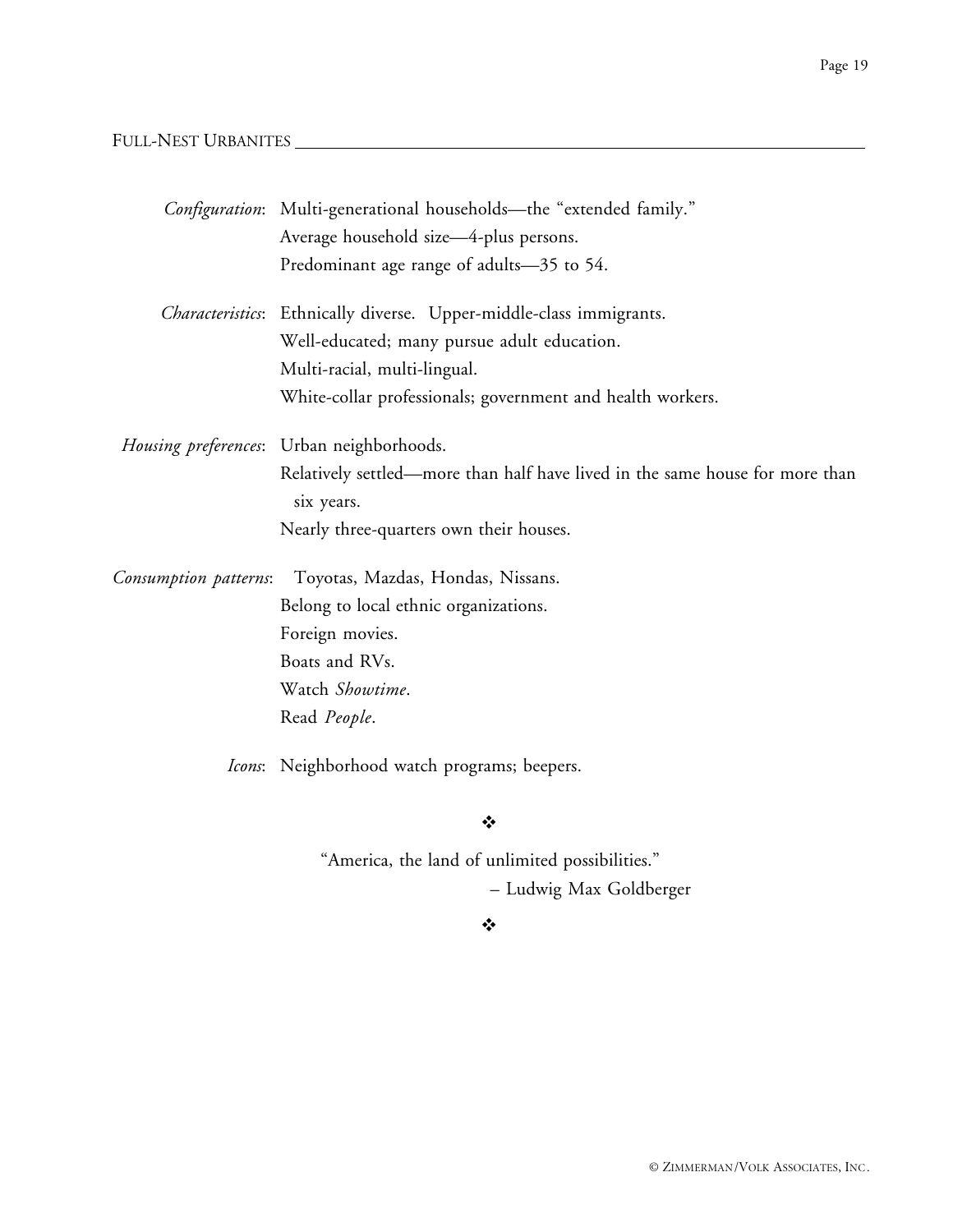## MULTI-CULTURAL FAMILIES

|                       | <i>Configuration</i> : Families with lots of children; single-parent families. |
|-----------------------|--------------------------------------------------------------------------------|
|                       | Average household size-4-plus persons.                                         |
|                       | Predominant age range of adults-25 to 54.                                      |
|                       | Characteristics: Middle-income immigrant families.                             |
|                       | High-school graduates.                                                         |
|                       | Lower-level white-collar and upper-level blue-collar workers.                  |
|                       | Jobs range from day laborers to management professionals.                      |
|                       | Housing preferences: Older urban rowhouse and bungalow neighborhoods.          |
|                       | Two-thirds own their houses.                                                   |
|                       | Dream of moving to larger houses in more affluent neighborhoods.               |
| Consumption patterns: | Public transportation.                                                         |
|                       | Bodegas; Czech bakeries; Mexican restaurants; German breweries; Pizzerias.     |
|                       | Home maintenance.                                                              |
|                       | Foreign-language newspapers.                                                   |
|                       | Watch Cops.                                                                    |
|                       | Read Us.                                                                       |
|                       | Icons: Gitano jeans; U.S. Savings Bonds.                                       |

#### $\mathbf{v}_i^{\star}$

"America is God's crucible, the great melting pot where all the races are melting and reforming."

– Israel Zangwill

#### $\ddot{\bullet}$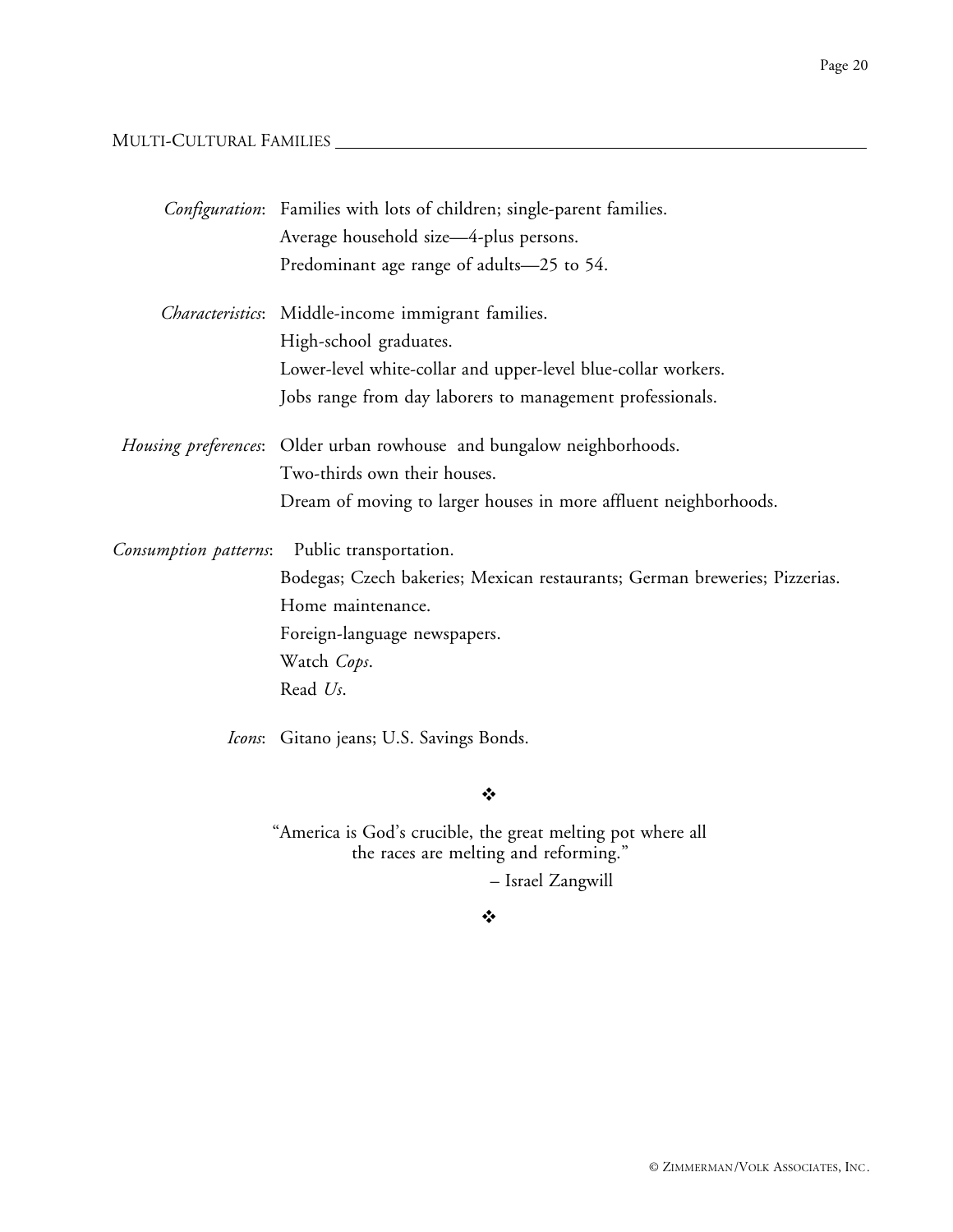#### BLACK URBAN FAMILIES

|                       | Configuration: Working couples with children; single-parent families.                    |
|-----------------------|------------------------------------------------------------------------------------------|
|                       | Average household size-4 persons.                                                        |
|                       | Predominant age range of adults-25 to 44.                                                |
|                       | <i>Characteristics</i> : Middle-class African-American households.                       |
|                       | 40 percent are college-educated.                                                         |
|                       | White-collar, blue-collar, and service employment.                                       |
|                       | Teachers; craftspeople; health care employees; service workers.                          |
|                       | Housing preferences: Rowhouses; low-rise apartments in transitional urban neighborhoods. |
|                       | Mix of long-time residents and newcomers.                                                |
|                       | More than half own their houses, which they have owned for several years.                |
| Consumption patterns: | Pontiac LeMans, Plymouth Acclaim, Chevrolet Corsica, Toyota Corolla.                     |
|                       | Saving to give their kids a better chance.                                               |
|                       | Singing in the church choir.                                                             |
|                       | Volunteer and community involvement.                                                     |
|                       | Watch The Montel Williams Show.                                                          |
|                       | Read Essence.                                                                            |
|                       |                                                                                          |

*Icons*: Photograph of Martin Luther King; Mighty Clouds of Joy gospel tapes.

 $\ddot{\cdot}$ 

"Before a group can enter the open society, it must first close ranks."

> – Stokely Carmichael and Charles Vernon Hamilton

 $\frac{1}{2}$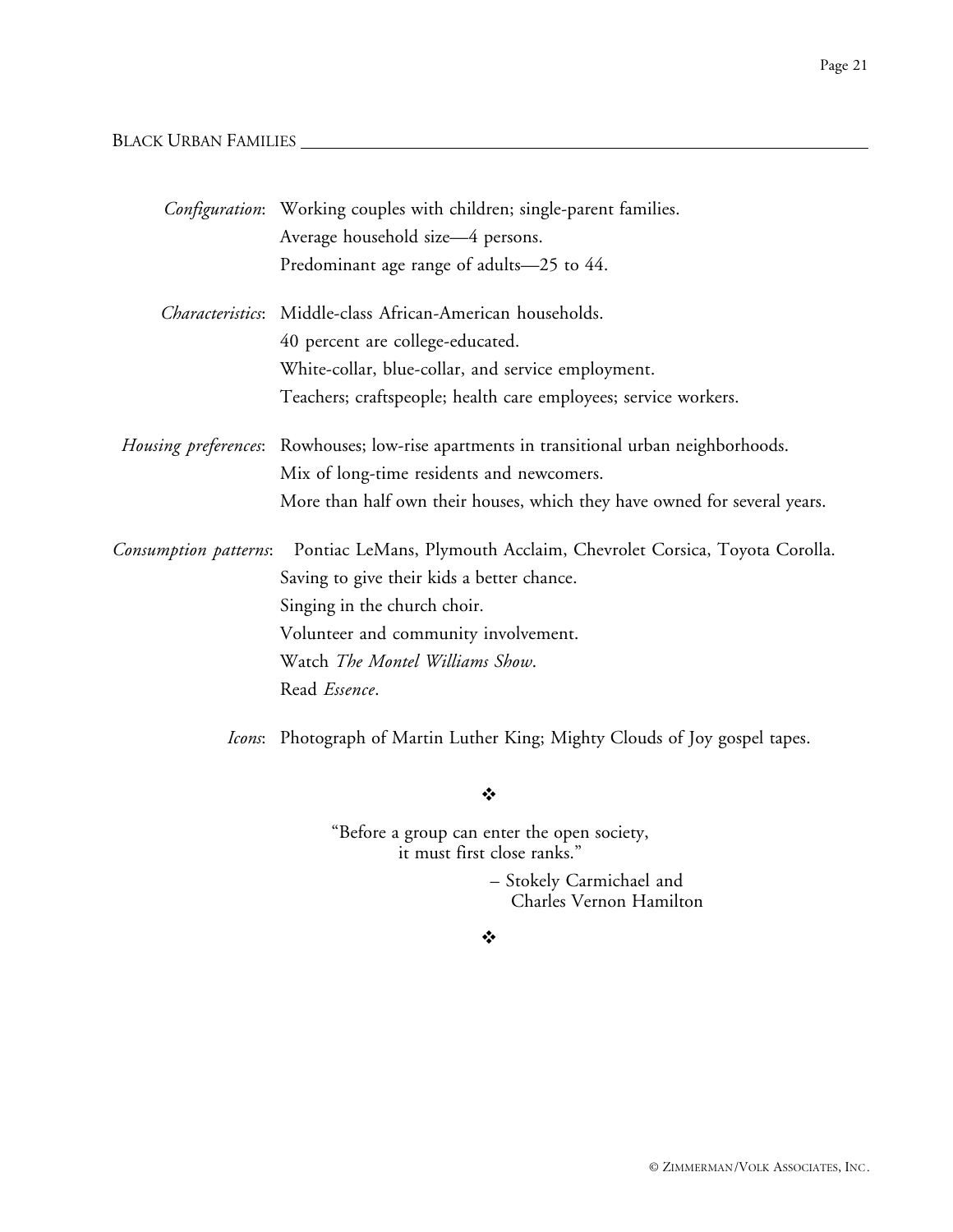## LATINO URBAN FAMILIES

|                       | Configuration: Families with children; single-parent families; extended families.                                               |
|-----------------------|---------------------------------------------------------------------------------------------------------------------------------|
|                       | Average household size-4-plus persons.                                                                                          |
|                       | Predominant age range of adults-25 to 34.                                                                                       |
|                       | <i>Characteristics</i> : Primarily Spanish-speaking households; many recent immigrants from Latin<br>America and South America. |
|                       | More than 43 percent did not finish high school.                                                                                |
|                       | Blue-collar and service employment.                                                                                             |
|                       | Manual laborers; maintenance workers; government clerks.                                                                        |
|                       | Housing preferences: High-rise and low-rise apartments in older neighborhoods; rowhouses.                                       |
|                       | Nearly two-thirds are renters.                                                                                                  |
|                       | Highly mobile: more than half have moved within the last six years.                                                             |
| Consumption patterns: | Ten-year-old Toyota Tercels, Honda Civics, Nissan Sentras.                                                                      |
|                       | Vibrant street life; sitting on the stoop chatting with the neighbors.                                                          |
|                       | Church activities.                                                                                                              |
|                       | Social clubs.                                                                                                                   |
|                       | Watch All My Children.                                                                                                          |
|                       | Read Soap Opera Weekly.                                                                                                         |
|                       | Icons: Our Lady of Guadalupe; Salsa.                                                                                            |
|                       |                                                                                                                                 |

❖

"Con pan y vino se anda el camino. [With bread and wine you can walk your road.]"

– Proverb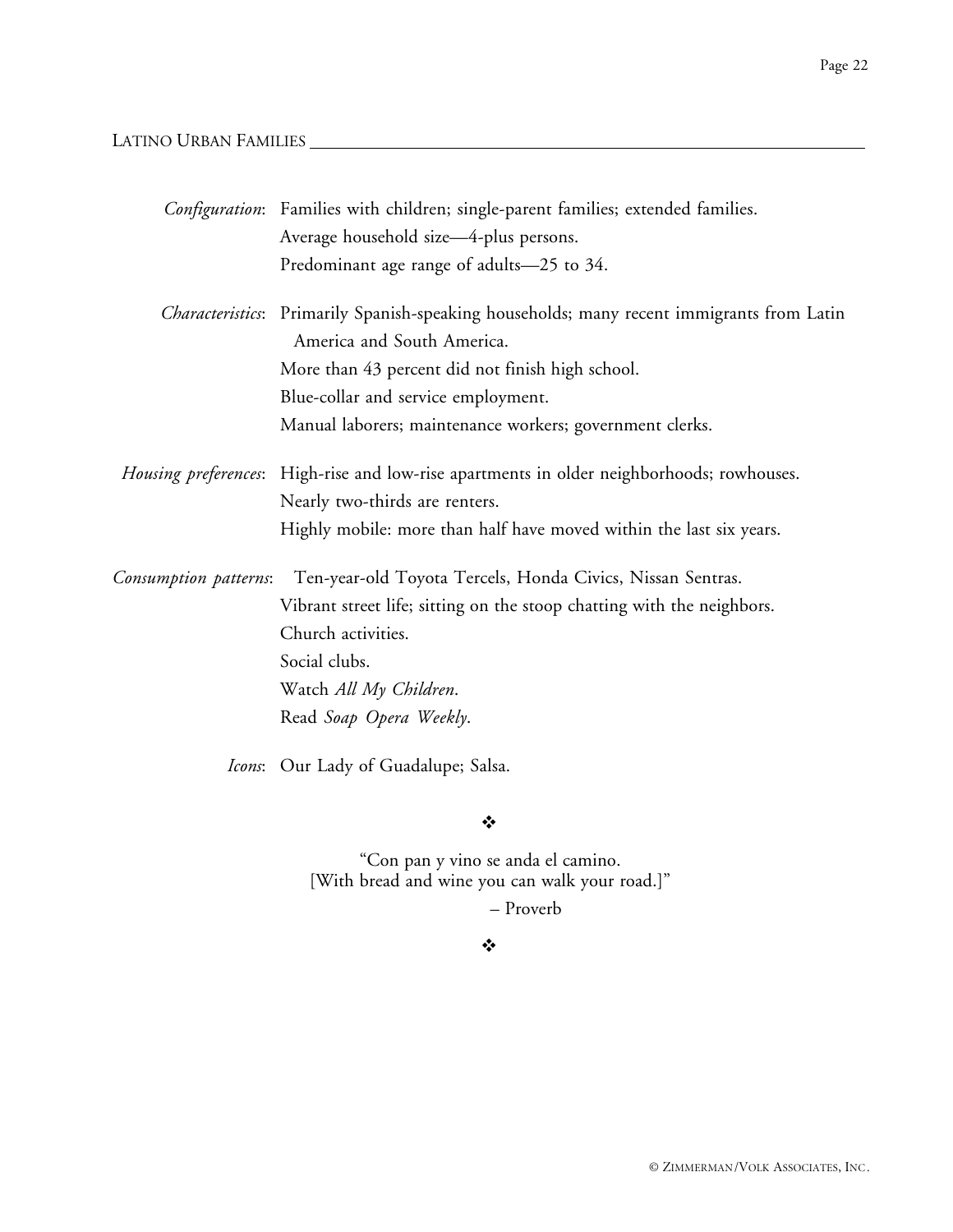#### $\ddot{\phi}$

## TRADITIONAL & NON-TRADITIONAL FAMILIES

*– Metropolitan Suburbs –*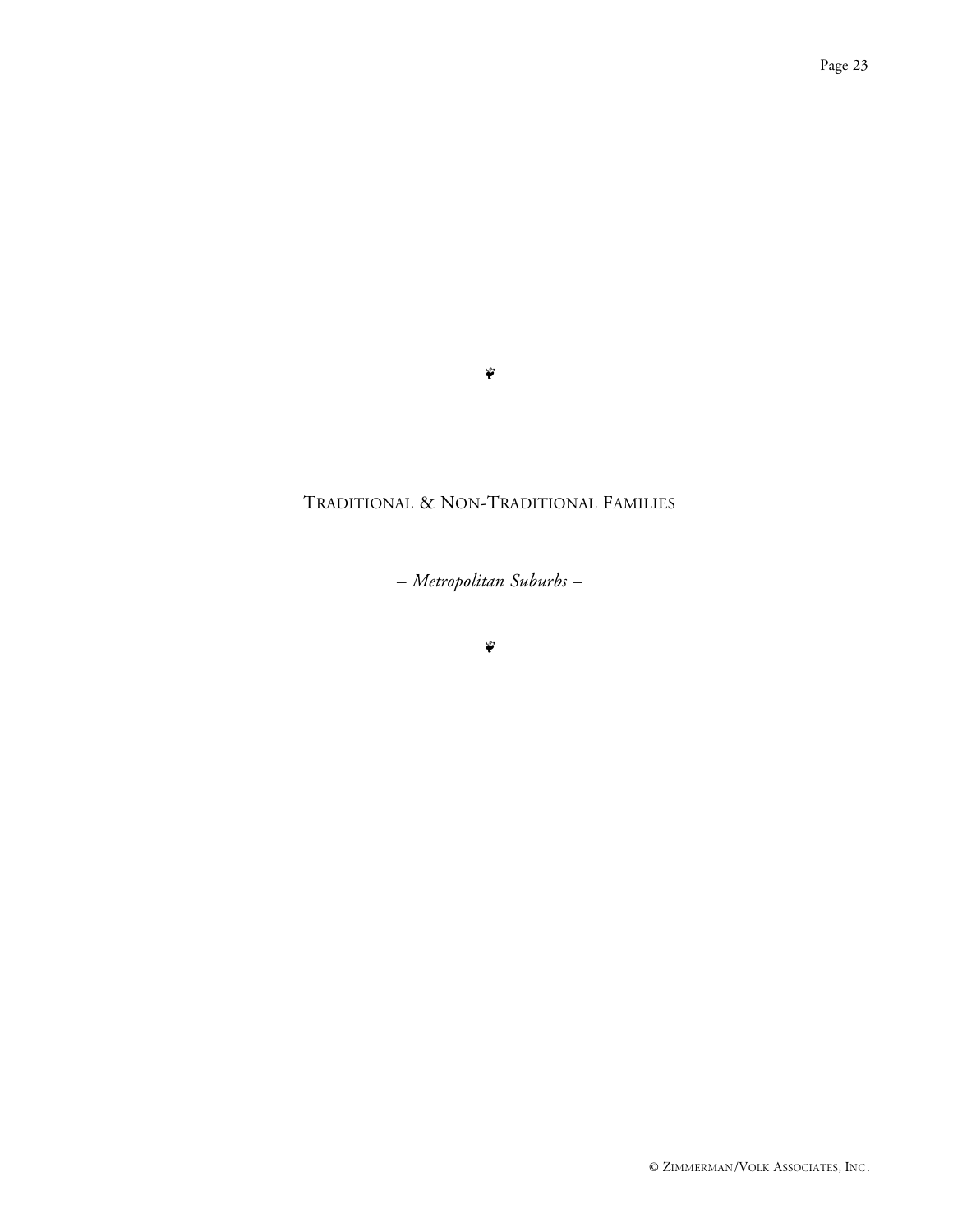## FULL-NEST SUBURBANITES

|                       | Configuration: Families with two or more children.                               |
|-----------------------|----------------------------------------------------------------------------------|
|                       | Average household size-4-plus persons.                                           |
|                       | Predominant age range of adults-35 to 44; 45 to 54.                              |
|                       | Characteristics: Upper-middle-income suburban families.                          |
|                       | Significant numbers of stay-at-home Moms.                                        |
|                       | Well educated—more than two-thirds went to college.                              |
|                       | Officers of small corporations; sales managers; communications.                  |
|                       | Housing preferences: Upscale suburban subdivisions.                              |
|                       | More than half have moved within the past six years.                             |
|                       | Relatively high property values.                                                 |
| Consumption patterns: | Practical family automobiles—mini-vans for carpooling (e.g.—Toyota               |
|                       | Sienna) and SUVs for show (e.g.-Dodge Grand Caravan).                            |
|                       | Family-oriented activities.                                                      |
|                       | Spectator and Little League sports.                                              |
|                       | Frequent visits to Disney World.                                                 |
|                       | Watch The Disney Channel.                                                        |
|                       | Read USA Today.                                                                  |
|                       | Icons: Weber barbecue grill; "My child is an honor student at " bumper stickers. |

 $\ddot{\cdot}$ 

"Hail wedded love, mysterious law, true source of human offspring." – John Milton

#### $\ddot{\cdot}$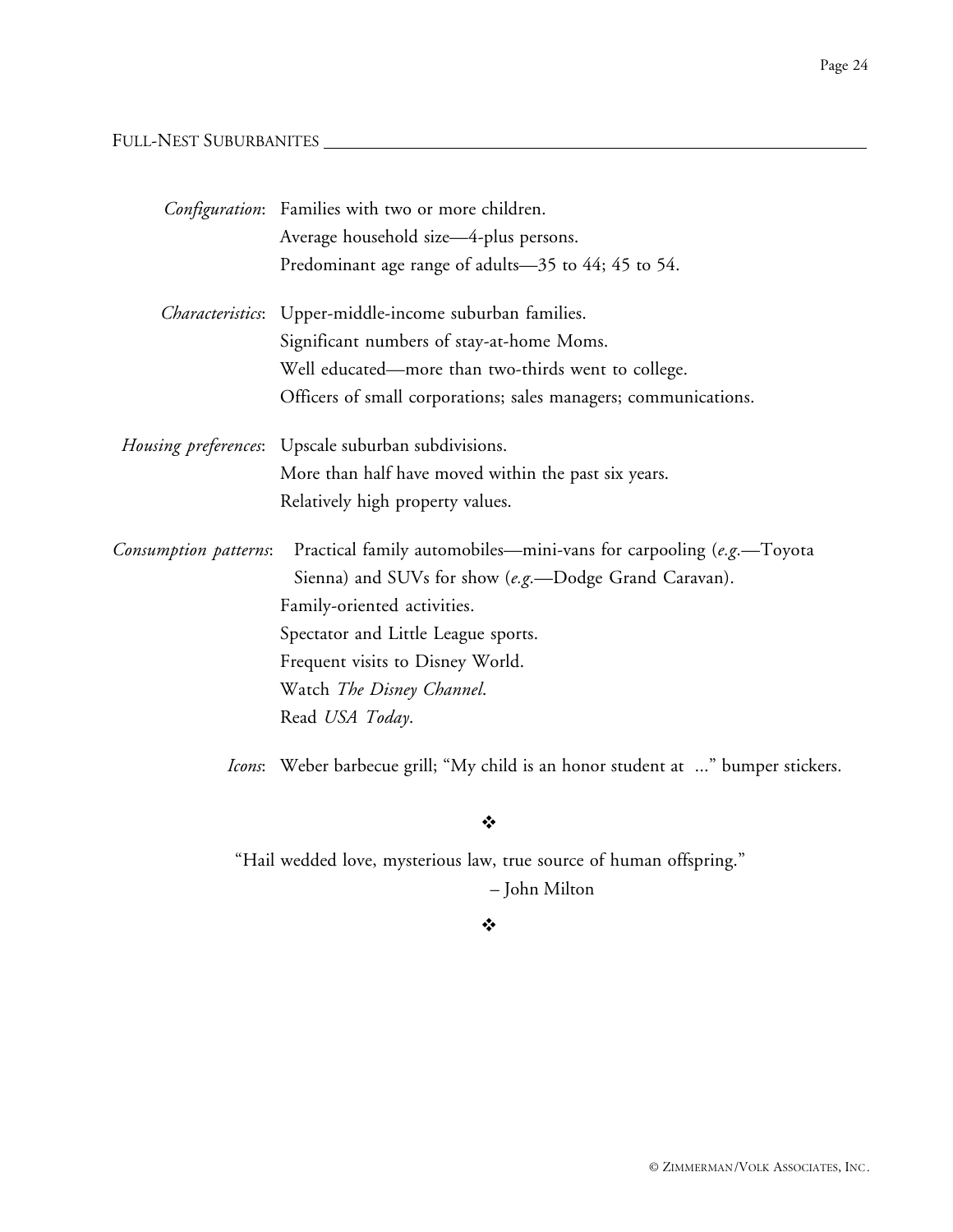## KIDS 'R' US

|                       | Configuration: Large families with children of all ages.                                   |
|-----------------------|--------------------------------------------------------------------------------------------|
|                       | Average household size-4-plus persons.                                                     |
|                       | Predominant age range of adults-25 to 34; 35 to 44.                                        |
|                       | <i>Characteristics</i> : Early child-rearing families concerned with cost and convenience. |
|                       | Nearly all have high-school diplomas; significant number of college degrees.               |
|                       | White-collar employment.                                                                   |
|                       | Technicians, executive trainees, public service employees; accountants.                    |
|                       | Housing preferences: New subdivisions outside fast-growing metro areas.                    |
|                       | Detached houses—two-stories and split-levels.                                              |
|                       | More than 75 percent own their homes, and have just started payments on a                  |
|                       | mortgage.                                                                                  |
| Consumption patterns: | Station wagons, minivans, and pick-up trucks.                                              |
|                       | Maternity clothes.                                                                         |
|                       | Kids' toys.                                                                                |
|                       | Bargain shopping at Kmart, Sears and JC Penney.                                            |
|                       | Watch <i>Mad About You</i> reruns.                                                         |
|                       | Read <i>Popular Science</i> .                                                              |
|                       | <i>Icons</i> : Disposable diapers; garage sales.                                           |

 $\ddot{\bullet}$ 

"There's always room for one more."

– Saying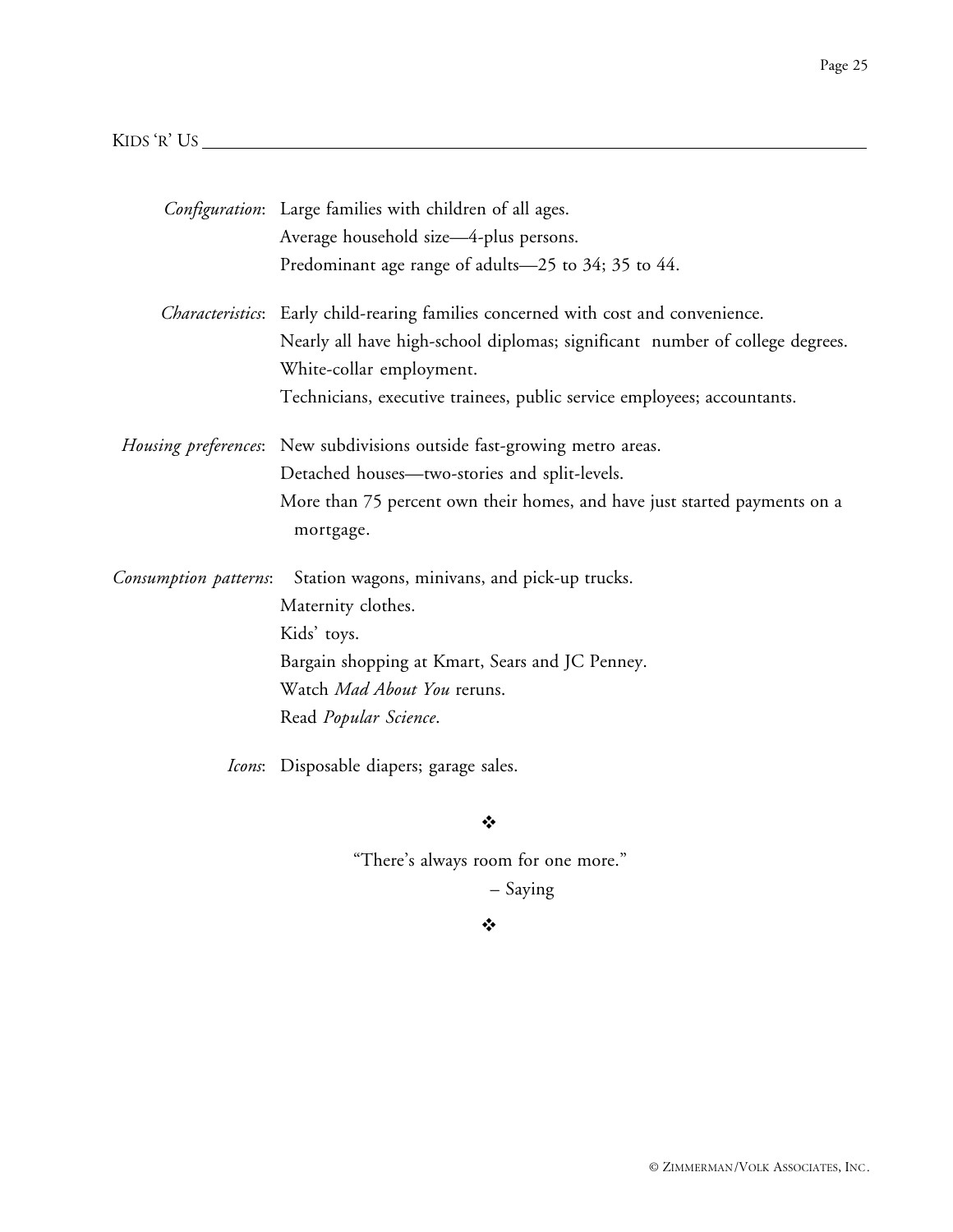#### $\ddot{\phi}$

## TRADITIONAL & NON-TRADITIONAL FAMILIES

*– Small Cities/Edge Cities –*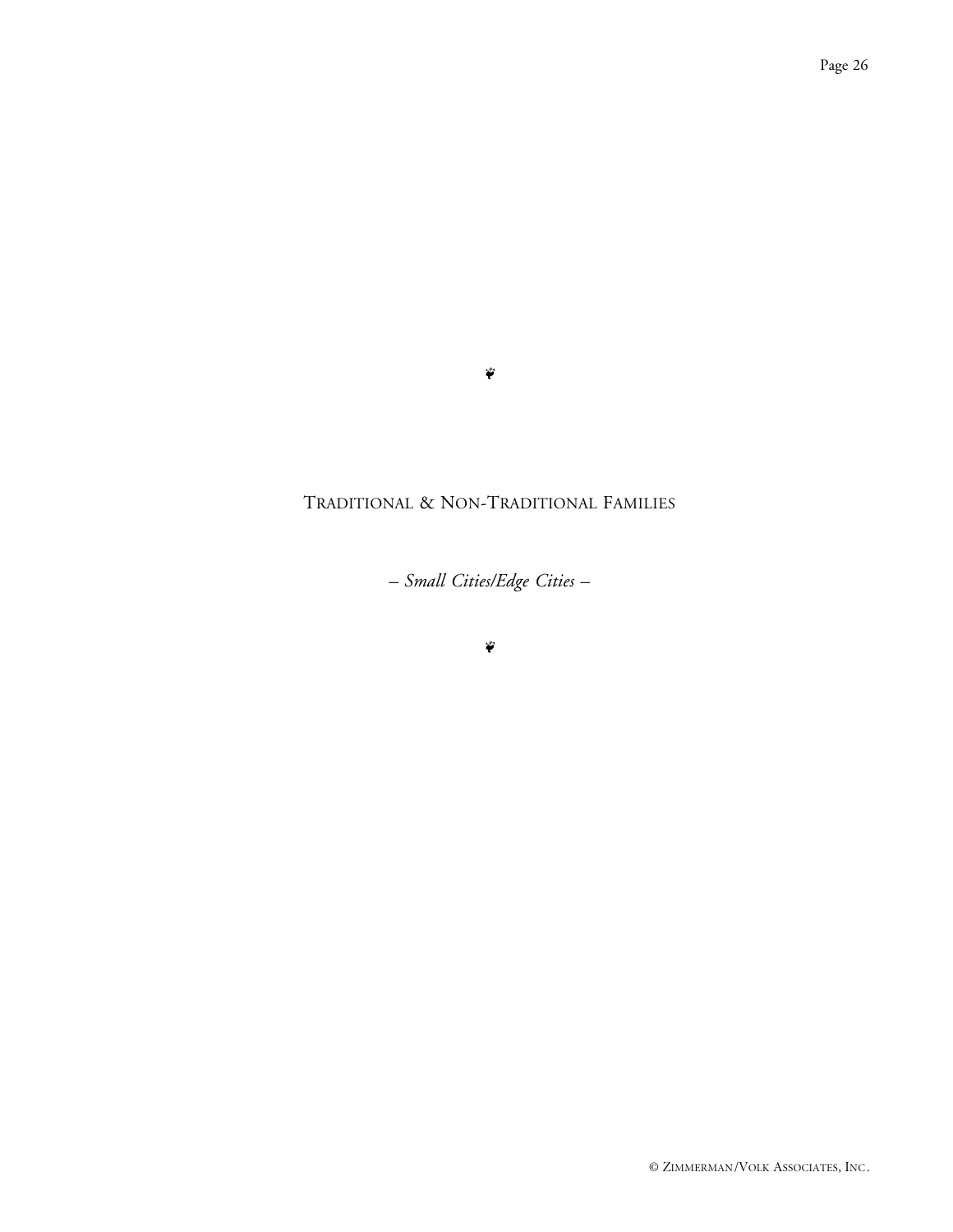## COSMOPOLITAN FAMILIES

|                       | Configuration: Older families with teen-aged children.                                                                                                                                                                                                                                                                              |
|-----------------------|-------------------------------------------------------------------------------------------------------------------------------------------------------------------------------------------------------------------------------------------------------------------------------------------------------------------------------------|
|                       | Average household size-3-to 4 persons.                                                                                                                                                                                                                                                                                              |
|                       | Predominant age range of adults-35 to 54.                                                                                                                                                                                                                                                                                           |
|                       | <i>Characteristics</i> : Upper-middle- to high-income families—oldest of the Baby Boomers.<br>Pre-empty nesters; professional parents who had their children in their 30s.<br>Well educated—more than two-thirds attended college.<br>Prominent professionals and executives in local business, finance, law, and                   |
|                       | communications industries.                                                                                                                                                                                                                                                                                                          |
|                       | Housing preferences: Single-family neighborhoods within smaller cities.                                                                                                                                                                                                                                                             |
|                       | Detached houses in wealthy enclaves, often near the country club.                                                                                                                                                                                                                                                                   |
|                       | More than 40 percent have moved within the past six years.                                                                                                                                                                                                                                                                          |
| Consumption patterns: | Several automobiles-one for Mom (Chevrolet Suburban), Dad (Mercedes-<br>Benz), and the two teenagers (Volkswagon Jetta and Jeep).<br>Family membership at the country club.<br>Involvement in civic activities—historic preservation, beautification programs.<br>Frequent visits to Europe.<br>Watch Frasier.<br>Read Bon Appetit. |
|                       |                                                                                                                                                                                                                                                                                                                                     |
|                       | Icons: Full-screen TV in the multi-media room; family membership in English<br>Heritage.                                                                                                                                                                                                                                            |

## $\ddot{\bullet}$

"Wealth is not without its advantages." – John Kenneth Galbraith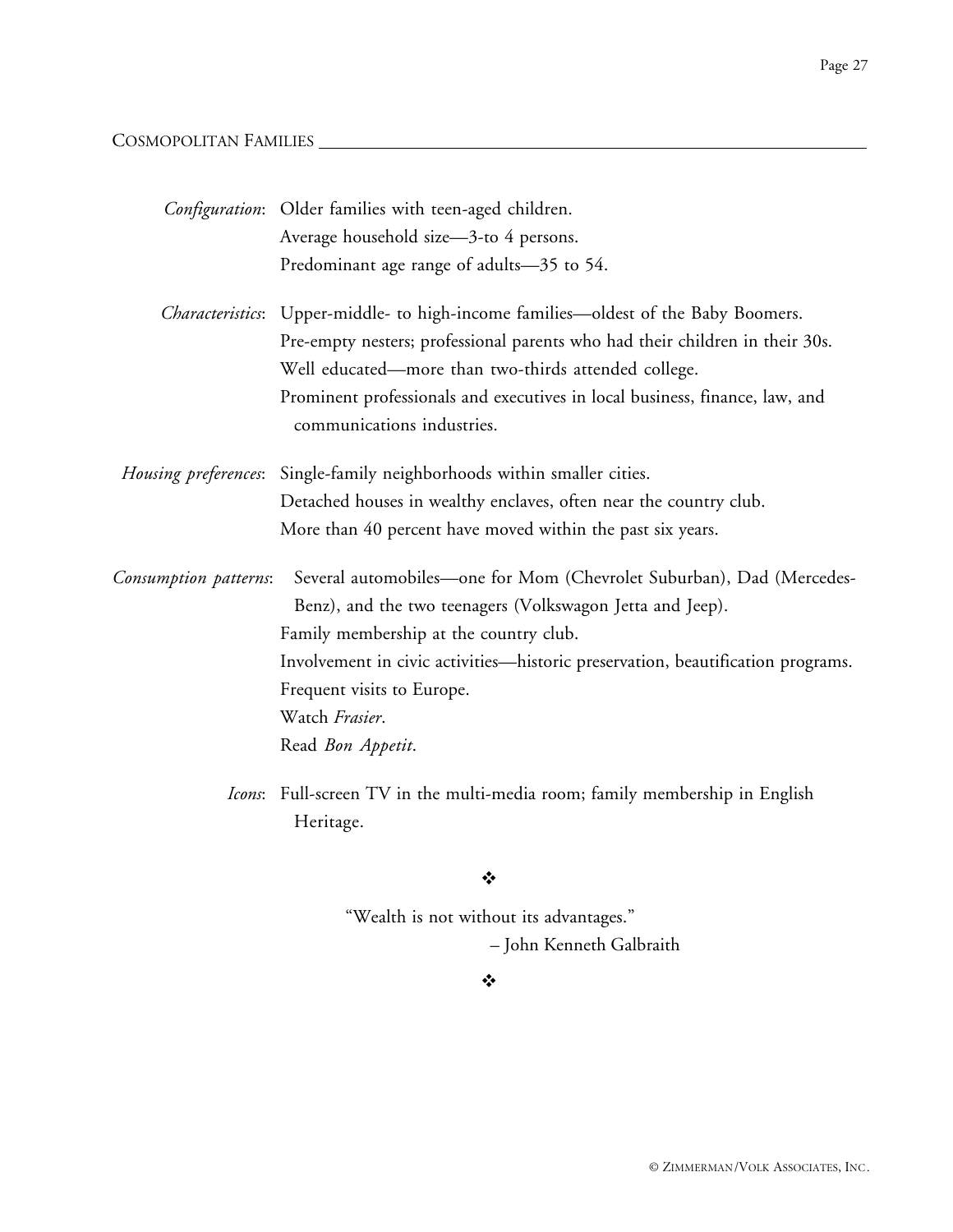## UNIBOX TRANSFEREES

|                       | Configuration: Families with pre-school and school-aged children.                                                       |
|-----------------------|-------------------------------------------------------------------------------------------------------------------------|
|                       | Average household size-4 persons.                                                                                       |
|                       | Predominant age range of adults-25 to 34; 35 to 44.                                                                     |
|                       | <i>Characteristics</i> : Upper-middle-income younger families; both spouses work.                                       |
|                       | One-third graduated from college.                                                                                       |
|                       | On the move; frequent transfers for better jobs, better pay.                                                            |
|                       | Career-oriented middle managers; many are computer literate with home<br>offices.                                       |
|                       | Housing preferences: Single-family detached houses in brand-new subdivisions just outside suburban<br>satellite cities. |
|                       | Two-story uniboxes, easy to resell when the next transfer comes.                                                        |
|                       | More than 25 percent move every year.                                                                                   |
| Consumption patterns: | New Isuzu Trooper, Mercury Villager.                                                                                    |
|                       | Heavy business travel, both spouses.                                                                                    |
|                       | Cleaning service; laundry service; 18-hour babysitters.                                                                 |
|                       | Soccer Moms and Dads.                                                                                                   |
|                       | Watch Frontline.                                                                                                        |
|                       | Read Fortune.                                                                                                           |
|                       | Icons: Car phones; platinum frequent flyer cards.                                                                       |
|                       | $\frac{1}{2}$                                                                                                           |
|                       | "They change their clime, not their disposition."                                                                       |
|                       | - Horace                                                                                                                |

#### $\ddot{\bullet}$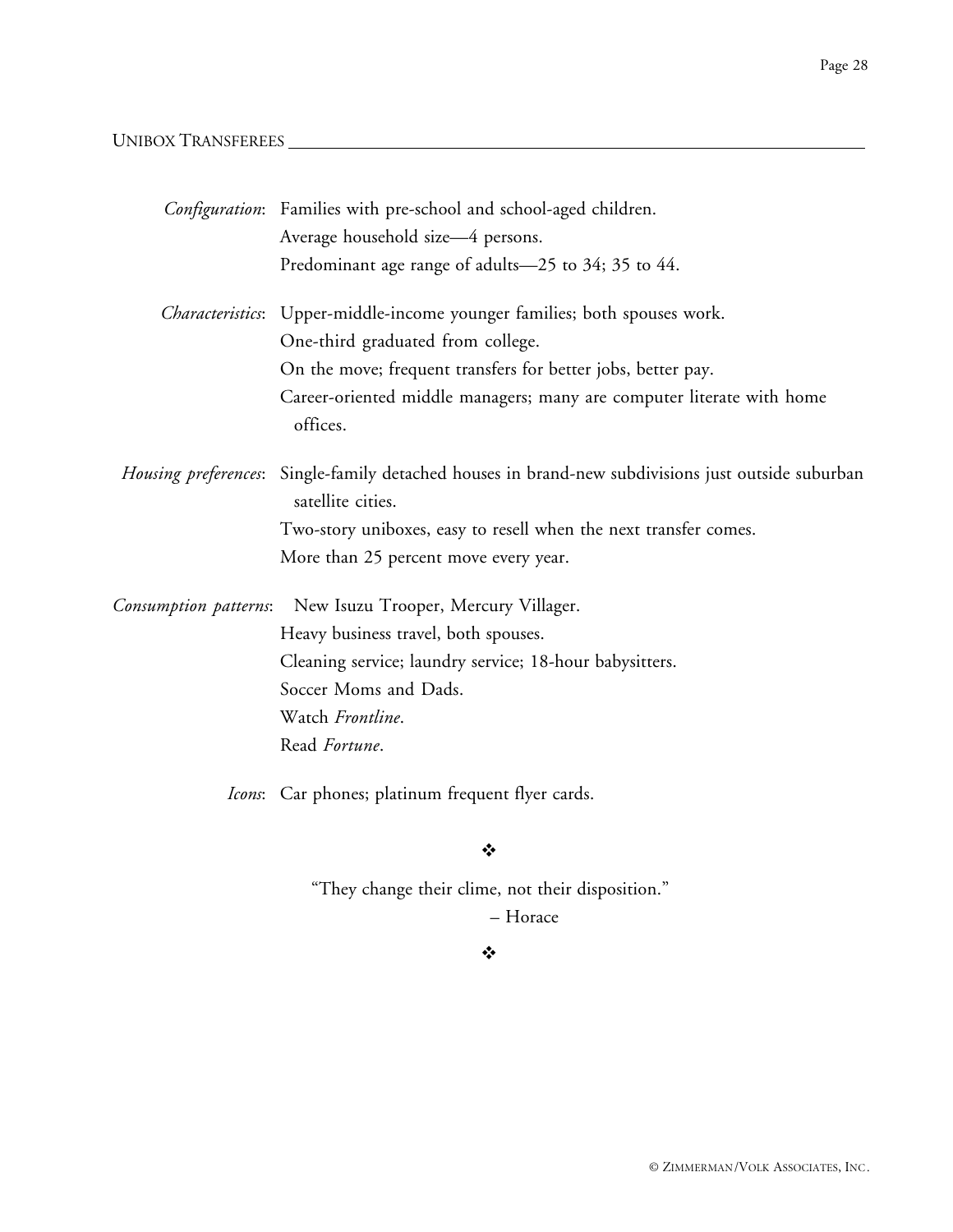#### MAINSTREAM FAMILIES

|  | <i>Configuration</i> : Young families with several young children.                  |
|--|-------------------------------------------------------------------------------------|
|  | Average household size-4-plus persons.                                              |
|  | Predominant age range of adults-25 to 34.                                           |
|  | Characteristics: Middle-income households; early marriage and parenthood.           |
|  | High-school educated.                                                               |
|  | Stable, traditional-style families; mothers rarely work.                            |
|  | Skilled craftsmen and union laborers.                                               |
|  | Housing preferences: Outskirts of smaller cities.                                   |
|  | Starter-home neighborhoods of ramblers and ranches.                                 |
|  | Nearly 60 percent own their homes.                                                  |
|  | Consumption patterns: Mitsubishi Mirages, Geo Storms.                               |
|  | Pop Tarts, Kool-Aid, and other kid foods, bought in bulk; fast food<br>restaurants. |
|  | Clothing from Kmart or Wal-Mart.                                                    |
|  | Resort campgrounds.                                                                 |
|  | Watch The Cartoon Network.                                                          |
|  | Read Bride's Magazine.                                                              |
|  | Icons: Pop-up camper; Beanie Babies.                                                |

 $\ddot{\cdot}$ 

"It [tradition] cannot be inherited, and if you want it you must obtain it by great labor."

– T.S. Eliot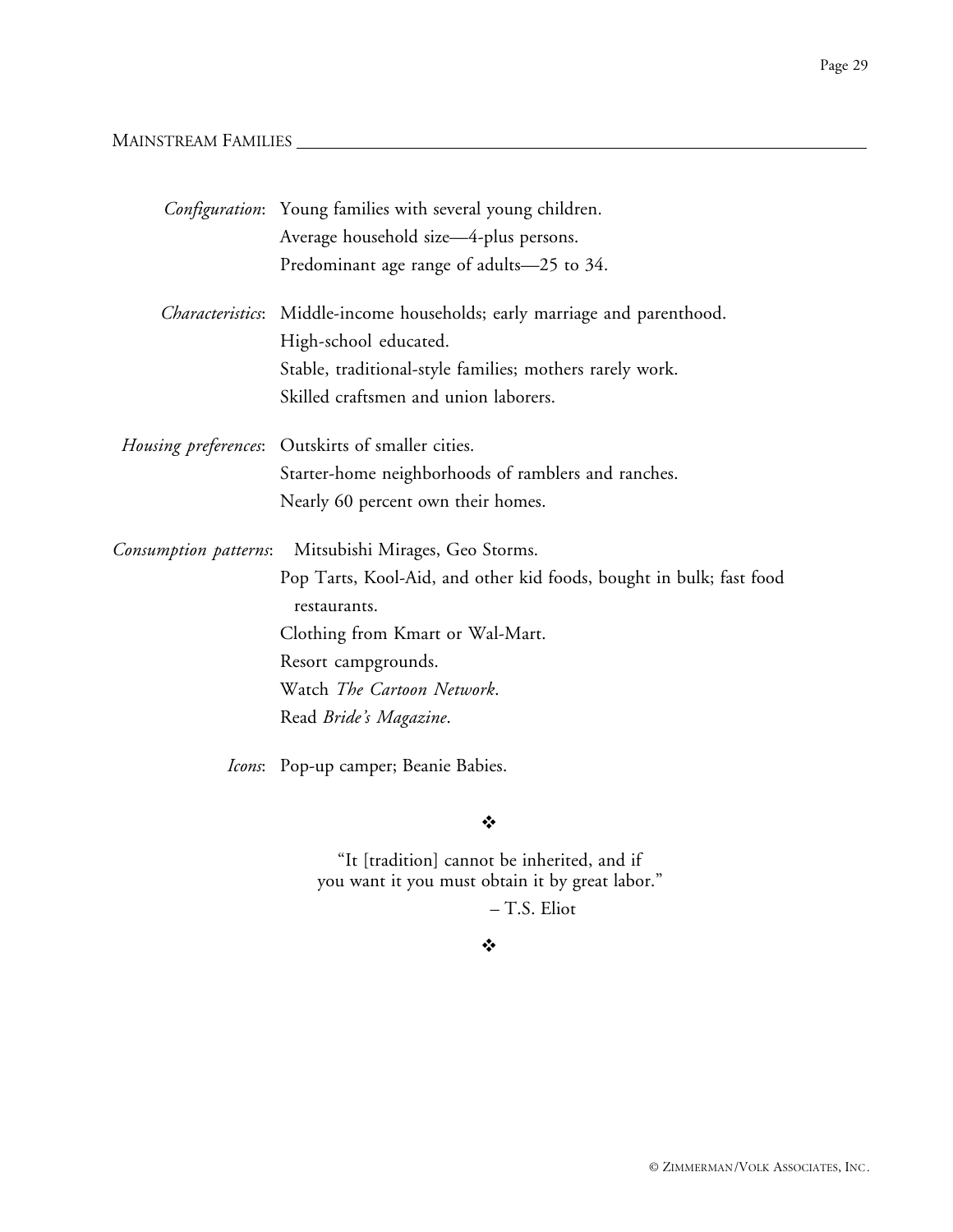#### $\tilde{\psi}$

## TRADITIONAL & NON-TRADITIONAL FAMILIES

*– Town & Country/Exurbs –*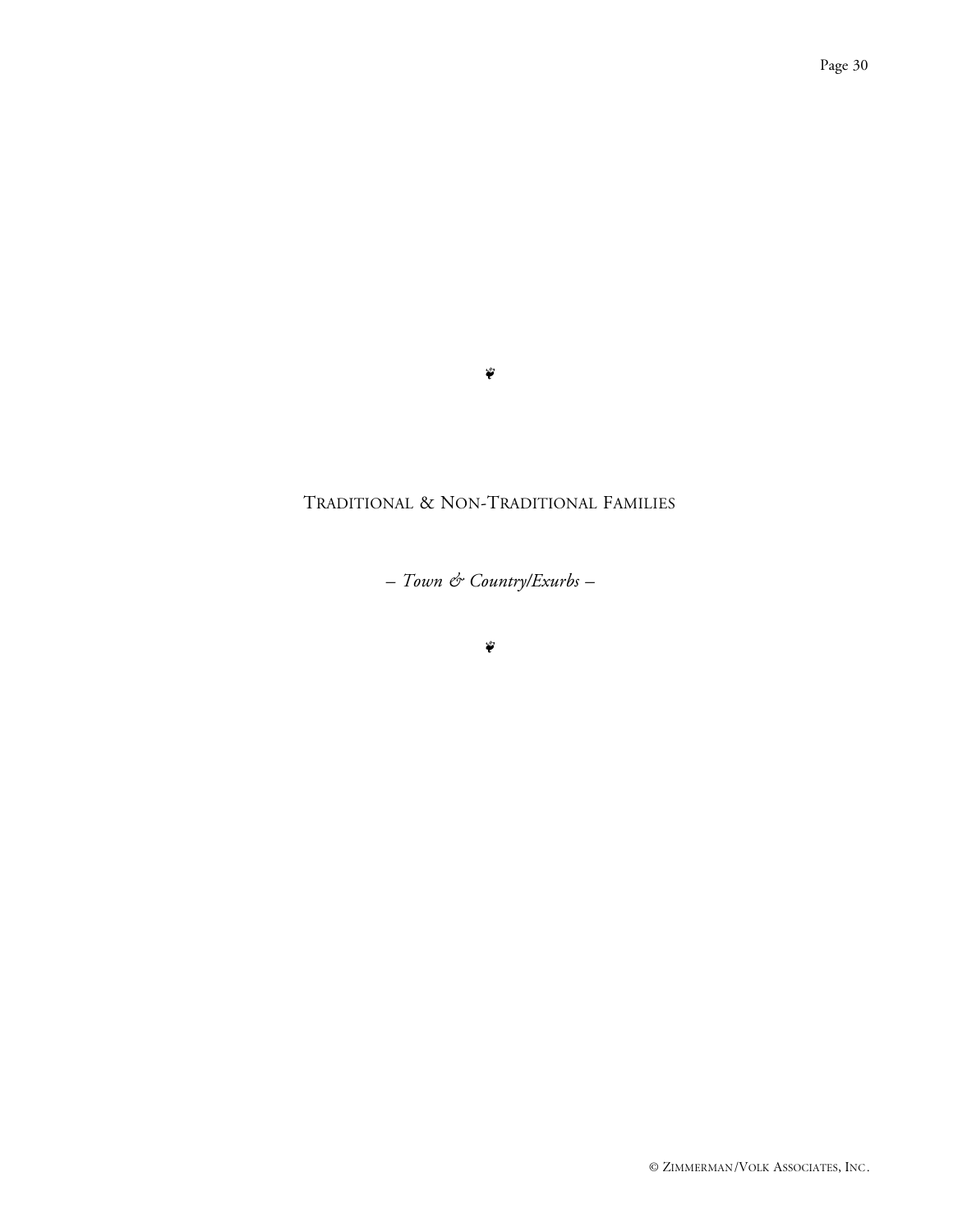#### EXURBAN ELITE

|                       | Configuration: Married couples with children.                                                                   |
|-----------------------|-----------------------------------------------------------------------------------------------------------------|
|                       | Average household size-3 to 4 persons.                                                                          |
|                       | Predominant age range of adults-35 to 54.                                                                       |
|                       | Characteristics: Wealthy families living in private luxury.                                                     |
|                       | Highly-educated; three-quarters have college degrees.                                                           |
|                       | Former residents of cities or metropolitan suburbs who have "escaped" urban<br>stress.                          |
|                       | Executives; professionals; entrepreneurs; freelance consulting businesses.                                      |
|                       | <i>Housing preferences</i> : "Retreat" locations—the Maine coast; horse farms in Virginia; Taos, New<br>Mexico. |
|                       | "Estate" homes-custom if new; restored if old.                                                                  |
|                       | Among the highest home values in the nation.                                                                    |
| Consumption patterns: | Saabs, Audis, Volvos.                                                                                           |
|                       | Extensive travel—England in spring, Nantucket in summer, Paris in fall, the                                     |
|                       | Caribbean in winter.                                                                                            |
|                       | The children attend boarding school.                                                                            |
|                       | Club sports.                                                                                                    |
|                       | Watch The Late Show With David Letterman.                                                                       |
|                       | Read Martha Stewart Living.                                                                                     |
|                       | Icons: Home offices; private stables.                                                                           |
|                       | ❖                                                                                                               |

"Far from the madding crowd's ignoble strife, Their sober wishes never learn'd to stray; Along the cool sequester'd vale of life

They kept the noiseless tenor of their way."

– Thomas Gray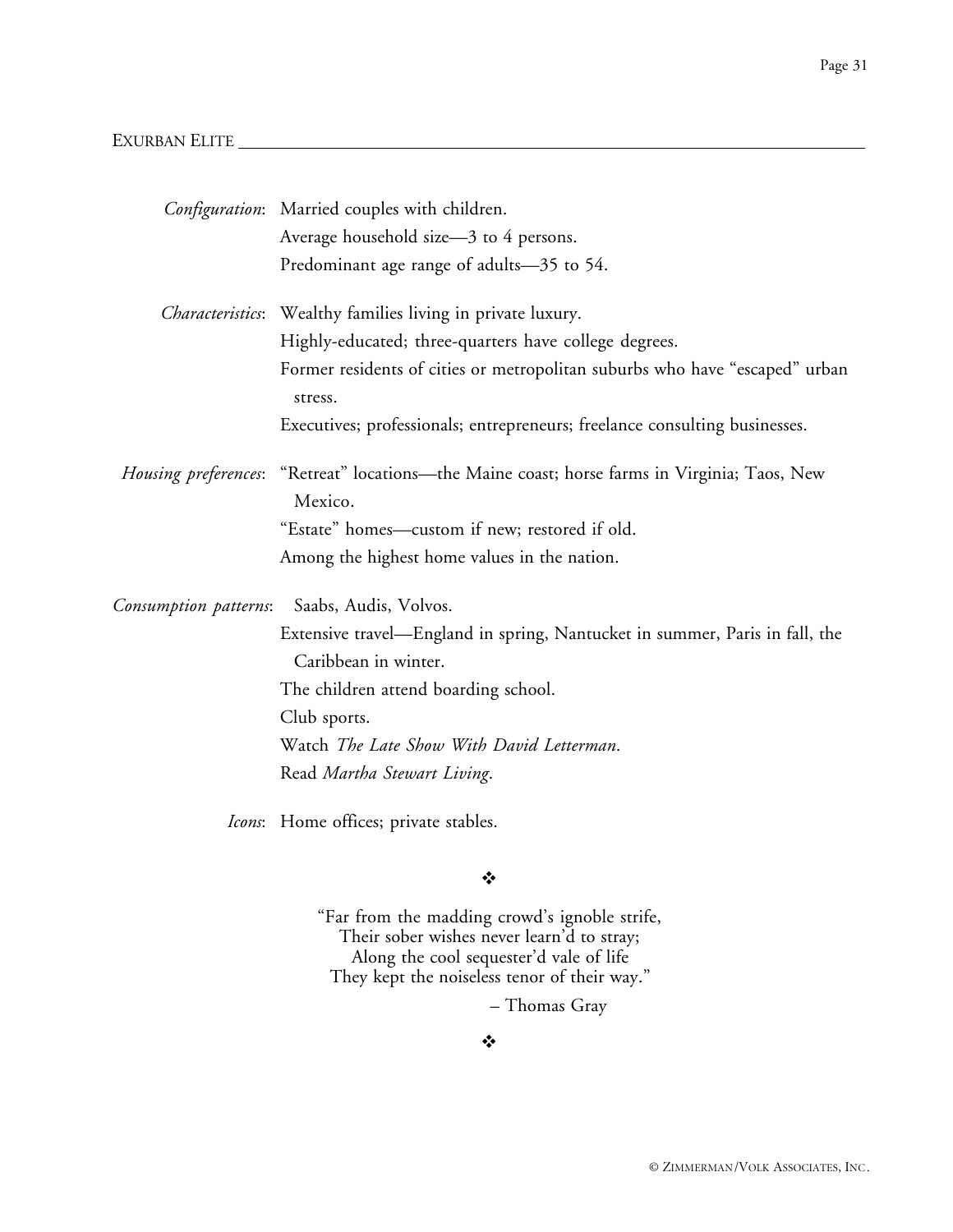#### FULL-NEST EXURBANITES

|                       | Configuration: Families with children.                                     |
|-----------------------|----------------------------------------------------------------------------|
|                       | Average household size-3 to 4 persons.                                     |
|                       | Predominant age range of adults-35 to 44; 45 to 54.                        |
|                       | Characteristics: Upper-middle-income families who relocate frequently.     |
|                       | Family- and outdoor-oriented.                                              |
|                       | Well educated, with college degrees.                                       |
|                       | Professional and managerial workers, following high-tech companies.        |
|                       | Housing preferences: Rural, upscale boomtowns.                             |
|                       | Detached houses in new subdivisions, often on recently-developed farmland. |
|                       | Close to corporations located along major highway corridors.               |
| Consumption patterns: | Minivans (e.g.-Plymouth Grand Voyager) and SUVs (e.g.-GMC Safari.)         |
|                       | Camping in state forests; hiking; backpacking; canoeing.                   |
|                       | Gardens and golf.                                                          |
|                       | Video cameras, VCRs and stereo equipment.                                  |
|                       | Watch Home Improvement reruns.                                             |
|                       | Read Golf Magazine.                                                        |
|                       | <i>Icons</i> : Garden tiller; Newcomers Club membership.                   |

#### $\ddot{\bullet}$

"A piece of land not so very large, which would contain a garden, and near the house a spring of ever-flowing water, and beyond these a bit of wood."

– Horace

#### $\frac{1}{2}$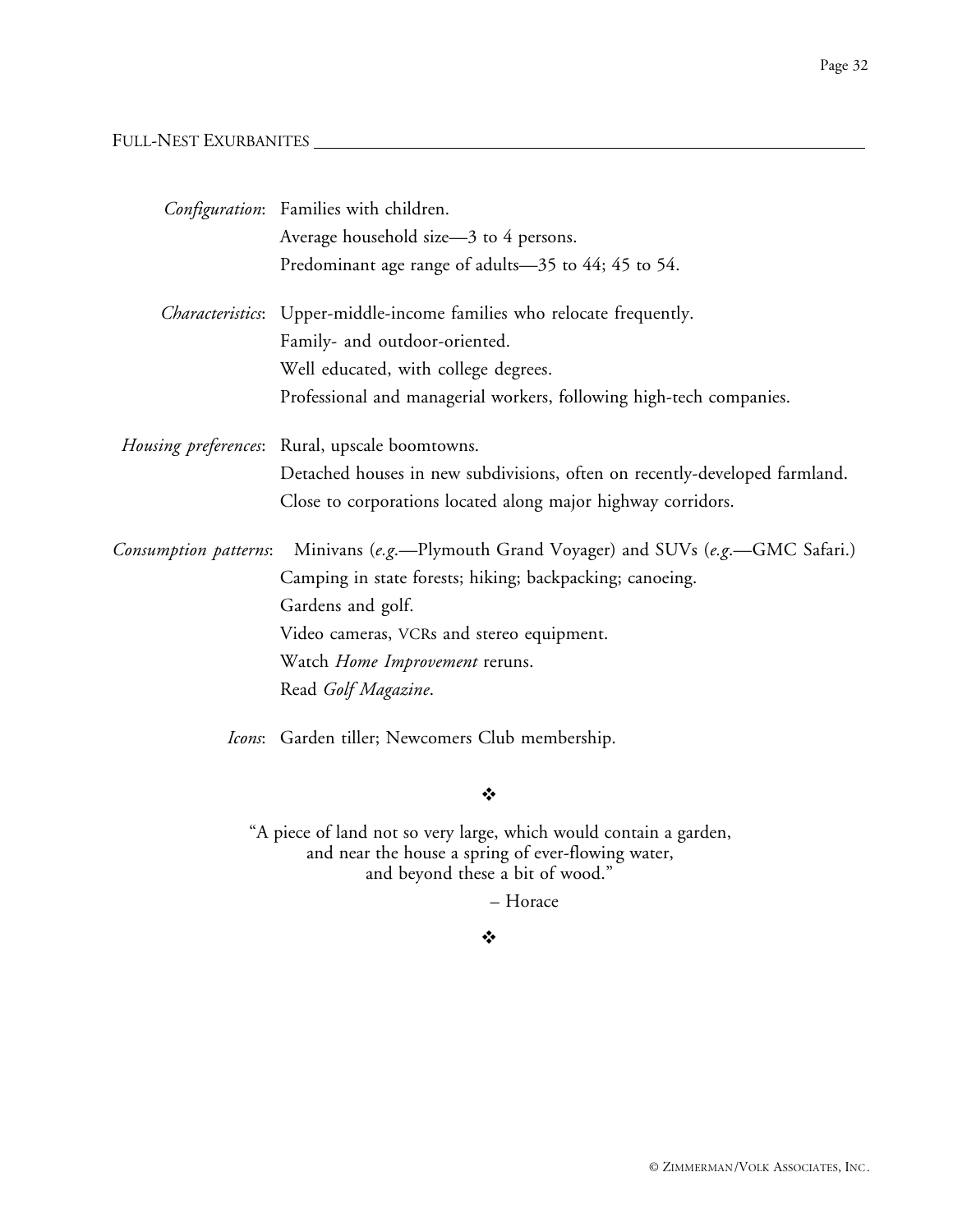## NEW-TOWN FAMILIES

|                       | Configuration: Families with children of all ages.                                                        |
|-----------------------|-----------------------------------------------------------------------------------------------------------|
|                       | Average household size-4 persons.                                                                         |
|                       | Predominant age range of adults-25 to 44.                                                                 |
|                       | <i>Characteristics</i> : Young, upper-middle-class town families.                                         |
|                       | High-school gradutes, two-thirds have gone to local universities.                                         |
|                       | Cost-conscious early adopters.                                                                            |
|                       | Local white- and blue-collar occupations.                                                                 |
|                       | Housing preferences: Upper-middle-class neighborhoods of satellite cities or the metropolitan<br>fringes. |
|                       | Detached houses, with multi-family in some areas.                                                         |
|                       | Nearly 80 percent own their homes, which are mortgaged to the hilt.                                       |
| Consumption patterns: | Ford Windstar.                                                                                            |
|                       | Fitness freaks.                                                                                           |
|                       | Volunteers at schools and sporting clubs.                                                                 |
|                       | Little League baseball; children's soccer and football leagues.                                           |
|                       | Watch Good Morning America.                                                                               |
|                       | Read PC Magazine.                                                                                         |
|                       | Icons: Home treadmill; maxed-out credit cards.                                                            |
|                       | ❖                                                                                                         |

"The root of the state is in the family." – Mencius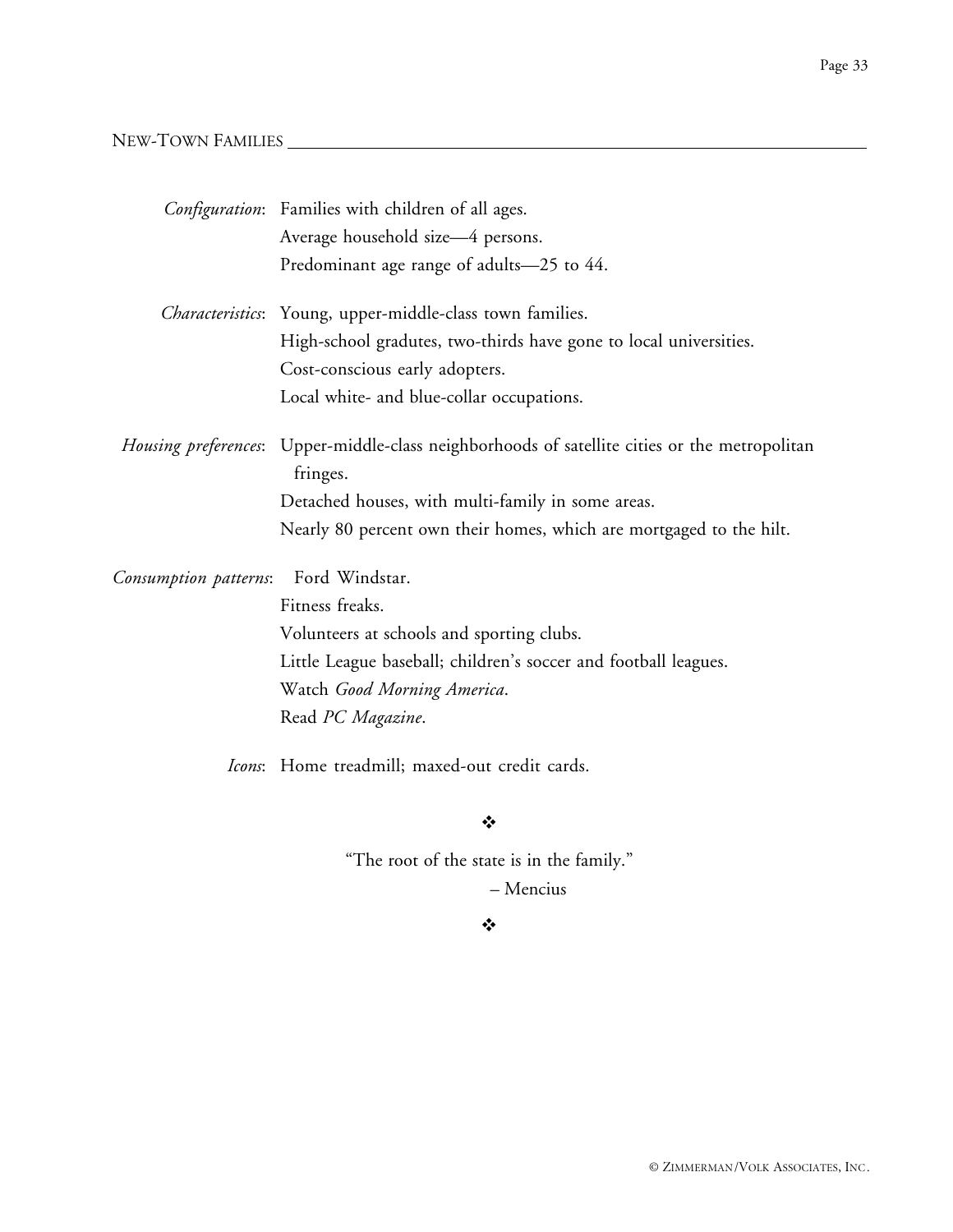## PILLARS OF THE COMMUNITY

|                       | Configuration: Families with school-age children and teenagers.                  |
|-----------------------|----------------------------------------------------------------------------------|
|                       | Average household size-3 to 4 persons.                                           |
|                       | Predominant age range of adults-35 to 54.                                        |
|                       | Characteristics: Well-to-do families with "standing" in the community.           |
|                       | High-school graduates, with some college.                                        |
|                       | Conservative businesspeople.                                                     |
|                       | Presidents of local banks, mortuaries, department stores; small-business owners; |
|                       | local doctors and lawyers.                                                       |
|                       | Housing preferences: Semi-rural small towns fast becoming middle-class suburbs.  |
|                       | The nicest house on the nicest street in town.                                   |
|                       | New subdivisions on the edge of town.                                            |
| Consumption patterns: | Buy "American"-cars, clothes, cameras.                                           |
|                       | Belong to the country club.                                                      |
|                       | High volunteerism—garden club, hospital, church activities.                      |
|                       | The sons play football; the daughters are cheerleaders.                          |
|                       | Watch The Today Show.                                                            |
|                       | Read Country Living.                                                             |
|                       | Icons: Bass-fishing boat; Caribbean cruises.                                     |
|                       | ❖                                                                                |
|                       | "Always give your best, never get discouraged, never be petty."                  |

– Richard M. Nixon

#### $\ddot{\bullet}$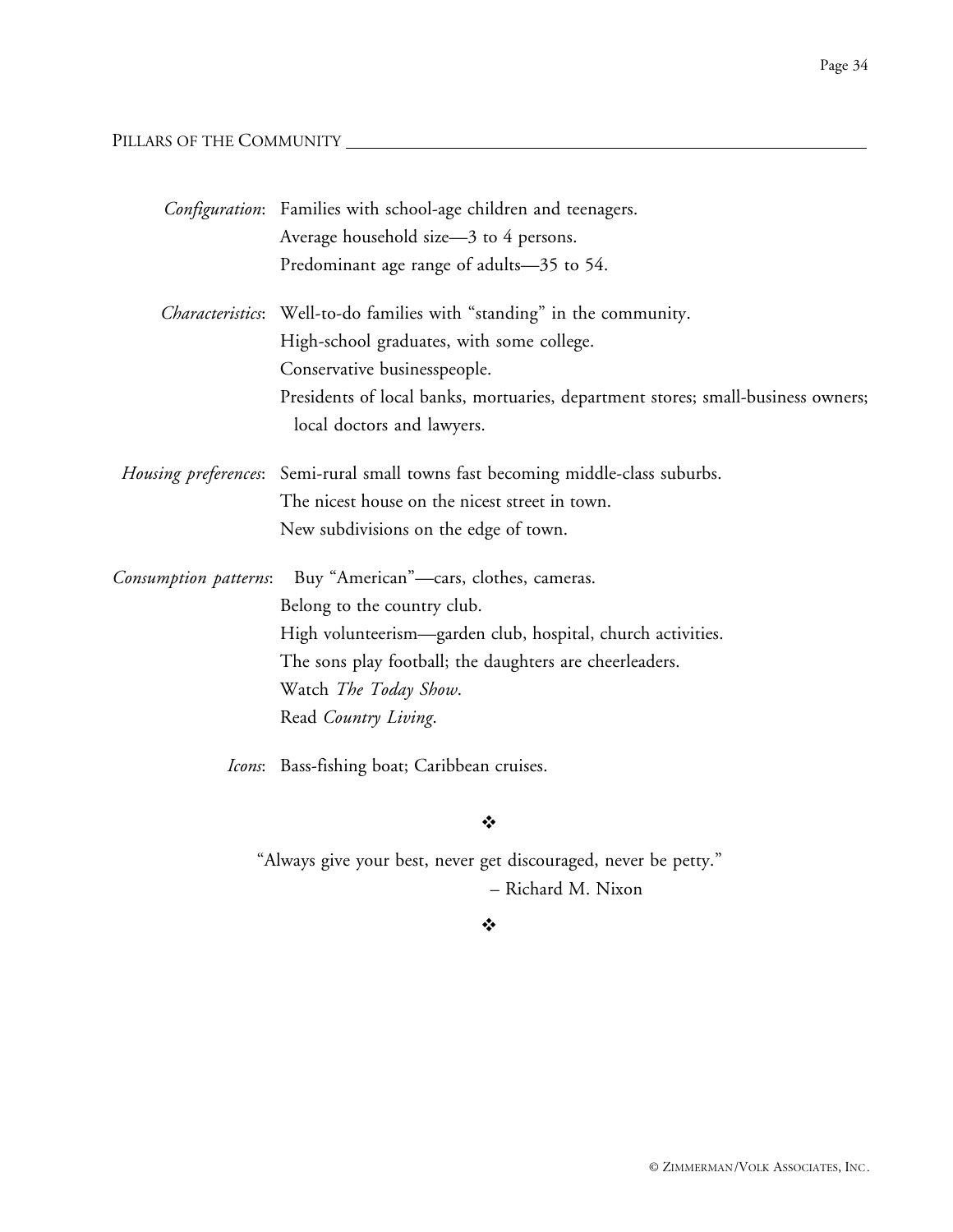## MIDDLE-AMERICAN FAMILIES

|                                       | Configuration: Families with many children.                                           |
|---------------------------------------|---------------------------------------------------------------------------------------|
|                                       | Average household size-4-plus persons.                                                |
|                                       | Predominant age range of adults-25 to 44.                                             |
|                                       | Characteristics: Middle-class, middle-American families living in middle-sized towns. |
|                                       | Nearly all are high school graduates; a few went to college.                          |
|                                       | Worry about maintaining their living standards.                                       |
|                                       | Small shopkeepers; retail workers; salespersons; nurses.                              |
| Housing preferences: Mid-sized towns. |                                                                                       |
|                                       | Stable neighborhoods.                                                                 |
|                                       | Mostly three-bedroom ramblers, although mobile homes are an affordable                |
|                                       | alternative for the younger families.                                                 |
| Consumption patterns:                 | Ford pick-ups and Pontiac Grand Prix.                                                 |
|                                       | Lots of pets, including dogs, cats, rabbits, parakeets, gerbils.                      |
|                                       | Fast food and family barbecues.                                                       |
|                                       | Little League baseball and bowling leagues.                                           |
|                                       | Watch America's Most Wanted.                                                          |
|                                       | Read Parenting.                                                                       |
|                                       | Icons: Hummel figurines on the mantel; bowling league trophies in the den.            |

 $\bullet^{\bullet}_{\bullet} \bullet$ 

"You will be safest in the middle."

– Ovid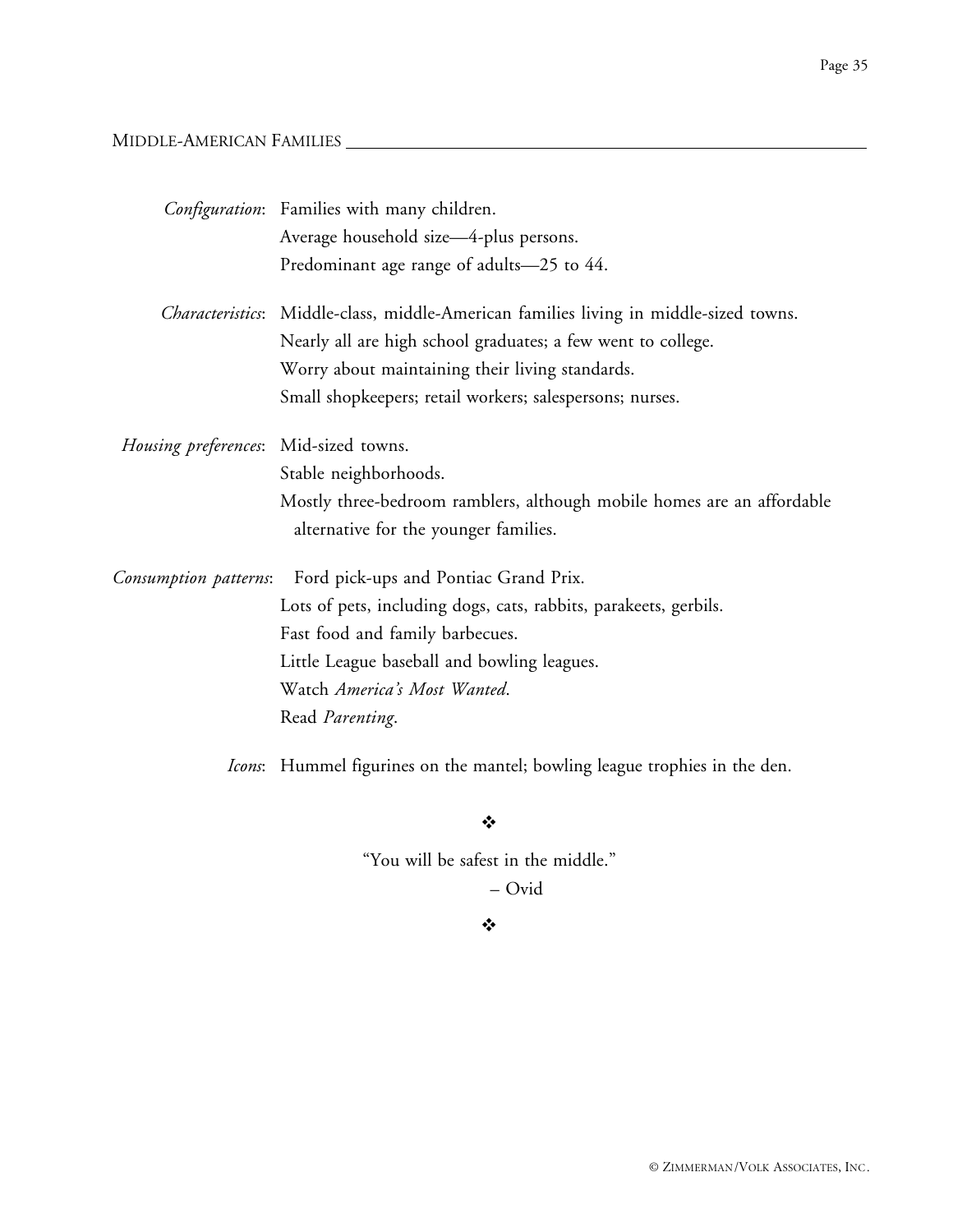## YOUNG HOMESTEADERS

|                       | Configuration: Families with children.                                 |
|-----------------------|------------------------------------------------------------------------|
|                       | Average household size-3 to 4 persons.                                 |
|                       | Predominant age range of adults-35 to 44.                              |
|                       | Characteristics: Middle-class families priced out of suburbia.         |
|                       | Some college educations.                                               |
|                       | Paramount concern is a safe place for children.                        |
|                       | Decent jobs in retail, health and the communications industries.       |
|                       | <i>Housing preferences</i> : In or near rapidly-growing exurban areas. |
|                       | Bungalows, ranches and Cape Cods.                                      |
|                       | About 70 percent own their homes.                                      |
| Consumption patterns: | Jeep Grand Wagoneers and GMC Sierras.                                  |
|                       | Wilderness camping; backpacking.                                       |
|                       | Halloween.                                                             |
|                       | At-home Saturday nights.                                               |
|                       | Watch CBS Evening News.                                                |
|                       | Read National Geographic.                                              |
|                       | Icons: Campers; every kind of pet.                                     |

#### $\ddot{\cdot}$

"Ah, wilderness were Paradise enow!" – Omar Khayyám

#### $\bullet$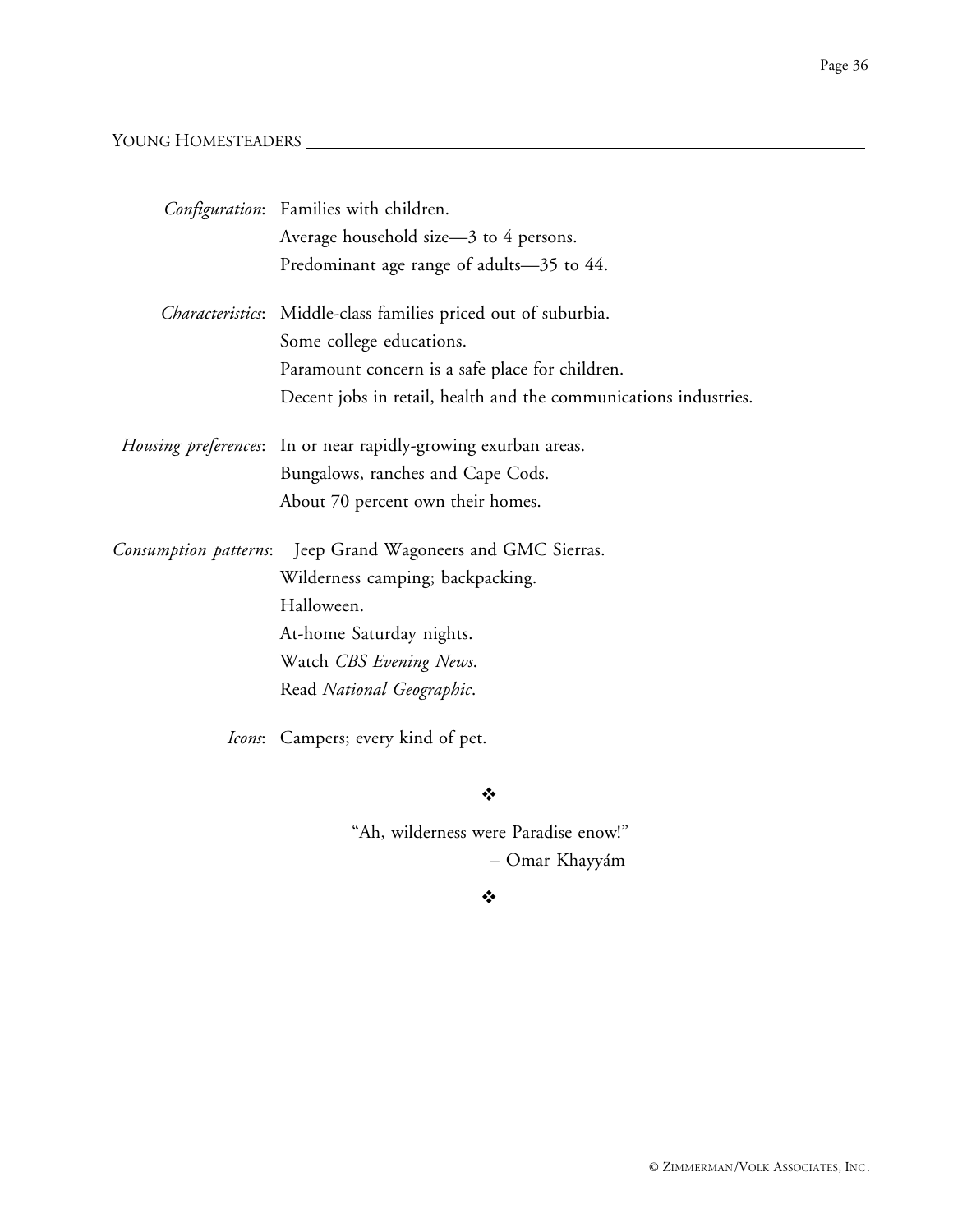#### $\ddot{\phi}$

## TRADITIONAL & NON-TRADITIONAL FAMILIES

*– Agrarian/Rural –*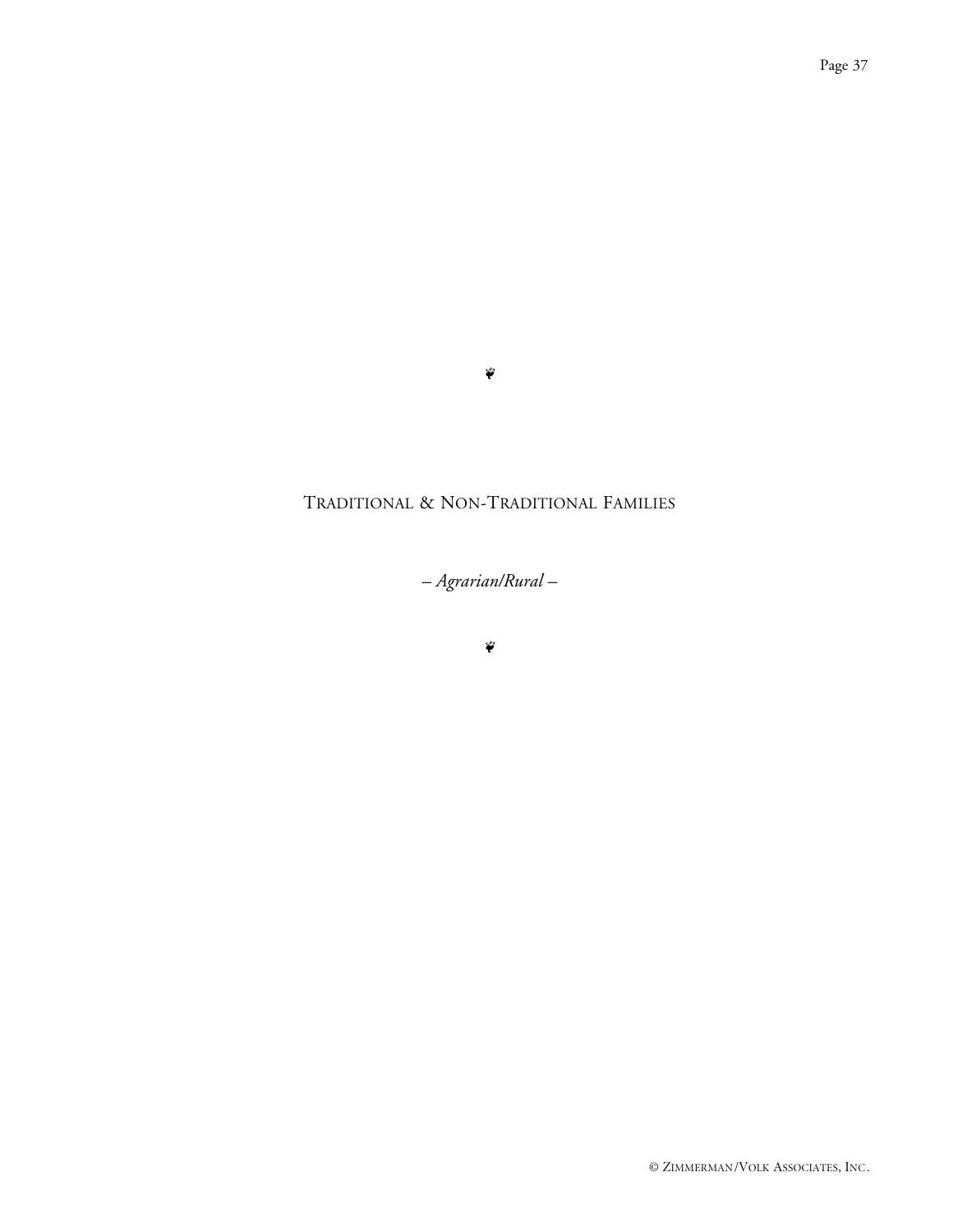## HEARTLAND FAMILIES

|                       | Configuration: Married couples, most with kids.                                                |
|-----------------------|------------------------------------------------------------------------------------------------|
|                       | Average household size-3 to 5 persons.                                                         |
|                       | Predominant age range of adults-35 to 54.                                                      |
|                       | Characteristics: Rural, family-oriented households.                                            |
|                       | More than half were born and raised in the same place, the rest just arrived<br>from the city. |
|                       | High-school graduates.                                                                         |
|                       | Well-paid skilled craftsmen; machinists; builders; farmers.                                    |
|                       | Housing preferences: Quiet towns in scenic settings.                                           |
|                       | New ranch-house developments surrounding old town centers.                                     |
|                       | Most own their own detached homes, be it two-story, bilevel, ranch, or mobile                  |
|                       | home.                                                                                          |
| Consumption patterns: | Chevrolet Astros and Plymouth Grand Voyagers.                                                  |
|                       | Hunting; fishing; boating; other outdoor activities.                                           |
|                       | Needlepoint and photography.                                                                   |
|                       | Vegetable gardens.                                                                             |
|                       | Watch Full House reruns.                                                                       |
|                       | Read Outdoor Life.                                                                             |
|                       | Icons: "His," "hers," and "theirs" backpacks and sleeping bags; fly fishing reel.              |

 $\bullet^{\bullet}_{\bullet} \bullet$ 

"His first, best country ever is, at home." – Oliver Goldsmith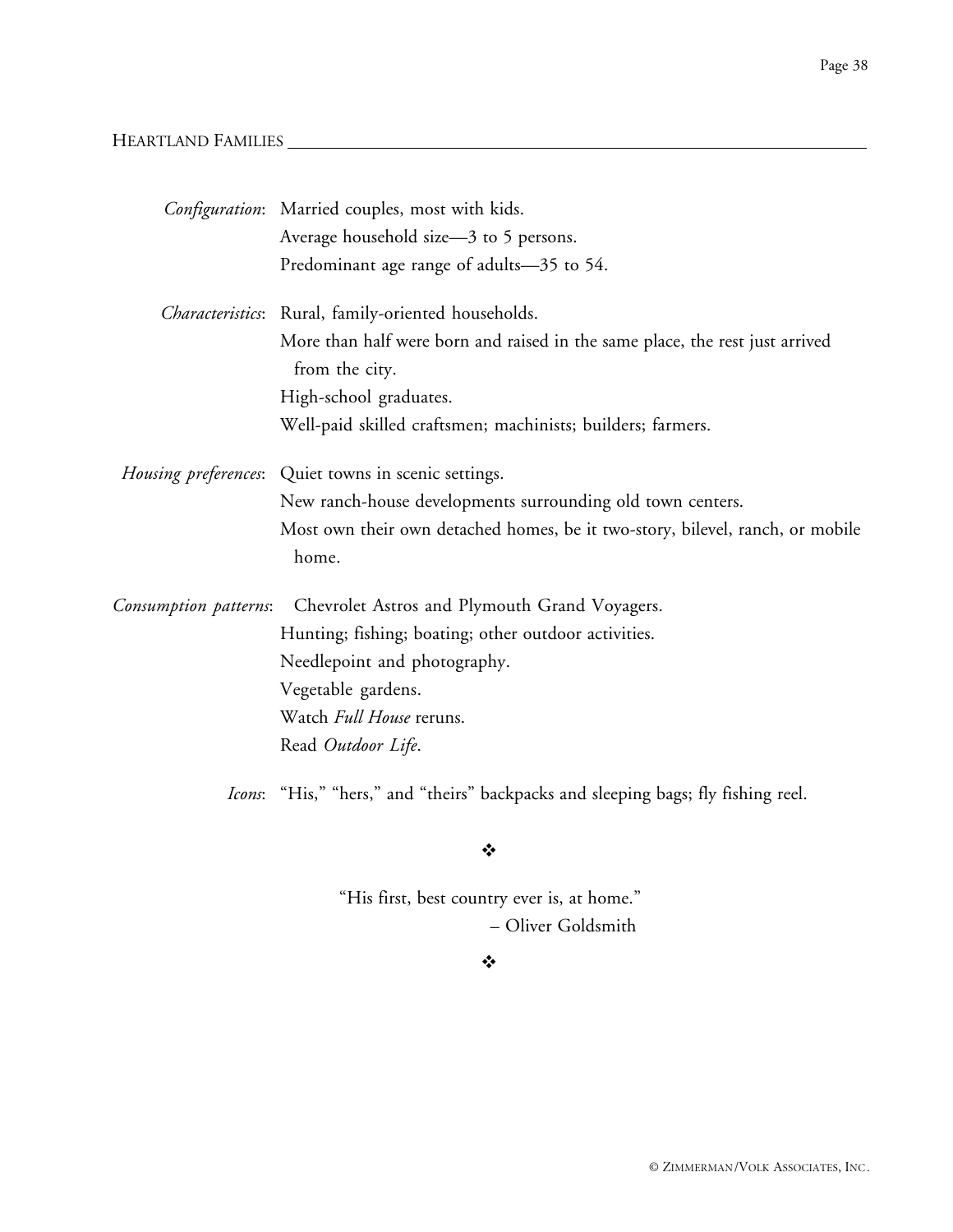## SMALL-TOWN FAMILIES

|                       | Configuration: Married couples, most with children.                          |
|-----------------------|------------------------------------------------------------------------------|
|                       | Average household size-4 persons.                                            |
|                       | Predominant age range of adults-35 to 44; 45 to 54.                          |
|                       | Characteristics: Solid middle-class citizens.                                |
|                       | High-school graduates.                                                       |
|                       | Raising kids in an old-fashioned way of life.                                |
|                       | Blue-collar and farming jobs.                                                |
|                       | Housing preferences: Rural middle-class towns.                               |
|                       | Farmhouses, of the front-porch variety; ranches, ramblers, and mobile homes. |
|                       | Predominantly homeowners.                                                    |
| Consumption patterns: | Dodge, Ford and Chevy pick-up trucks; Chevy Luminas.                         |
|                       | Friday night football at the local high school.                              |
|                       | Boats and campers for fishing and hunting.                                   |
|                       | Church suppers.                                                              |
|                       | Watch Family Channel.                                                        |
|                       | Read Family Circle.                                                          |
|                       |                                                                              |

*Icons*: American flag; bib overalls.

 $\ddot{\cdot}$ 

"No Farmers, No Food." – Bumper Sticker

 $\ddot{\cdot}$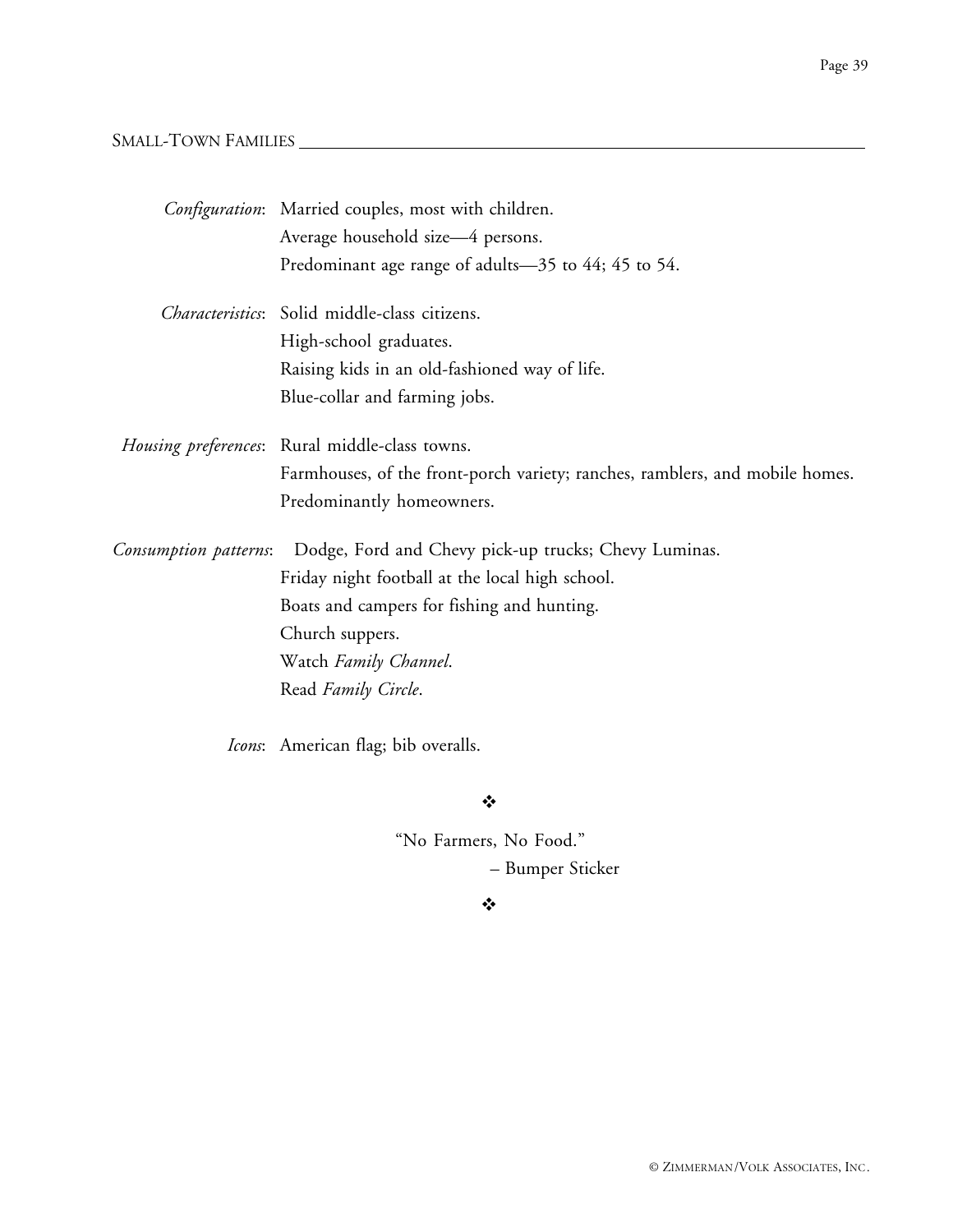## RUSTIC FAMILIES

|                       | Configuration: Married couples with school-age children.                                   |
|-----------------------|--------------------------------------------------------------------------------------------|
|                       | Average household size-4 persons.                                                          |
|                       | Predominant age range of adults-35 to 54.                                                  |
|                       | Characteristics: Lower-middle-income households.                                           |
|                       | High-school educated.                                                                      |
|                       | Respectful children, well-tended gardens, a few cattle for extra money.                    |
|                       | Farmers; blue-collar workers, many in the lumber industry; military recruits.              |
|                       | Housing preferences: Rural crossroads villages.                                            |
|                       | Modest detached houses or mobile homes; ranch houses on small lots.                        |
|                       | Over 80 percent own their homes.                                                           |
| Consumption patterns: | Chevrolet, Dodge and Ford 4x4 pickup trucks with CD players and gun<br>racks.              |
|                       | Guns; woodworking; auto repair; country music; needlepoint.                                |
|                       | Deer hunting; target shooting.                                                             |
|                       | A week in the woods during deer season.                                                    |
|                       | Watch Family Feud.                                                                         |
|                       | Read Guns & Ammo.                                                                          |
|                       | Icons: Camouflage hunting outfit; professional chain saw.                                  |
|                       | ❖                                                                                          |
|                       | "When you're running down our country, man,<br>You're walking on the fightin' side of me." |

– Merle Haggard

## $\frac{1}{2}$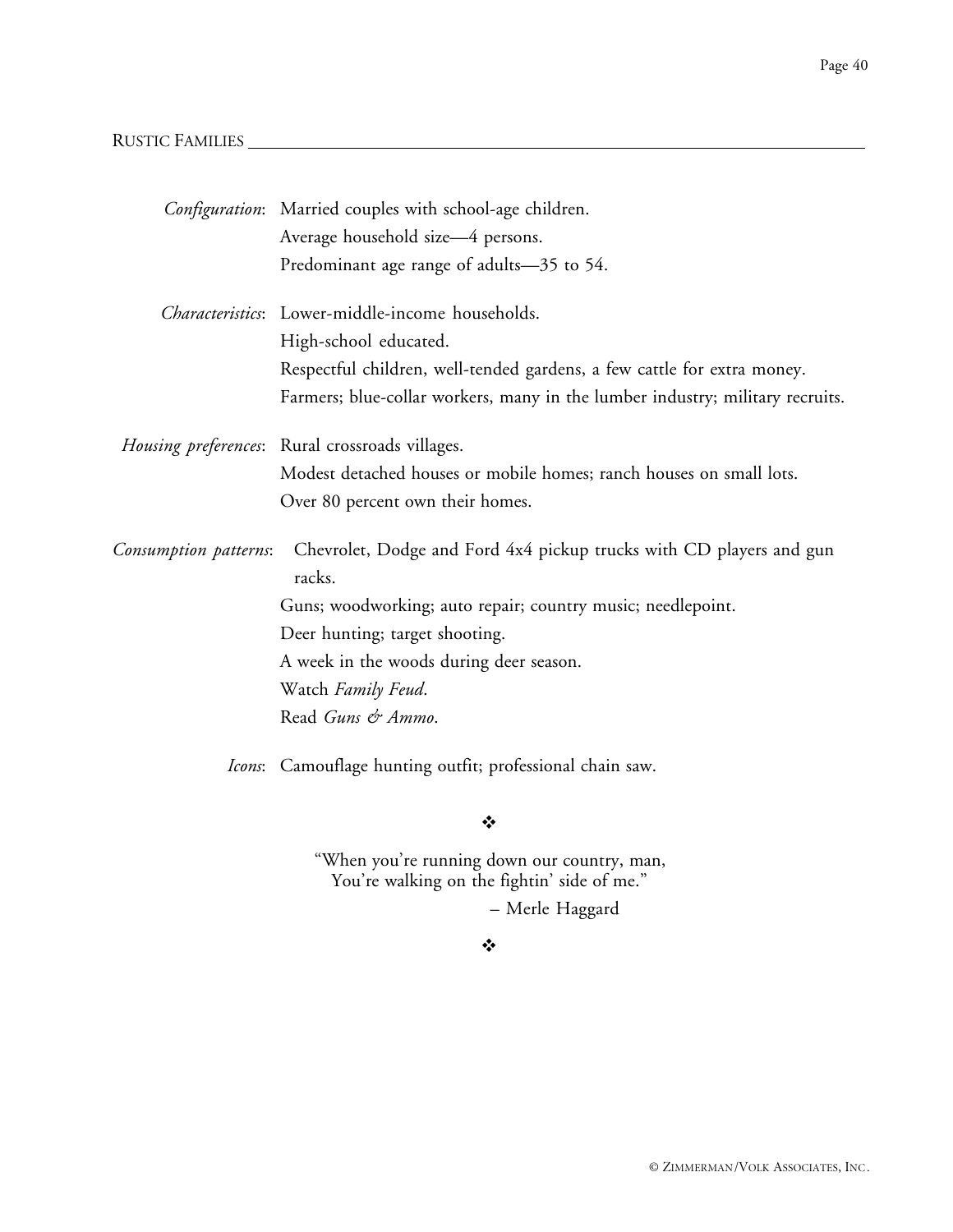#### $\tilde{\psi}$

## YOUNGER SINGLES & COUPLES

*– Metropolitan Cities –*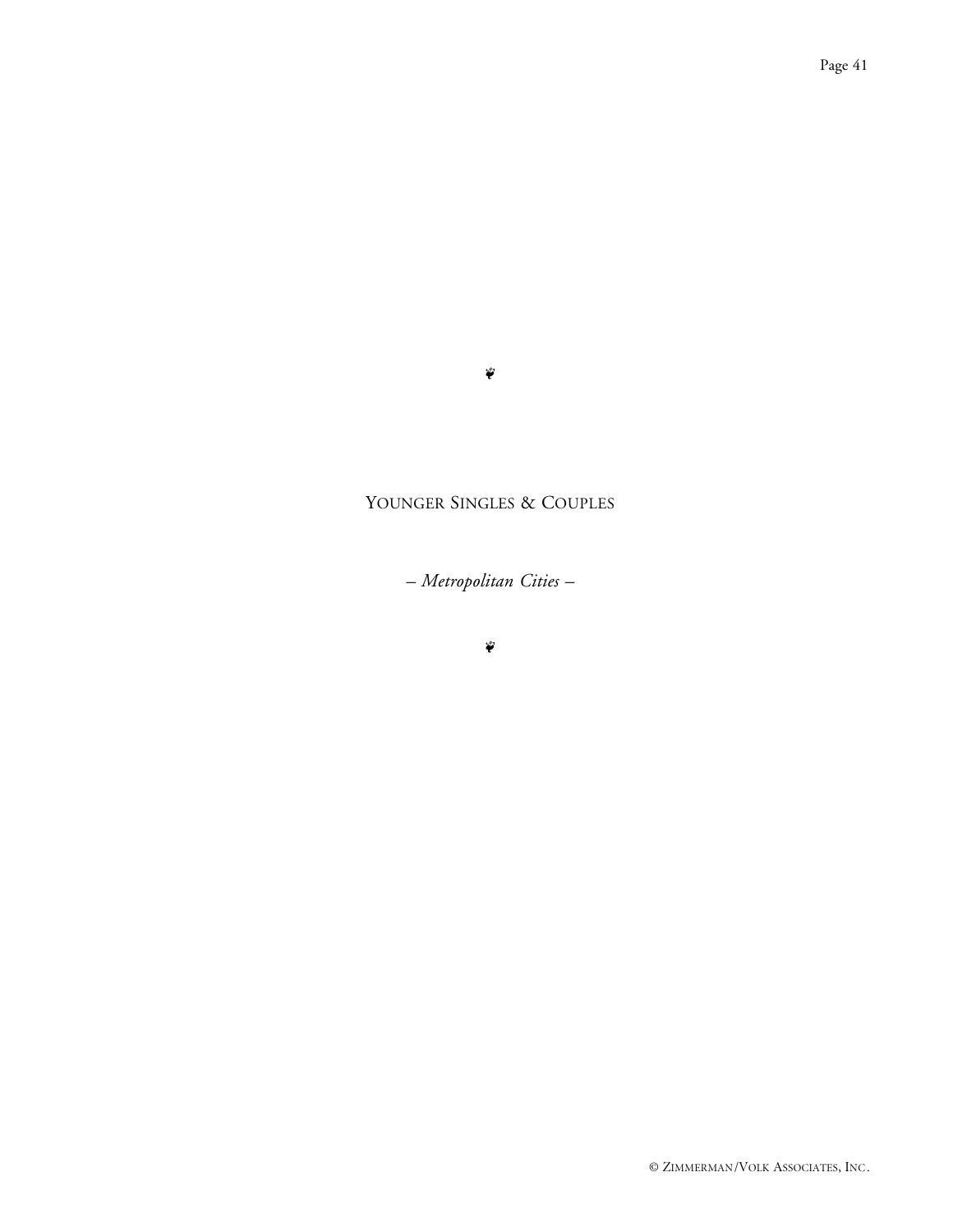#### URBAN ELITE

|                       | Configuration: Mostly singles; some couples.                                             |
|-----------------------|------------------------------------------------------------------------------------------|
|                       | Average household size-1 person.                                                         |
|                       | Predominant age range of adults-35 to 44; 45 to 54.                                      |
|                       | Characteristics: Elite career-oriented urban singles and couples.                        |
|                       | Well educated—more than two-thirds are college graduates; many have<br>advanced degrees. |
|                       | Trend-setters.                                                                           |
|                       | Youthful executives and professionals in business, finance, entertainment, and           |
|                       | education who have achieved success at an early age.                                     |
|                       | Housing preferences: In-town and downtown big cities—two-thirds live in New York.        |
|                       | Upscale high-rise apartments.                                                            |
|                       | Two-thirds rent their apartments; the rest own coops or condominiums.                    |
| Consumption patterns: | Few own cars; most travel by taxi or train. But if they do, Ferraris, Alfa               |
|                       | Romeos, anad Porsches.                                                                   |
|                       | Empty refrigerators.                                                                     |
|                       | Early adopters—the first to own Palm Pilots, cell phones.                                |
|                       | Work hard and play hard.                                                                 |
|                       | Watch Late Night with Conan O'Brien.                                                     |
|                       | Read The New York Times.                                                                 |
|                       | Icons: Conan O'Brien; PC banking.                                                        |

#### $\ddot{\bullet}$

"The only credential the city asked was the boldness to dream. For those who did, it unlocked its gates and its treasures, not caring who they were or where they came from."

– Moss Hart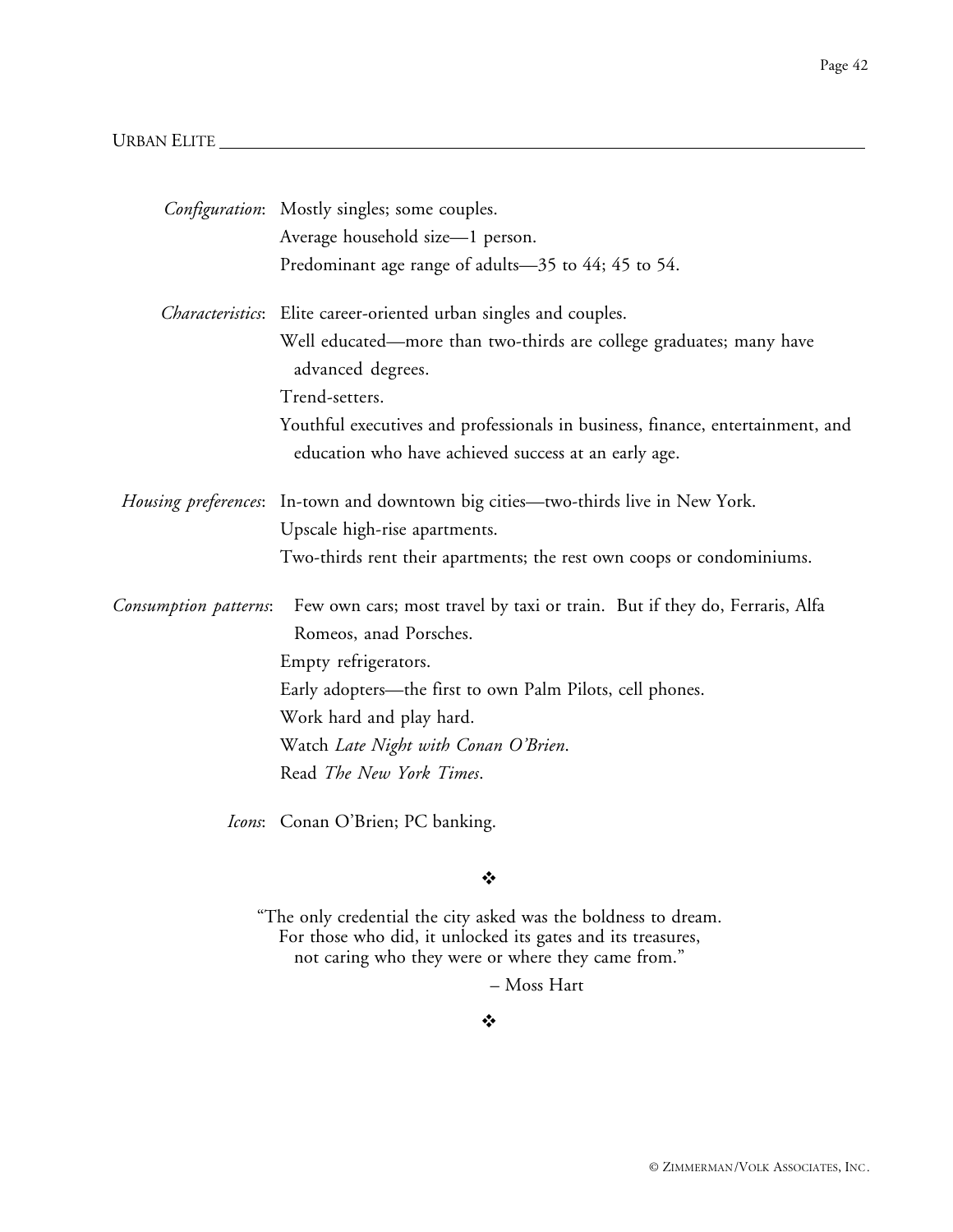|                       | Configuration: Mostly singles, some couples just a few years out of college. |
|-----------------------|------------------------------------------------------------------------------|
|                       | Average household size-1 to 2 persons.                                       |
|                       | Predominant age range of adults-25 to 44.                                    |
|                       | Characteristics: High-living, high-energy city-dwellers.                     |
|                       | Half have college degrees; another quarter attended some college.            |
|                       | Education, exercise and ecology.                                             |
|                       | E-businesses, information technologies.                                      |
|                       | Housing preferences: Upscale urban neighborhoods, often near universities.   |
|                       | Half rent; half own city townhouses or apartments.                           |
|                       | Median home value is third highest in the nation.                            |
| Consumption patterns: | Audi 90s, BMWs, Volkswagens.                                                 |
|                       | Everything on-line.                                                          |
|                       | Frequent movers.                                                             |
|                       | Travel-Club Med.                                                             |
|                       | Watch The Simpsons.                                                          |
|                       | Read Scientific American.                                                    |
|                       | Icons: Bandwidth; Urban Outfitters.                                          |

### $\ddot{\bullet}$

"Are we having fun yet?" – Bill Griffith

 $\bullet \bullet \bullet$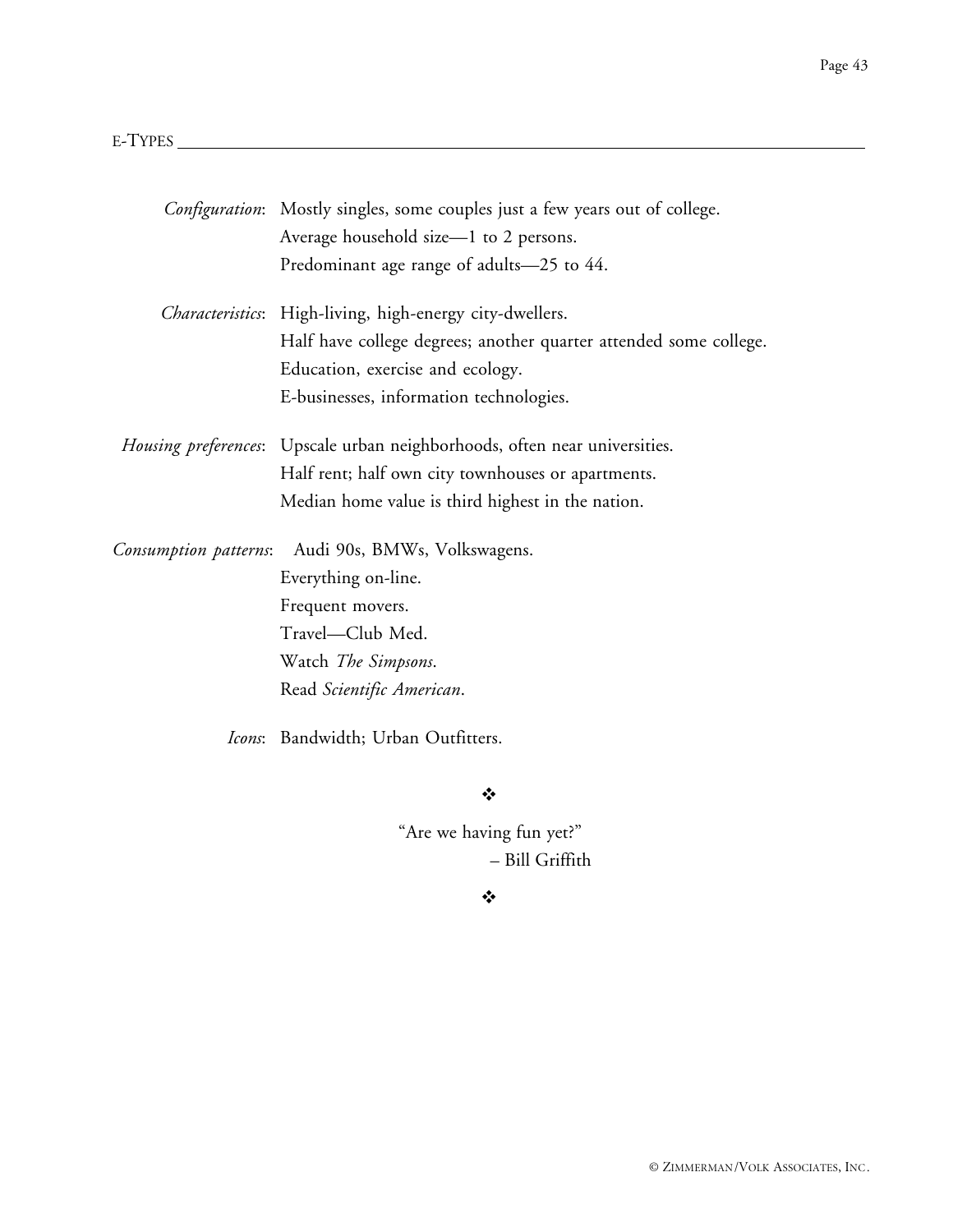## URBAN ACHIEVERS

|                       | Configuration: Singles, couples.                                      |
|-----------------------|-----------------------------------------------------------------------|
|                       | Average household size-2 persons.                                     |
|                       | Predominant age range of adults-25 to 34.                             |
|                       | <i>Characteristics</i> : Well-educated upper-middle-class households. |
|                       | 60 percent college graduates.                                         |
|                       | Ethnically diverse; many are recent immigrants.                       |
|                       | Students; professionals in business, finance, and public service.     |
|                       | <i>Housing preferences</i> : Diverse urban neighborhoods.             |
|                       | Half own, half rent townhouses, rowhouses, or apartments.             |
|                       | Housing stock ranges from SROs to ornate \$600,000 townhouses.        |
| Consumption patterns: | Transit cards.                                                        |
|                       | Ethnic clubs and restaurants.                                         |
|                       | Imported food, newspapers, videos and CDs.                            |
|                       | Travel extensively.                                                   |
|                       | Watch Seinfeld reruns.                                                |
|                       | Read <i>Esquire</i> .                                                 |

*Icons*: Running shoes with business suits; credit cards and green cards.

❖

"¿Qué pasa, dude?" – Greeting

 $\frac{1}{2}$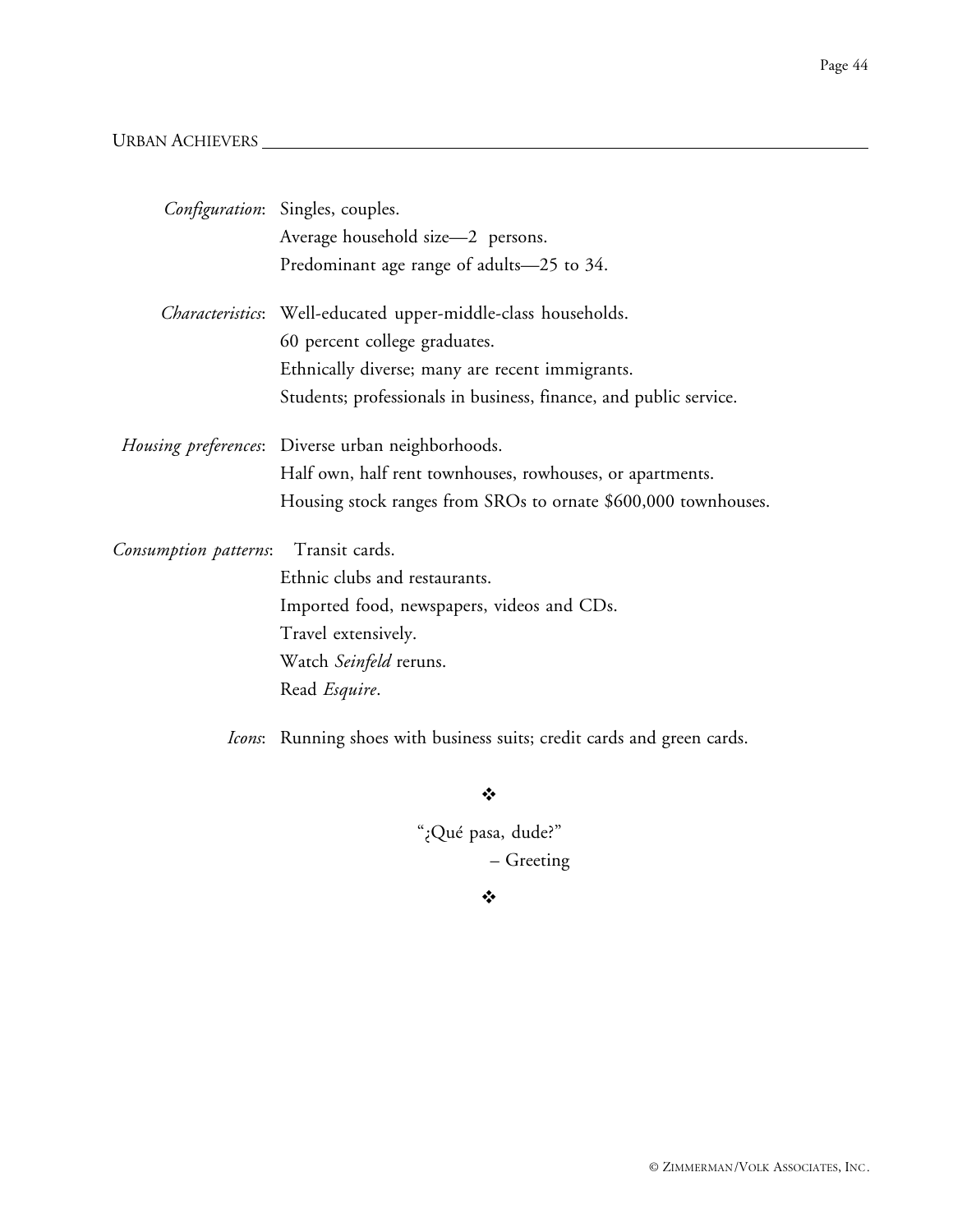## NEW BOHEMIANS

|                                         | Configuration: Mostly singles; very few couples.                                                        |
|-----------------------------------------|---------------------------------------------------------------------------------------------------------|
|                                         | Average household size-1 person.                                                                        |
|                                         | Predominant age range of adults-20 to 34.                                                               |
|                                         | Characteristics: Unconventional, ethnically-diverse, upper-middle-income households.                    |
|                                         | "Politically correct" college graduates.                                                                |
|                                         | The social and political <i>avant-garde</i> ; one-third are gay.                                        |
|                                         | Executives; students; actors; artists; writers; boutique owners; public-interest<br>advocates.          |
|                                         | Housing preferences: In-town and downtown urban neighborhoods.                                          |
|                                         | Three-quarters rent; the rest own flats in brownstones, older apartment houses,<br>and converted lofts. |
| Transit cards.<br>Consumption patterns: |                                                                                                         |
|                                         | Trendy nightspots.                                                                                      |
|                                         | Poetry readings and gallery openings.                                                                   |
|                                         | Risk-tolerant urban appreciaters.                                                                       |
|                                         | Watch Nightline.                                                                                        |
|                                         | Read Interview.                                                                                         |
|                                         | <i>Icons</i> : Jean-Michèl Basquiat; state-of the-art haircuts.                                         |

 $\ddot{\bullet}$ 

"Sacred cows make the tastiest hamburger." – Abbie Hoffman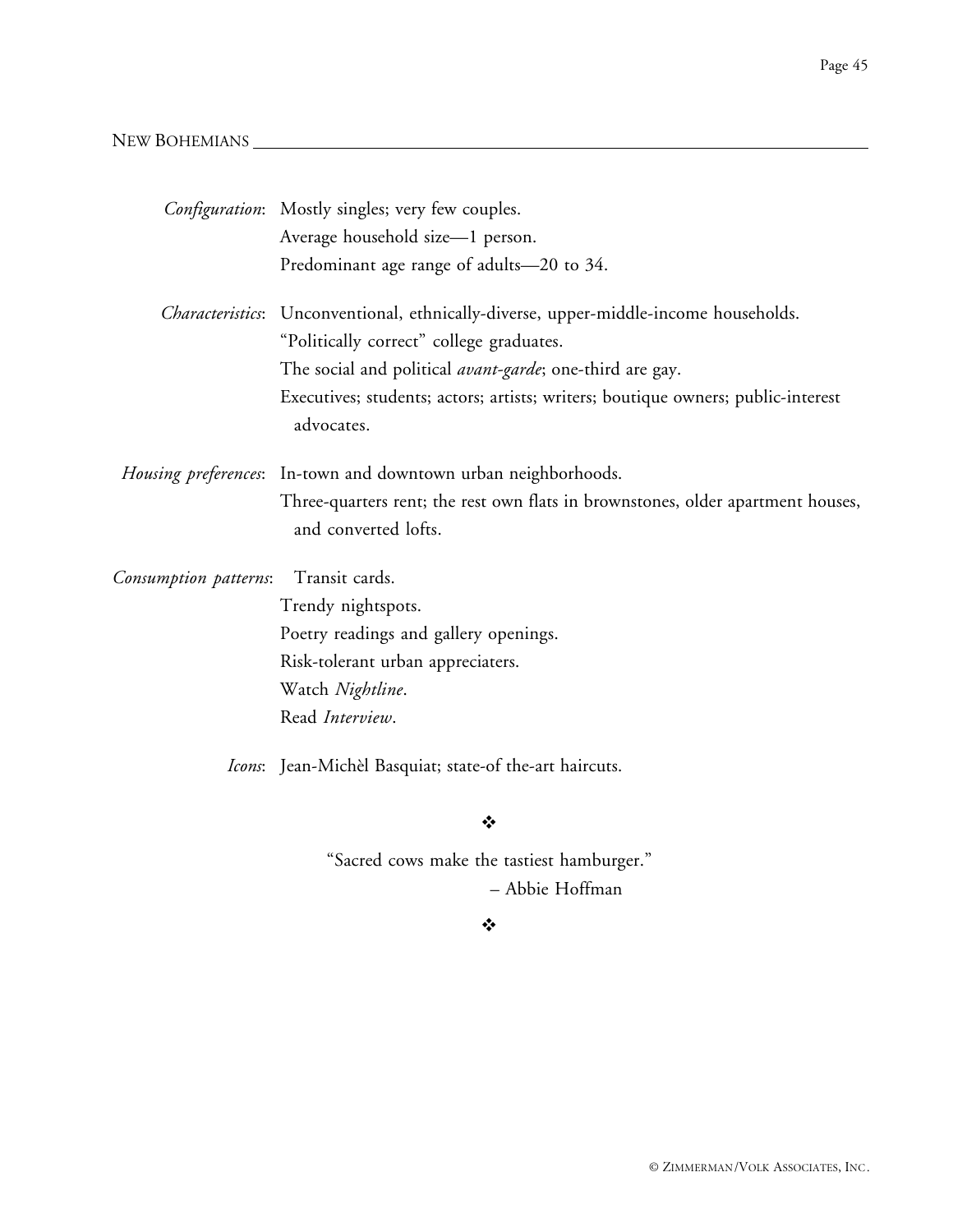#### $\tilde{\psi}$

## YOUNGER SINGLES & COUPLES

*– Metropolitan Suburbs –*

 $\ddot{\ddot{\bullet}}$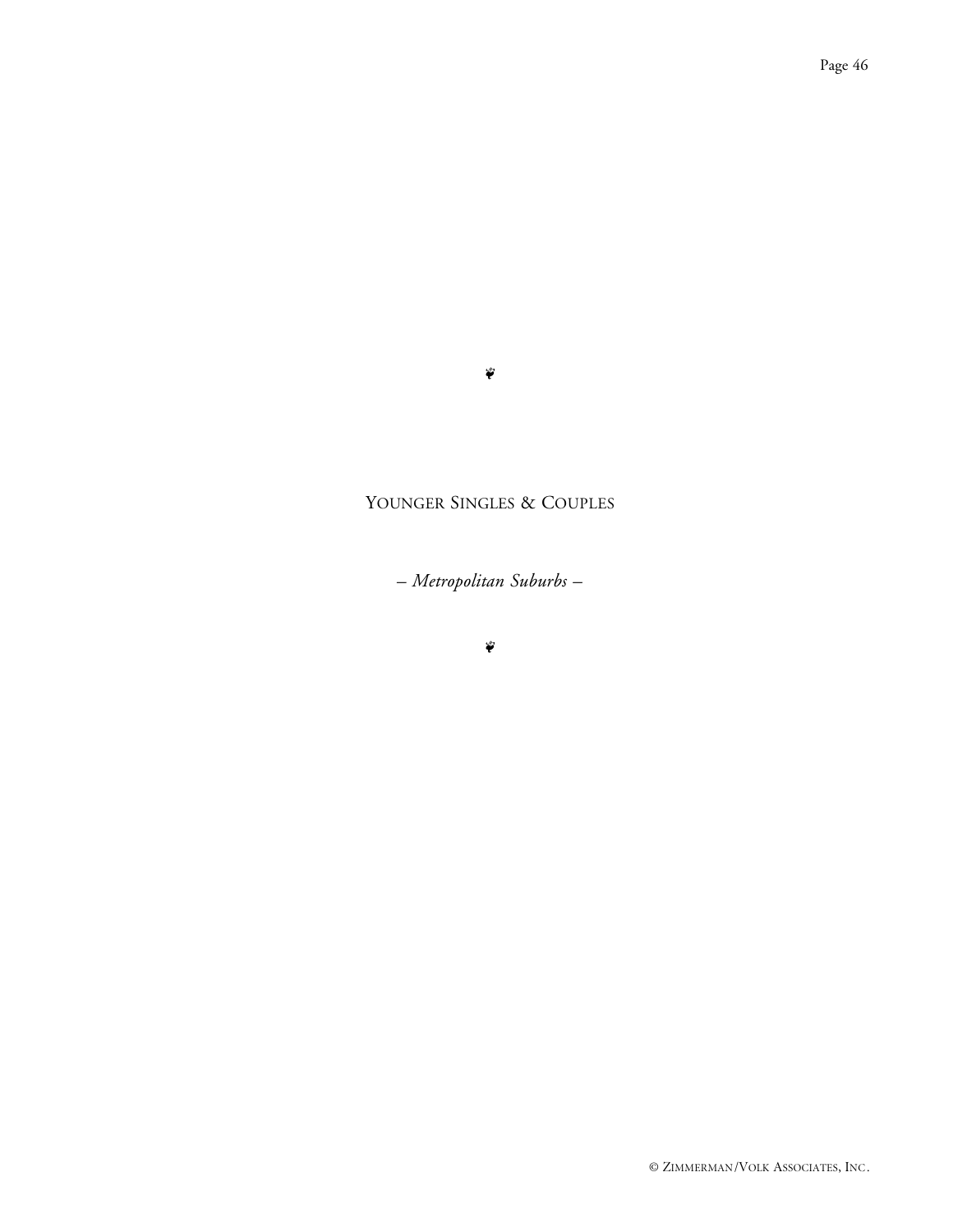## THE VIPS  $\overline{\phantom{a}}$

|                                     | Configuration: Couples and some singles.                                                            |  |  |
|-------------------------------------|-----------------------------------------------------------------------------------------------------|--|--|
|                                     | Average household size-2 persons.                                                                   |  |  |
|                                     | Predominant age range of adults-25 to 44.                                                           |  |  |
|                                     | Characteristics: Dual-income, dual-career couples.                                                  |  |  |
|                                     | Nearly three-quarters have attended or graduated from college.                                      |  |  |
|                                     | Yesterday: Fast-Track Professionals. Tomorrow: Nouveau Money.                                       |  |  |
|                                     | White-collar professionals: executive vice presidents; department heads;<br>partner.                |  |  |
|                                     | <i>Housing preferences</i> : Upper-middle-class neighborhoods just outside the beltways.            |  |  |
|                                     | New single-family detached homes in brand-new subdivisions close to Nouveau<br>Money neighborhoods. |  |  |
|                                     | Upscale condos and townhouses in more urban areas.                                                  |  |  |
| New Lexus.<br>Consumption patterns: |                                                                                                     |  |  |
|                                     | Downtown commuters.                                                                                 |  |  |
|                                     | Financial planning services.                                                                        |  |  |
|                                     | Racquetball; squash.                                                                                |  |  |
|                                     | Watch News Hour With Jim Lehrer.                                                                    |  |  |
|                                     | Read INC.                                                                                           |  |  |
|                                     | Icons: Espresso maker; digital camera.                                                              |  |  |
|                                     | ❖                                                                                                   |  |  |
| "Power is the great aphrodisiac."   |                                                                                                     |  |  |

## $\ddot{\bullet}$

– Henry Kissinger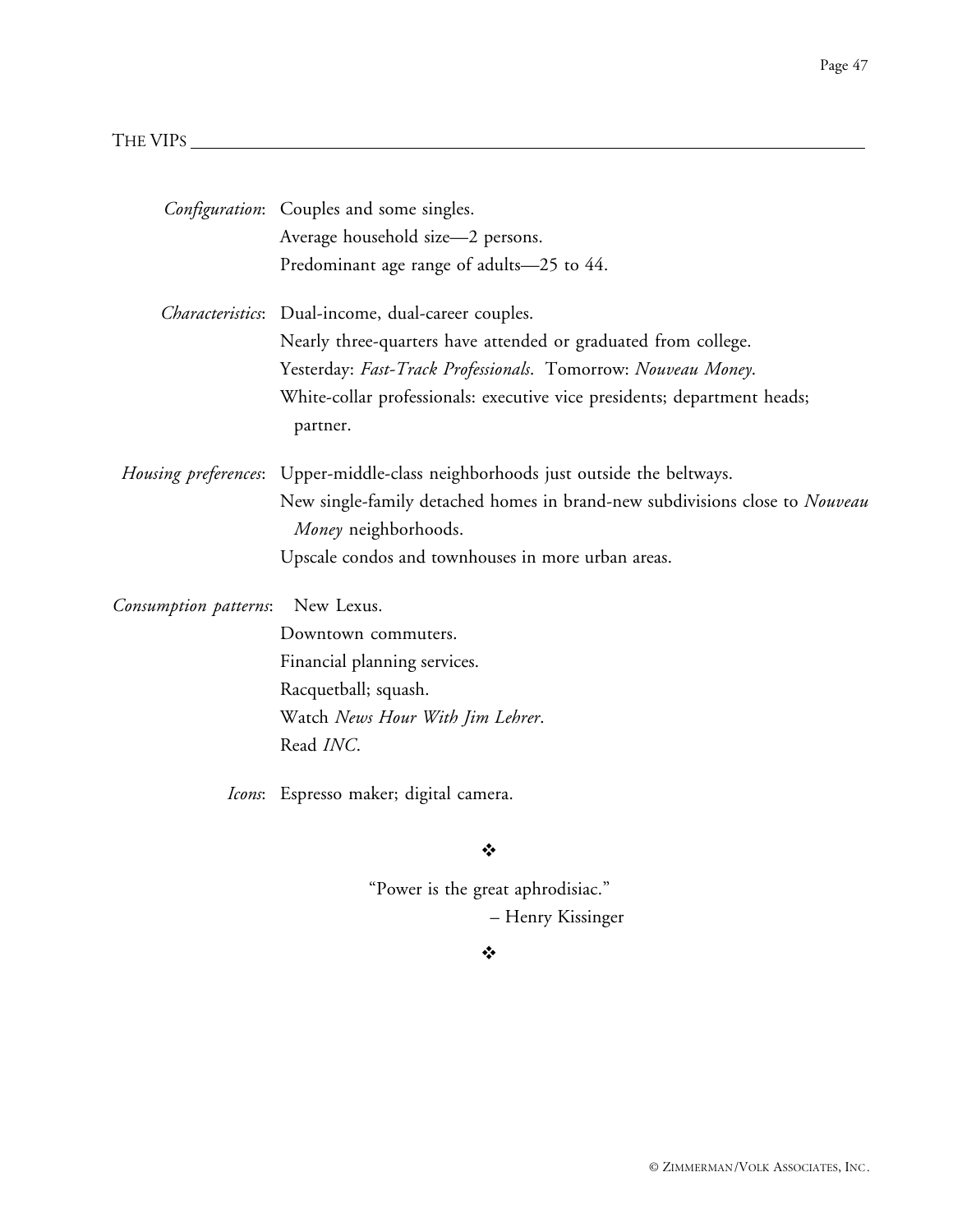FAST-TRACK PROFESSIONALS

|                       | <i>Configuration</i> : Singles and couples.                                           |
|-----------------------|---------------------------------------------------------------------------------------|
|                       | Average household size-1 to 2 persons.                                                |
|                       | Predominant age range of adults-25 to 44.                                             |
|                       | <i>Characteristics</i> : Upper-middle-income households—young suburban professionals. |
|                       | Type-A college grads.                                                                 |
|                       | Career- and lifestyle-oriented techies.                                               |
|                       | Employed by software and IT companies, communications firms.                          |
|                       | <i>Housing preferences</i> : Upscale inner suburbs of large cities.                   |
|                       | Upscale condominiums, townhouses, and apartments.                                     |
|                       | Half own, half rent their residences.                                                 |
| Consumption patterns: | New foreign cars; sport-utility vehicles with roof racks.                             |
|                       | High-tech electronics.                                                                |
|                       | Exercise equipment and health clubs.                                                  |
|                       | Coffee bars, clubs, microbreweries.                                                   |
|                       | Watch Saturday Night Live.                                                            |
|                       | Read Vanity Fair.                                                                     |
|                       |                                                                                       |

*Icons*: REI; Bayliner ski boat.

❖

"Nothing succeeds like success."

– Alexandre Dumas, père

 $\bullet$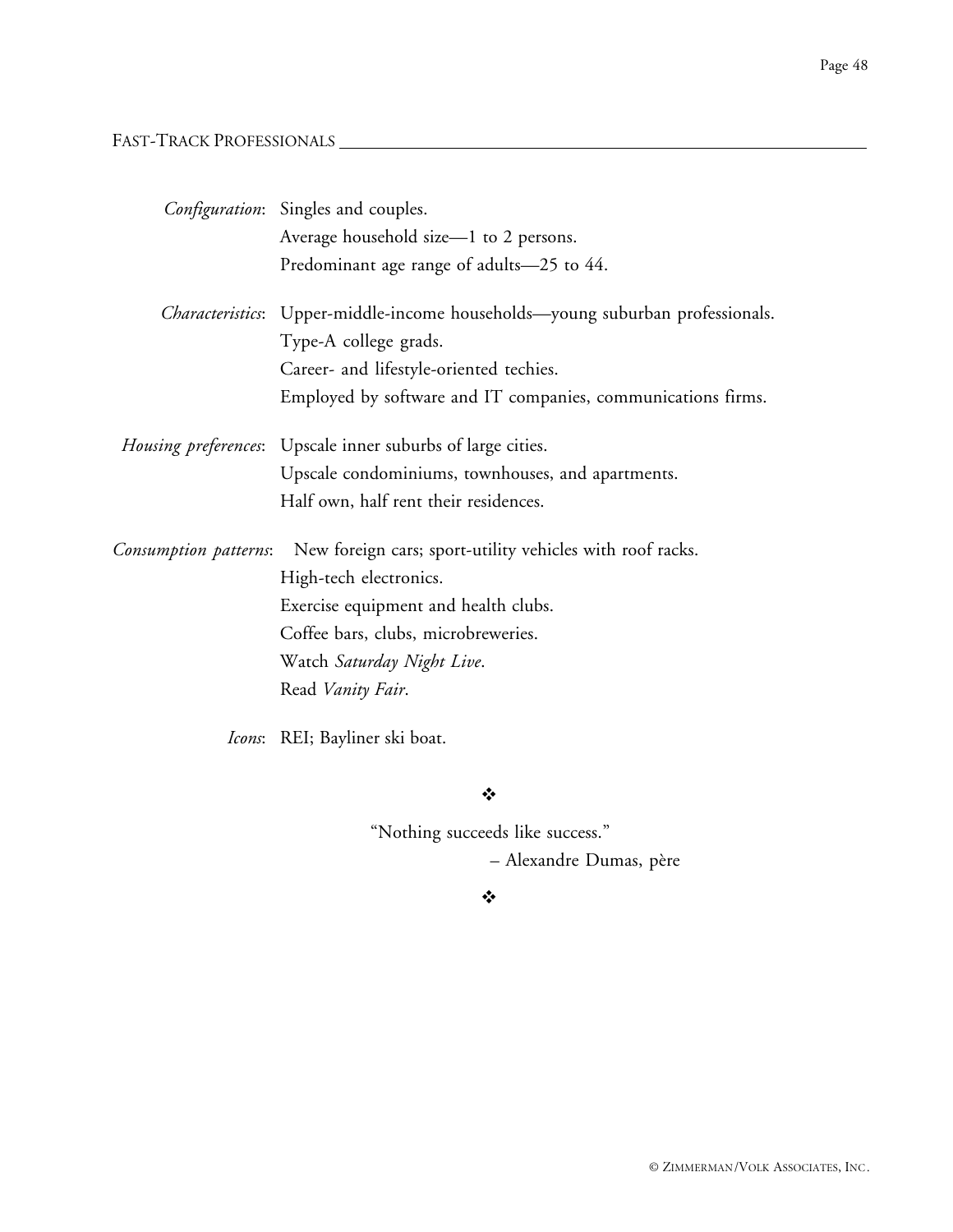## SUBURBAN ACHIEVERS

|                       | Configuration: Ethnically-mixed married couples, a few children.                      |
|-----------------------|---------------------------------------------------------------------------------------|
|                       | Average household size-2 to 3 persons.                                                |
|                       | Predominant age range of adults-25 to 34.                                             |
|                       | Characteristics: Multi-lingual, multi-ethnic households in the heart of suburbia.     |
|                       | High-school and college graduates.                                                    |
|                       | First- and second-generation immigrants.                                              |
|                       | White-collar workers looking for upward mobility.                                     |
|                       | Housing preferences: Older suburbs near the big city.                                 |
|                       | Just over half own their homes-starter single-family, townhouses, or<br>condominiums. |
|                       | The rest are renters in suburban apartment complexes.                                 |
| Consumption patterns: | Used foreign cars.                                                                    |
|                       | Jet skis and snowmobiles.                                                             |
|                       | Shopping at the malls.                                                                |
|                       | Commute to downtown.                                                                  |
|                       | Watch Friends.                                                                        |
|                       | Read Time.                                                                            |
|                       |                                                                                       |

*Icons*: In-line skates; ESL classes.

 $\bullet^{\bullet}_{\bullet} \bullet$ 

"What's up?!?" – Greeting

#### $\bullet$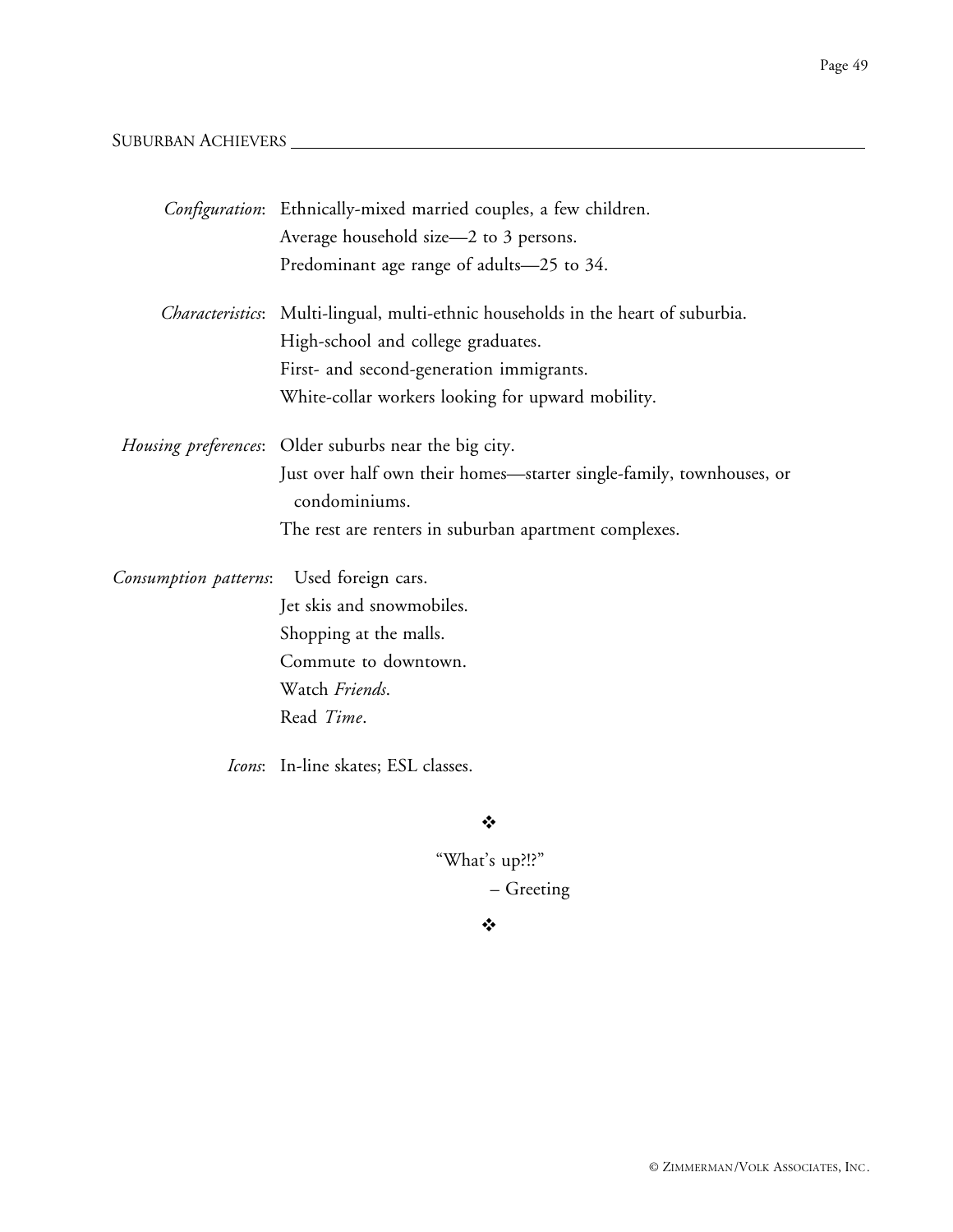## GENERATION X

|                       | <i>Configuration</i> : Mostly singles; some couples; single parents with kids.                               |
|-----------------------|--------------------------------------------------------------------------------------------------------------|
|                       | Average household size-1 to 2 persons.                                                                       |
|                       | Predominant age range of adults-22 to 35.                                                                    |
|                       | Characteristics: Young adults in a state of transition.                                                      |
|                       | Sixty percent went to college.                                                                               |
|                       | Many divorcés/divorcées and single-parents.                                                                  |
|                       | Students, teachers, hospital workers, white-collar and clerical employment.                                  |
|                       | Housing preferences: Sunbelt Boomtowns.                                                                      |
|                       | Apartments, townhouses, and modest single-family houses.                                                     |
|                       | Nearly three-quarters are renters.                                                                           |
| Consumption patterns: | Inexpensive import, such as Hyundai.                                                                         |
|                       | Any kind of social situation, including health clubs, evening classes, sports bars,<br>single-parent groups. |
|                       | Taco Bell and Burger King.                                                                                   |
|                       | Mountain bikes; beanbag chairs; and milk-crate shelves.                                                      |
|                       | Watch Saturday Night Live.                                                                                   |
|                       | Read Spin.                                                                                                   |
|                       | Icons: McJobs; disposable lighters.                                                                          |

 $\ddot{\bullet}$ 

"Oh well, whatever, never mind." – Kurt Cobain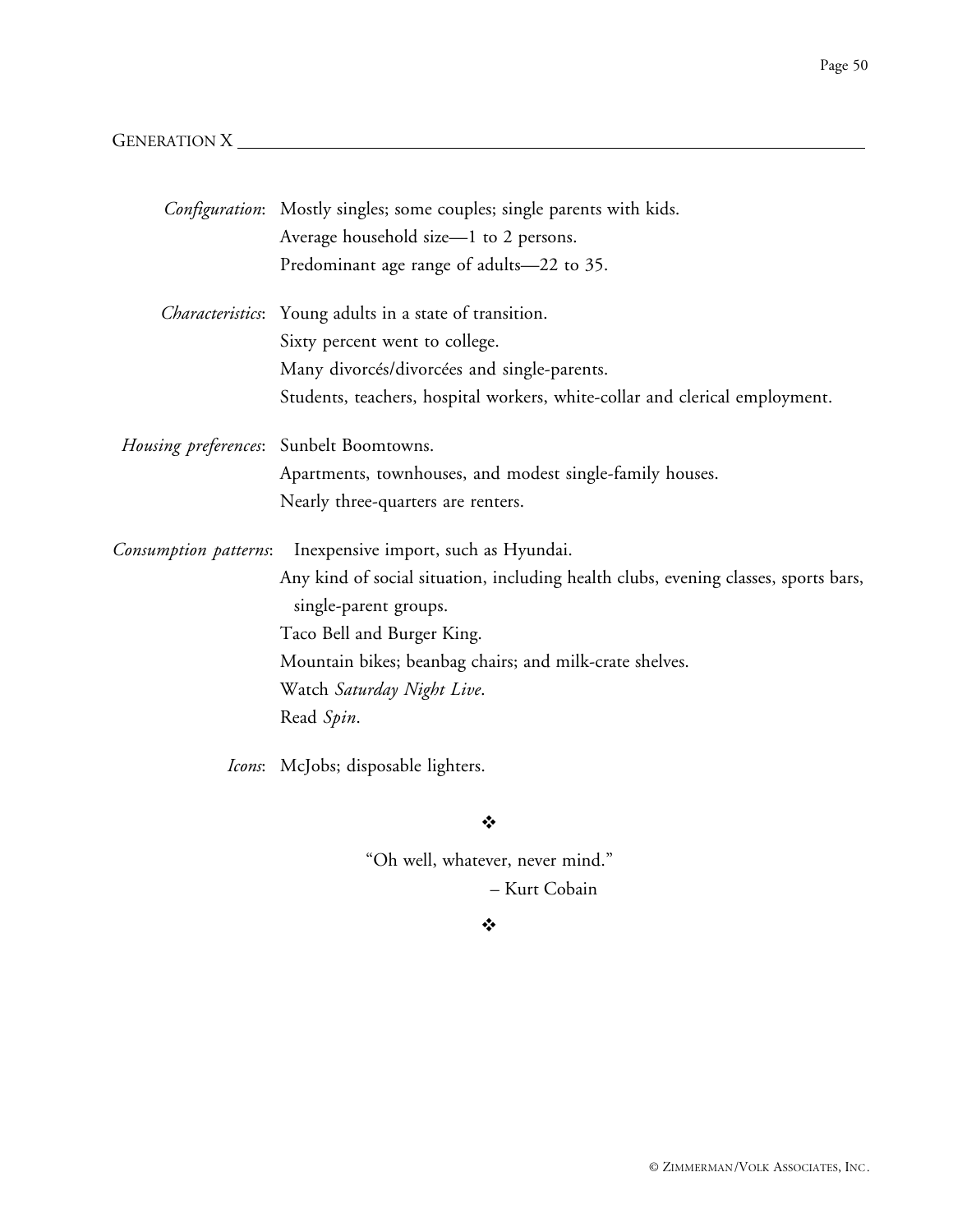#### $\ddot{\phi}$

## YOUNGER SINGLES & COUPLES

*– Small Cities/Edge Cities –*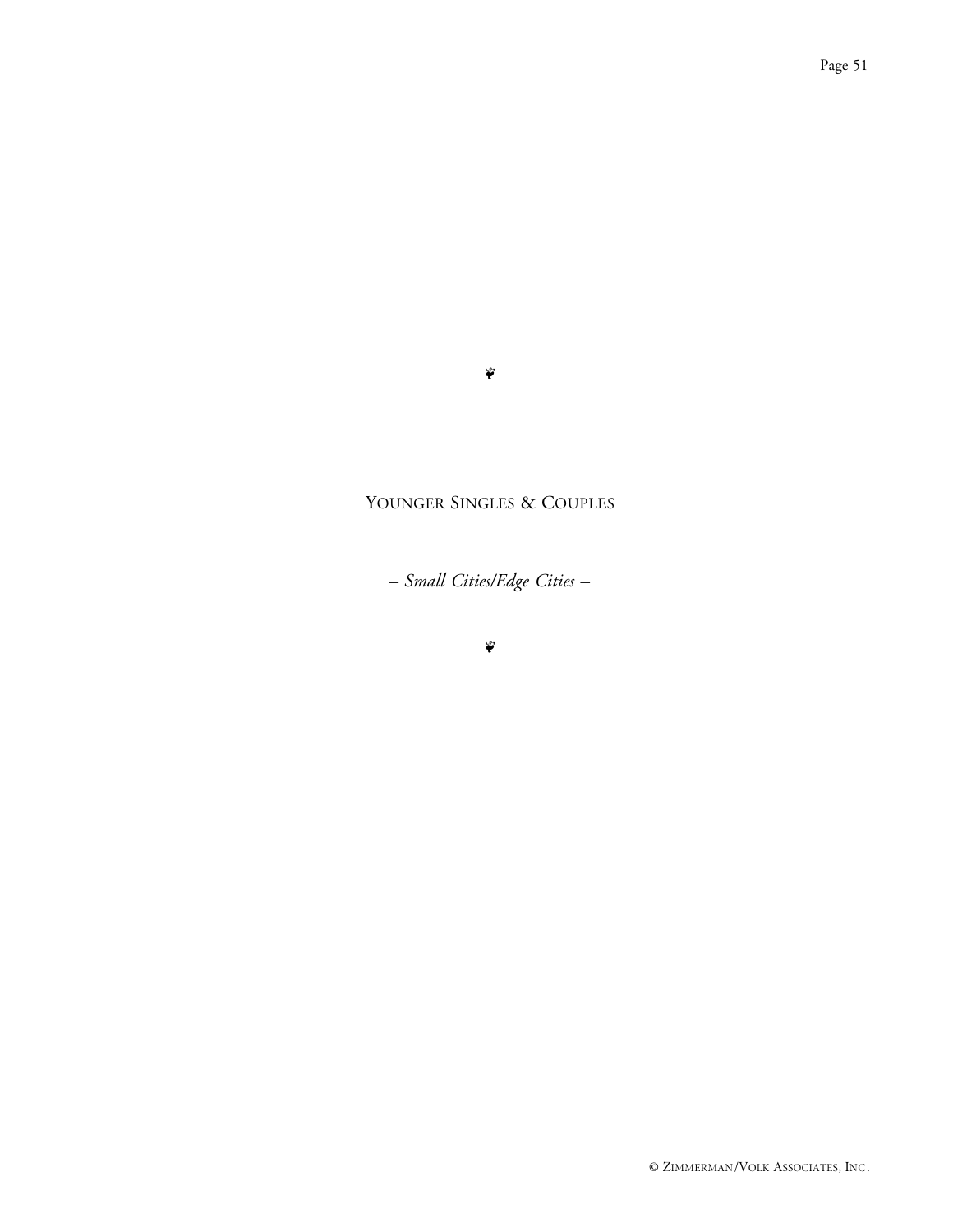#### TWENTYSOMETHINGS

|                       | Configuration: Mostly singles; couples.                                                                          |
|-----------------------|------------------------------------------------------------------------------------------------------------------|
|                       | Average household size-1 to 2 persons.                                                                           |
|                       | Predominant age ranges-20 to 34.                                                                                 |
|                       | Characteristics: Middle-income singles and couples.                                                              |
|                       | Recent college graduates who have moved to "edge city" areas to start their<br>careers.                          |
|                       | Good pay for a first job in a relatively inexpensive area.                                                       |
|                       | Starter positions in info-tech start-ups, public and private service industries.                                 |
|                       | Housing preferences: Fast-growing satellite cities; small-city suburbs.                                          |
|                       | Sixty percent rent units in apartment complexes, as most of these young people<br>have just moved into the area. |
|                       | The 40 percent who are owners bought starter houses, townhouses, or<br>condominiums.                             |
| Consumption patterns: | Old Volvos and BMWs.                                                                                             |
|                       | Take-out, fast food, and happy hour grazing.                                                                     |
|                       | Health clubs and night clubs.                                                                                    |
|                       | Jeans and t-shirts.                                                                                              |
|                       | Watch Comedy Central.                                                                                            |
|                       | Read Rolling Stone.                                                                                              |
|                       | Icons: Rollerblades; MTV.                                                                                        |

 $\bullet^{\bullet}_{\bullet} \bullet$ 

"You can't always get what you want But if you try sometimes You just might find You get what you need."

– Mick Jagger and Keith Richard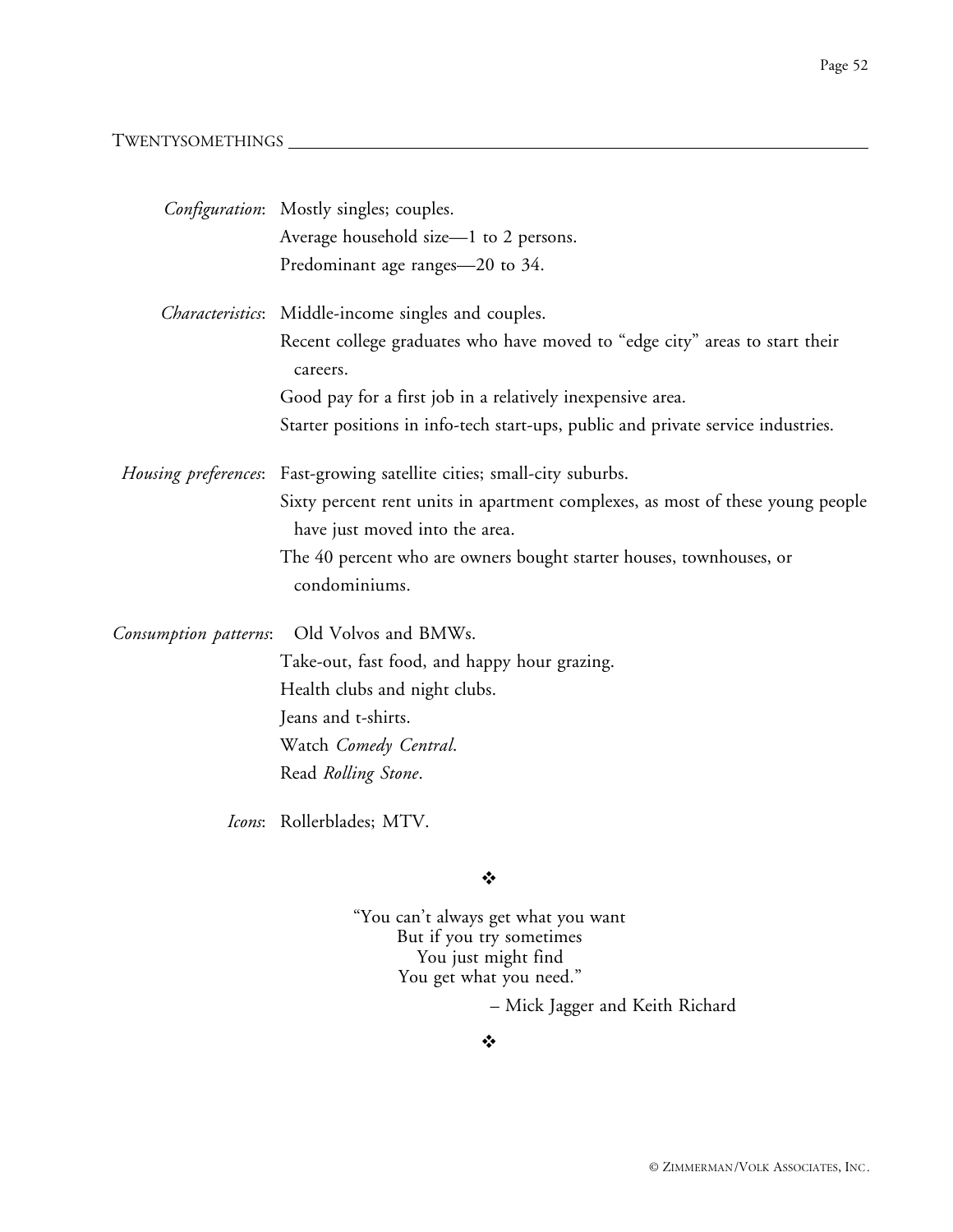## UNIVERSITY/COLLEGE AFFILIATES

| Average household size-1 to 2 persons.<br>Predominant age ranges—Under 24; 25 to 34.<br>Characteristics: Half are still in college; half out, often college employees.<br>Students and college graduates; the highly-educated professionals that teach<br>them.<br>"Trust Fund Babies," who get by on their parents' largesse.<br>Recent grads who've launched start-up companies, white-collar workers.<br>Housing preferences: College and university towns.<br>Three-quarters are renters in apartment complexes or houses.<br>Students often live off-campus.<br>Compact imports such as VW, Toyota.<br>Consumption patterns:<br>Wine, beer, and CDs.<br>College sports and skiing.<br>ATM card.<br>Watch Friends. |  |
|------------------------------------------------------------------------------------------------------------------------------------------------------------------------------------------------------------------------------------------------------------------------------------------------------------------------------------------------------------------------------------------------------------------------------------------------------------------------------------------------------------------------------------------------------------------------------------------------------------------------------------------------------------------------------------------------------------------------|--|
|                                                                                                                                                                                                                                                                                                                                                                                                                                                                                                                                                                                                                                                                                                                        |  |
|                                                                                                                                                                                                                                                                                                                                                                                                                                                                                                                                                                                                                                                                                                                        |  |
|                                                                                                                                                                                                                                                                                                                                                                                                                                                                                                                                                                                                                                                                                                                        |  |
|                                                                                                                                                                                                                                                                                                                                                                                                                                                                                                                                                                                                                                                                                                                        |  |
|                                                                                                                                                                                                                                                                                                                                                                                                                                                                                                                                                                                                                                                                                                                        |  |
|                                                                                                                                                                                                                                                                                                                                                                                                                                                                                                                                                                                                                                                                                                                        |  |
|                                                                                                                                                                                                                                                                                                                                                                                                                                                                                                                                                                                                                                                                                                                        |  |
|                                                                                                                                                                                                                                                                                                                                                                                                                                                                                                                                                                                                                                                                                                                        |  |
|                                                                                                                                                                                                                                                                                                                                                                                                                                                                                                                                                                                                                                                                                                                        |  |
|                                                                                                                                                                                                                                                                                                                                                                                                                                                                                                                                                                                                                                                                                                                        |  |
|                                                                                                                                                                                                                                                                                                                                                                                                                                                                                                                                                                                                                                                                                                                        |  |
|                                                                                                                                                                                                                                                                                                                                                                                                                                                                                                                                                                                                                                                                                                                        |  |
|                                                                                                                                                                                                                                                                                                                                                                                                                                                                                                                                                                                                                                                                                                                        |  |
|                                                                                                                                                                                                                                                                                                                                                                                                                                                                                                                                                                                                                                                                                                                        |  |
| Read Sports Illustrated.                                                                                                                                                                                                                                                                                                                                                                                                                                                                                                                                                                                                                                                                                               |  |
| Icons: Birkenstocks; Grateful Dead CDs (same as it ever was).                                                                                                                                                                                                                                                                                                                                                                                                                                                                                                                                                                                                                                                          |  |

 $\frac{1}{2}$ 

"Youth is wholly experimental."

– Robert Louis Stevenson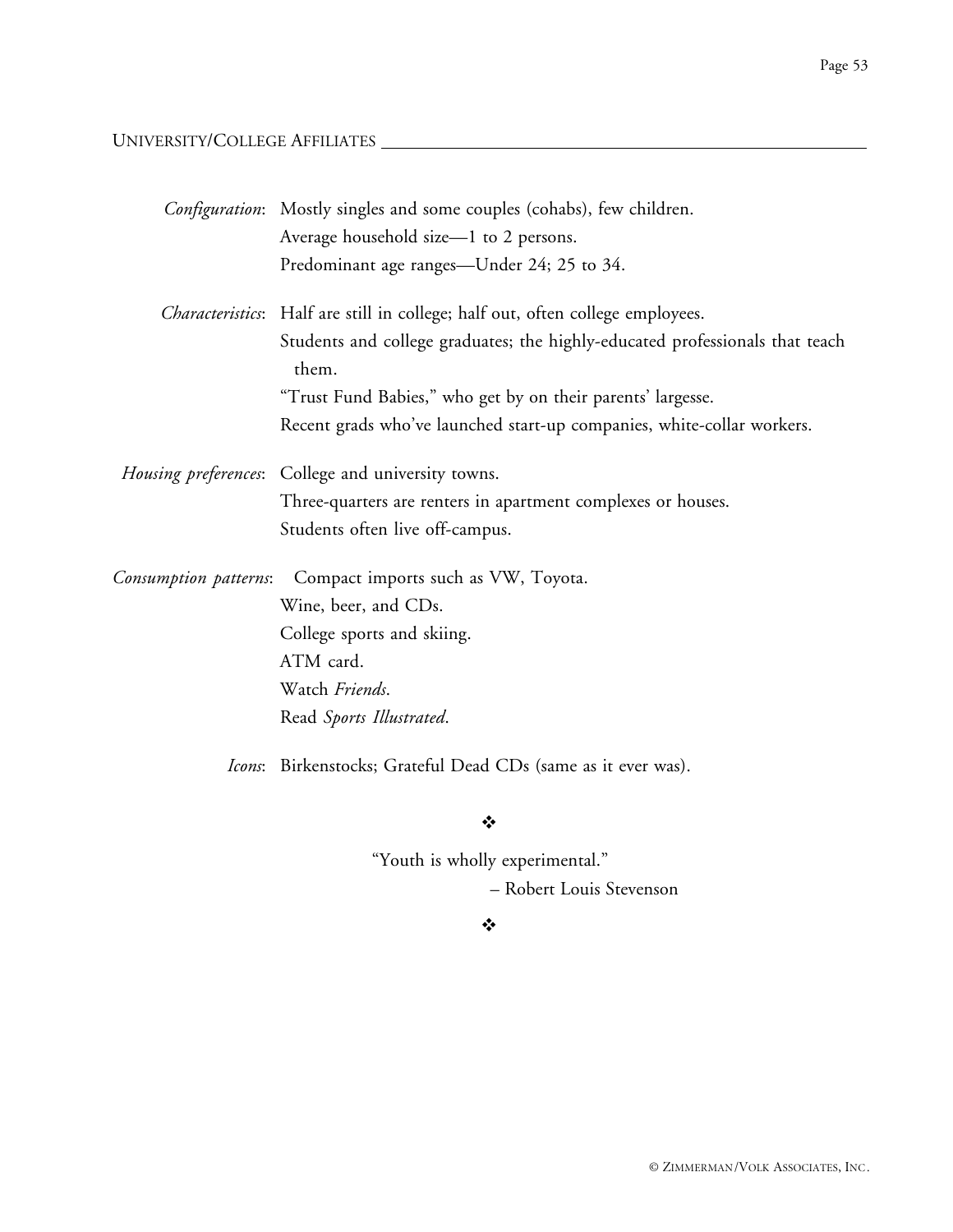#### $\ddot{\phi}$

## YOUNGER SINGLES & COUPLES

*– Agrarian/Rural –*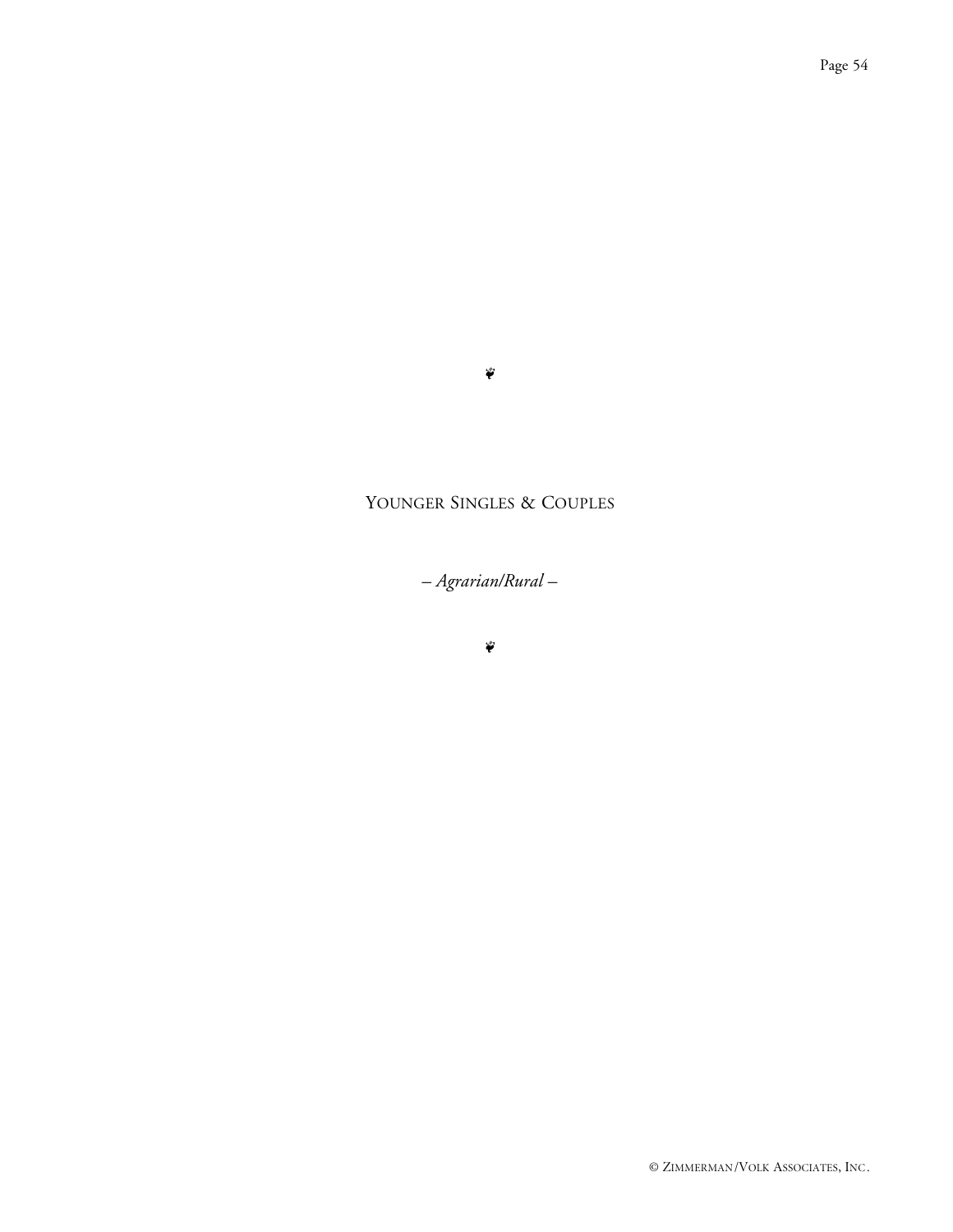## PC PIONEERS

|                       | Configuration: Married couples, a few with one or two children.                        |
|-----------------------|----------------------------------------------------------------------------------------|
|                       | Average household size-2 to 3 persons.                                                 |
|                       | Predominant age range of adults-35 to 54.                                              |
|                       | Characteristics: Well-educated urban-exile couples.                                    |
|                       | Citified rustics with New Age values.                                                  |
|                       | Home-based businesses; or work-at-home, connected to the office via<br>computer modem. |
|                       | Housing preferences: An hour's drive from the closest metro in scenic rural areas.     |
|                       | Detached residences in small new housing developments, many at cluster<br>densities.   |
|                       | Wood-burning stoves.                                                                   |
| Consumption patterns: | Pick-up trucks and Jeeps.                                                              |
|                       | Home recycling center, composter.                                                      |
|                       | Home office.                                                                           |
|                       | Organic food.                                                                          |
|                       | Watch NBC Nightly News.                                                                |
|                       | Read Country Living.                                                                   |
|                       | Icons: Personal website; satellite dish.                                               |
|                       | ❖                                                                                      |
|                       | $``:-)"$                                                                               |

– Cyberspace Smile

 $\bullet \bullet \bullet$